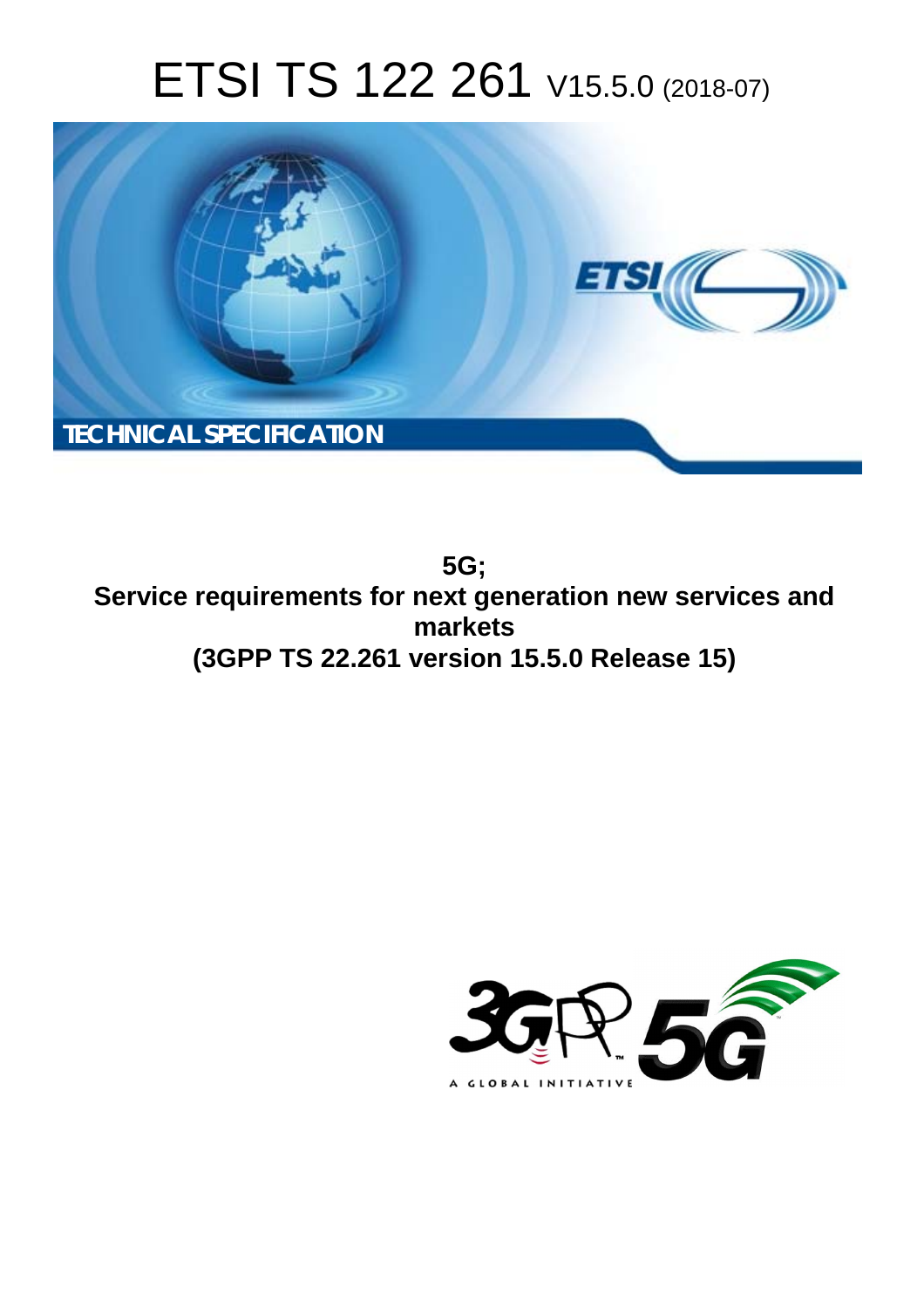Reference RTS/TSGS-0122261vf50

Keywords

 $5G$ 

#### *ETSI*

#### 650 Route des Lucioles F-06921 Sophia Antipolis Cedex - FRANCE

Tel.: +33 4 92 94 42 00 Fax: +33 4 93 65 47 16

Siret N° 348 623 562 00017 - NAF 742 C Association à but non lucratif enregistrée à la Sous-Préfecture de Grasse (06) N° 7803/88

#### *Important notice*

The present document can be downloaded from: <http://www.etsi.org/standards-search>

The present document may be made available in electronic versions and/or in print. The content of any electronic and/or print versions of the present document shall not be modified without the prior written authorization of ETSI. In case of any existing or perceived difference in contents between such versions and/or in print, the only prevailing document is the print of the Portable Document Format (PDF) version kept on a specific network drive within ETSI Secretariat.

Users of the present document should be aware that the document may be subject to revision or change of status. Information on the current status of this and other ETSI documents is available at <https://portal.etsi.org/TB/ETSIDeliverableStatus.aspx>

If you find errors in the present document, please send your comment to one of the following services: <https://portal.etsi.org/People/CommiteeSupportStaff.aspx>

#### *Copyright Notification*

No part may be reproduced or utilized in any form or by any means, electronic or mechanical, including photocopying and microfilm except as authorized by written permission of ETSI. The content of the PDF version shall not be modified without the written authorization of ETSI. The copyright and the foregoing restriction extend to reproduction in all media.

> © ETSI 2018. All rights reserved.

**DECT**TM, **PLUGTESTS**TM, **UMTS**TM and the ETSI logo are trademarks of ETSI registered for the benefit of its Members. **3GPP**TM and **LTE**TM are trademarks of ETSI registered for the benefit of its Members and of the 3GPP Organizational Partners. **oneM2M** logo is protected for the benefit of its Members.

**GSM**® and the GSM logo are trademarks registered and owned by the GSM Association.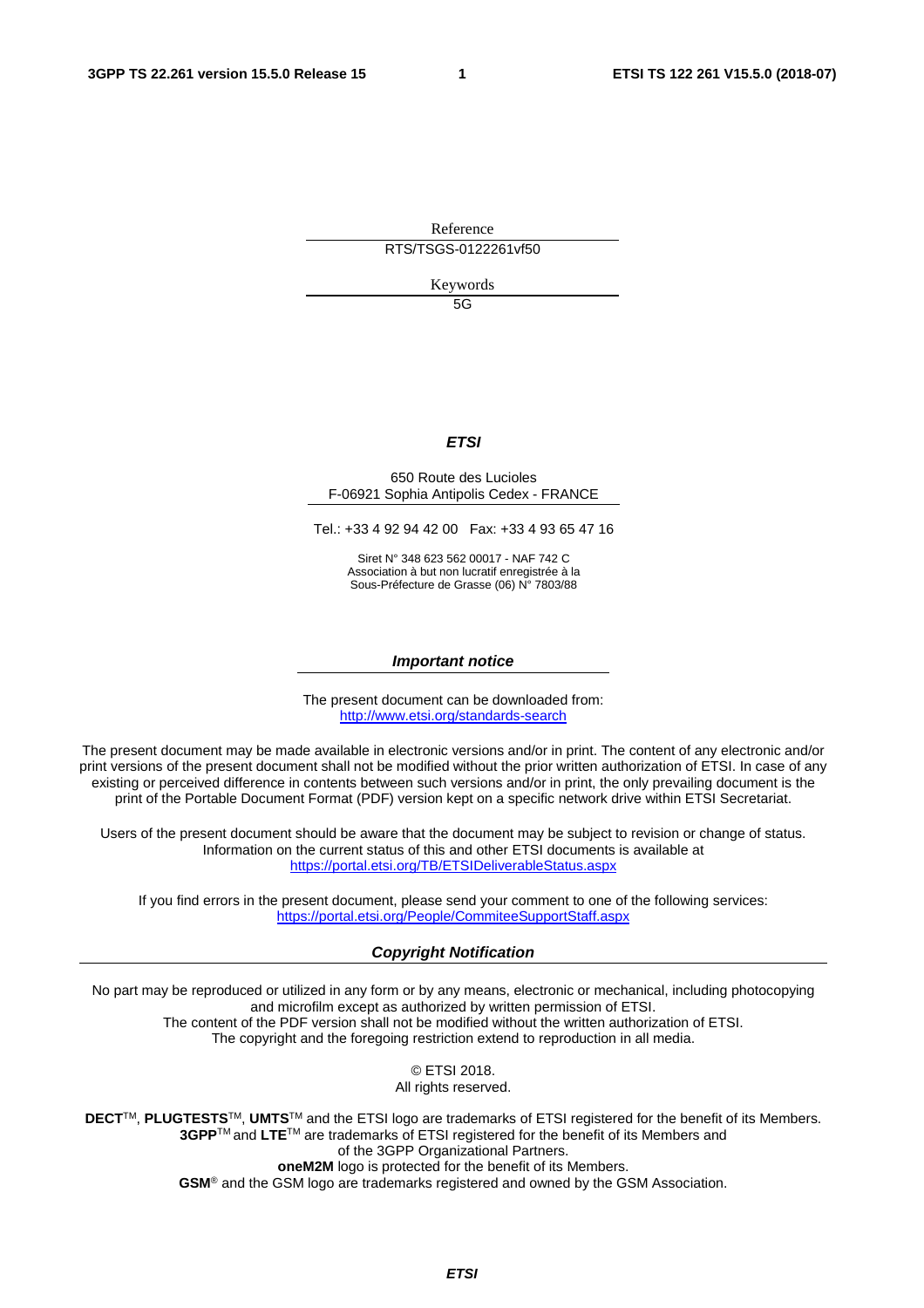## Intellectual Property Rights

#### Essential patents

IPRs essential or potentially essential to normative deliverables may have been declared to ETSI. The information pertaining to these essential IPRs, if any, is publicly available for **ETSI members and non-members**, and can be found in ETSI SR 000 314: *"Intellectual Property Rights (IPRs); Essential, or potentially Essential, IPRs notified to ETSI in respect of ETSI standards"*, which is available from the ETSI Secretariat. Latest updates are available on the ETSI Web server ([https://ipr.etsi.org/\)](https://ipr.etsi.org/).

Pursuant to the ETSI IPR Policy, no investigation, including IPR searches, has been carried out by ETSI. No guarantee can be given as to the existence of other IPRs not referenced in ETSI SR 000 314 (or the updates on the ETSI Web server) which are, or may be, or may become, essential to the present document.

#### **Trademarks**

The present document may include trademarks and/or tradenames which are asserted and/or registered by their owners. ETSI claims no ownership of these except for any which are indicated as being the property of ETSI, and conveys no right to use or reproduce any trademark and/or tradename. Mention of those trademarks in the present document does not constitute an endorsement by ETSI of products, services or organizations associated with those trademarks.

## Foreword

This Technical Specification (TS) has been produced by ETSI 3rd Generation Partnership Project (3GPP).

The present document may refer to technical specifications or reports using their 3GPP identities, UMTS identities or GSM identities. These should be interpreted as being references to the corresponding ETSI deliverables.

The cross reference between GSM, UMTS, 3GPP and ETSI identities can be found under [http://webapp.etsi.org/key/queryform.asp.](http://webapp.etsi.org/key/queryform.asp)

## Modal verbs terminology

In the present document "**shall**", "**shall not**", "**should**", "**should not**", "**may**", "**need not**", "**will**", "**will not**", "**can**" and "**cannot**" are to be interpreted as described in clause 3.2 of the [ETSI Drafting Rules](https://portal.etsi.org/Services/editHelp!/Howtostart/ETSIDraftingRules.aspx) (Verbal forms for the expression of provisions).

"**must**" and "**must not**" are **NOT** allowed in ETSI deliverables except when used in direct citation.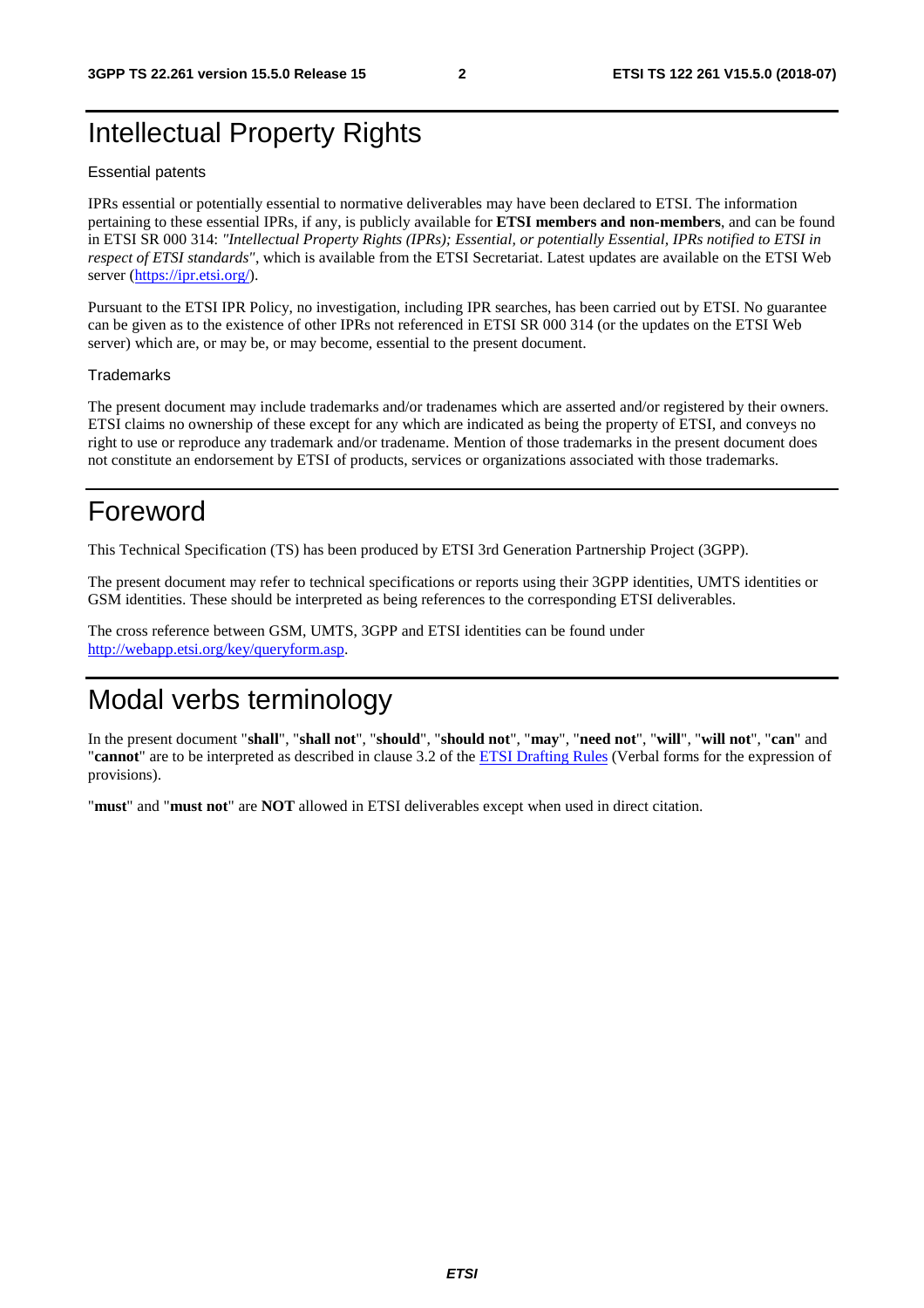## Contents

| 1                  |  |  |  |  |
|--------------------|--|--|--|--|
| $\overline{2}$     |  |  |  |  |
| 3                  |  |  |  |  |
| 3.1                |  |  |  |  |
| 3.2                |  |  |  |  |
| 4                  |  |  |  |  |
| 5                  |  |  |  |  |
| 5.1                |  |  |  |  |
| 5.1.1              |  |  |  |  |
| 5.1.2              |  |  |  |  |
| 5.1.2.1            |  |  |  |  |
| 5.1.2.2            |  |  |  |  |
| 5.1.2.3            |  |  |  |  |
| 6                  |  |  |  |  |
| 6.1                |  |  |  |  |
| 6.1.1              |  |  |  |  |
| 6.1.2              |  |  |  |  |
| 6.2                |  |  |  |  |
| 6.2.1              |  |  |  |  |
| 6.2.2              |  |  |  |  |
| 6.2.3              |  |  |  |  |
| 6.3                |  |  |  |  |
| 6.3.1              |  |  |  |  |
| 6.3.2              |  |  |  |  |
|                    |  |  |  |  |
| 6.3.2.1            |  |  |  |  |
| 6.3.2.2            |  |  |  |  |
| 6.3.2.3<br>6.3.2.4 |  |  |  |  |
| 6.4                |  |  |  |  |
| 6.4.1              |  |  |  |  |
| 6.4.2              |  |  |  |  |
| 6.4.2.1            |  |  |  |  |
| 6.4.2.2            |  |  |  |  |
| 6.4.2.3            |  |  |  |  |
| 6.4.2.4            |  |  |  |  |
| 6.5                |  |  |  |  |
| 6.5.1              |  |  |  |  |
| 6.5.2              |  |  |  |  |
| 6.6                |  |  |  |  |
| 6.6.1              |  |  |  |  |
| 6.6.2              |  |  |  |  |
| 6.7                |  |  |  |  |
| 6.7.1              |  |  |  |  |
| 6.7.2              |  |  |  |  |
| 6.8                |  |  |  |  |
| 6.9                |  |  |  |  |
| 6.9.1              |  |  |  |  |
|                    |  |  |  |  |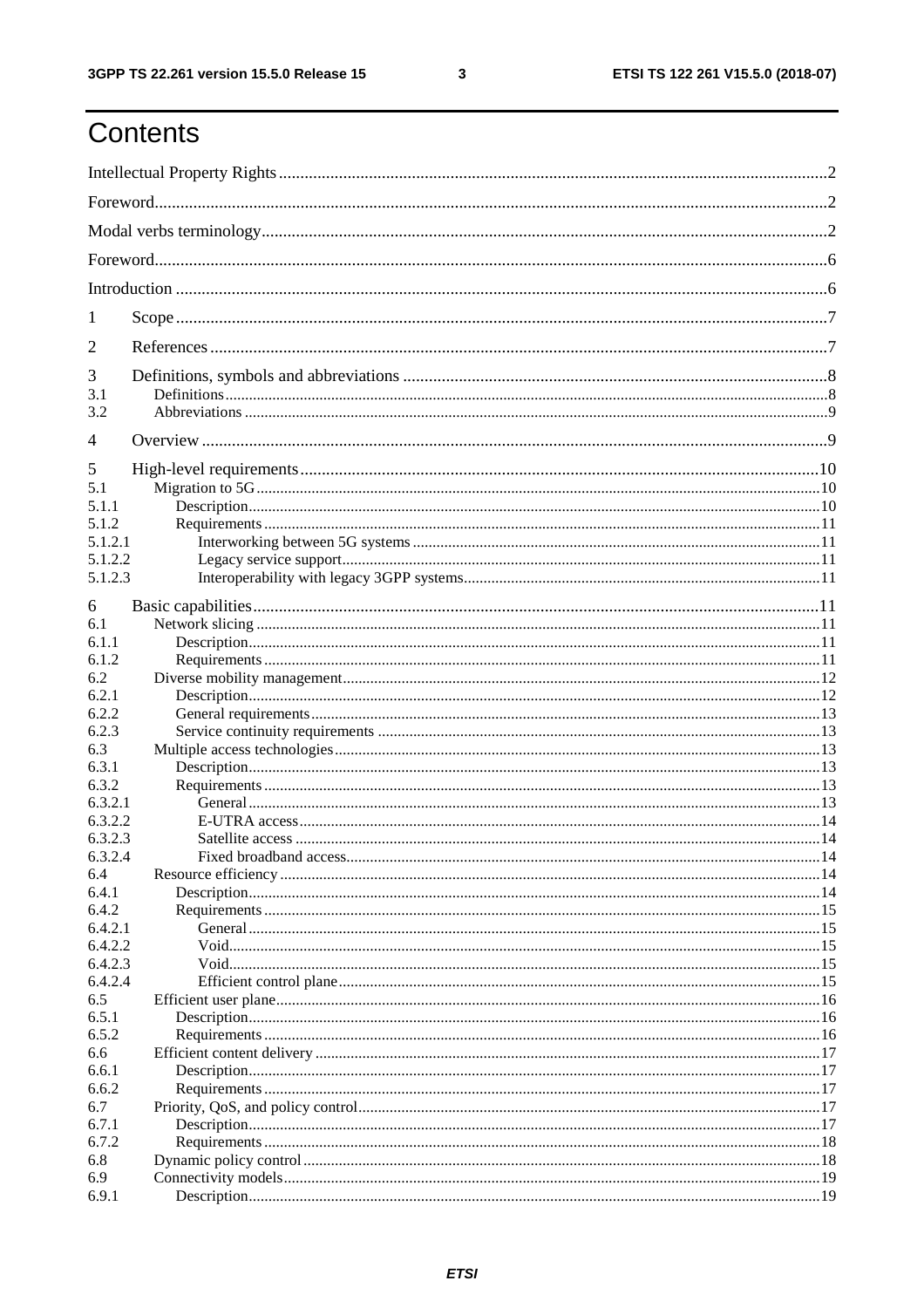$\overline{\mathbf{4}}$ 

| 6.9.2    |  |
|----------|--|
| 6.10     |  |
| 6.10.1   |  |
| 6.10.2   |  |
| 6.11     |  |
| 6.11.1   |  |
| 6.11.2   |  |
| 6.12     |  |
| 6.12.1   |  |
| 6.12.2   |  |
| 6.13     |  |
| 6.13.1   |  |
| 6.13.2   |  |
| 6.14     |  |
| 6.14.1   |  |
| 6.14.2   |  |
| 6.15     |  |
| 6.15.1   |  |
| 6.15.2   |  |
| 6.16     |  |
| 6.16.1   |  |
| 6.16.2   |  |
| 6.17     |  |
| 6.17.1   |  |
| 6.17.2   |  |
| 6.18     |  |
| 6.18.1   |  |
| 6.18.2   |  |
| 6.19     |  |
| 6.19.1   |  |
| 6.19.2   |  |
| 6.20     |  |
| 6.20.1   |  |
| 6.20.2   |  |
| 6.21     |  |
| 6.21.1   |  |
| 6.21.2   |  |
| 6.22.2.1 |  |
| 6.22.2.2 |  |
| 6.22.2.3 |  |
|          |  |
| 7        |  |
| 7.1      |  |
| 7.2      |  |
| 7.2.1    |  |
| 7.2.2    |  |
| 7.2.3    |  |
| 7.3      |  |
| 7.3.1    |  |
| 7.3.2    |  |
| 8        |  |
| 8.1      |  |
| 8.2      |  |
| 8.3      |  |
| 8.4      |  |
| 8.5      |  |
| 8.6      |  |
| 8.7      |  |
| 8.8      |  |
|          |  |
| 9        |  |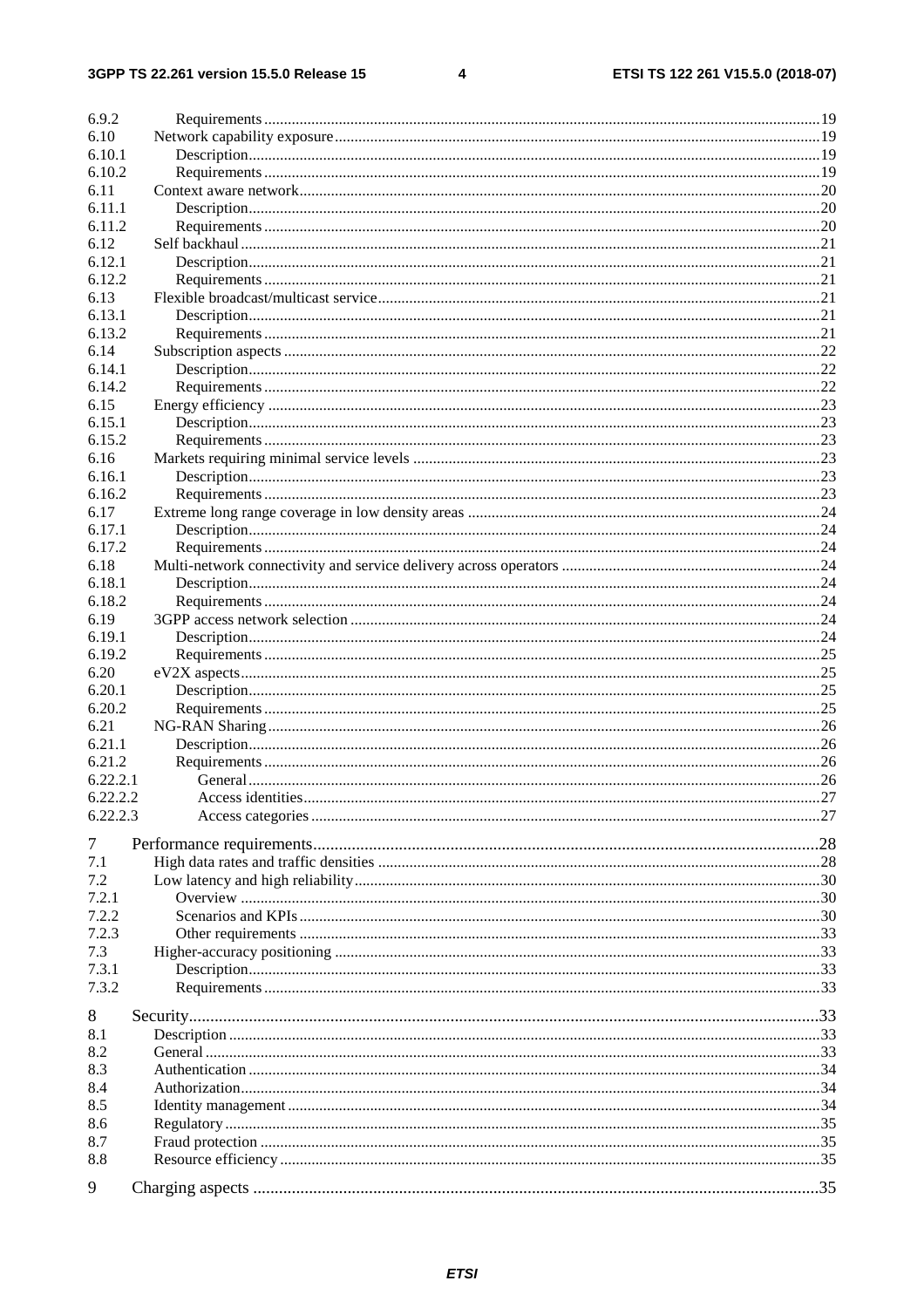$5\phantom{a}$ 

|         | <b>Annex A (informative):</b> | Latency needs to support example use cases from vertical industries36 |  |
|---------|-------------------------------|-----------------------------------------------------------------------|--|
|         | <b>Annex B</b> (informative): | Positioning accuracy needs to support example use cases from          |  |
|         | <b>Annex C</b> (informative): | Relation of communication service availability and reliability 38     |  |
|         | <b>Annex D</b> (informative): | Low-latency and high-reliability communication use cases41            |  |
| D.1     |                               |                                                                       |  |
| D.1.1   |                               |                                                                       |  |
| D.1.2   |                               |                                                                       |  |
| D.2     |                               |                                                                       |  |
| D.2.1   |                               |                                                                       |  |
| D.2.2   |                               |                                                                       |  |
| D.3     |                               |                                                                       |  |
| D.3.1   |                               |                                                                       |  |
| D.3.2   |                               |                                                                       |  |
| D.3.3   |                               |                                                                       |  |
| D.4     |                               |                                                                       |  |
| D.4.1   |                               |                                                                       |  |
| D.4.1.1 |                               |                                                                       |  |
| D.4.1.2 |                               |                                                                       |  |
| D.4.2   |                               |                                                                       |  |
| D.4.2.1 |                               |                                                                       |  |
| D.4.2.2 |                               |                                                                       |  |
| D.5     |                               |                                                                       |  |
| D.5.1   |                               |                                                                       |  |
|         | <b>Annex E</b> (informative): |                                                                       |  |
| E.1     |                               |                                                                       |  |
|         | <b>Annex F</b> (informative): |                                                                       |  |
|         |                               |                                                                       |  |
|         |                               |                                                                       |  |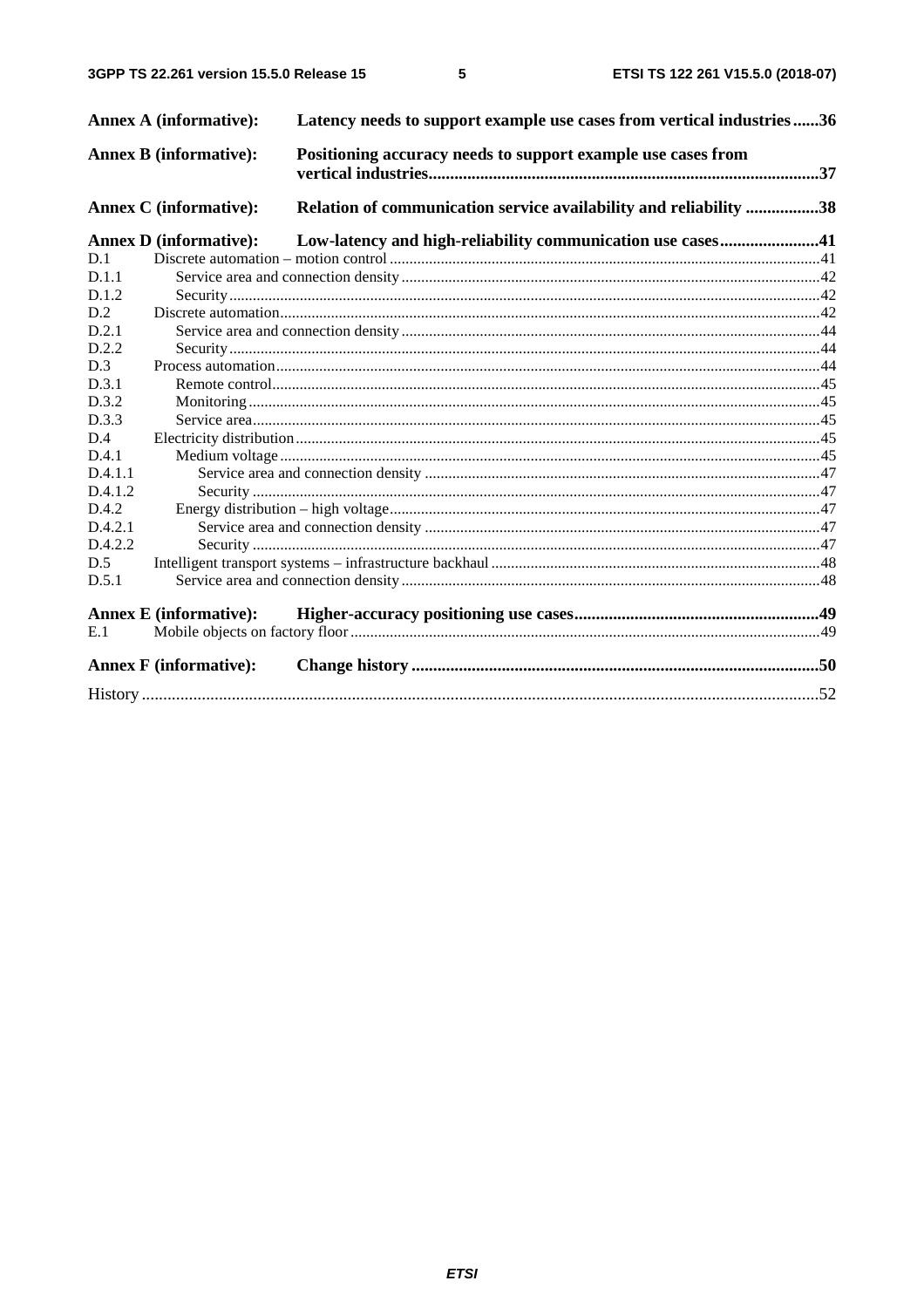## Foreword

This Technical Specification has been produced by the 3rd Generation Partnership Project (3GPP).

The contents of the present document are subject to continuing work within the TSG and may change following formal TSG approval. Should the TSG modify the contents of the present document, it will be re-released by the TSG with an identifying change of release date and an increase in version number as follows:

Version x.y.z

where:

- x the first digit:
	- 1 presented to TSG for information;
	- 2 presented to TSG for approval;
	- 3 or greater indicates TSG approved document under change control.
- y the second digit is incremented for all changes of substance, i.e. technical enhancements, corrections, updates, etc.
- z the third digit is incremented when editorial only changes have been incorporated in the document.

## Introduction

The need to support different kinds of UEs (e.g., for the Internet of Things (IoT)), services, and technologies is driving the technology revolution to a high-performance and highly efficient 3GPP system. The drivers include IoT, Virtual Reality (VR), industrial control, ubiquitous on-demand coverage, as well as the opportunity to meet customized market needs. These drivers require enhancements to the devices, services, and technologies well established by 3GPP. The key objective with the 5G system is to be able to support new deployment scenarios to address diverse market segments.

This document compiles requirements that define a 5G system.

The 5G system is characterised, for example, by:

- Support for multiple access technologies
- Scalable and customizable network
- Advanced Key Performance Indicators (KPIs) (e.g., availability, latency, reliability, user experienced data rates, area traffic capacity)
- Flexibility and programmability (e.g., network slicing, diverse mobility management, Network Function Virtualization)
- Resource efficiency (both user plane and control plane)
- Seamless mobility in densely populated and heterogeneous environment
- Support for real time and non-real time multimedia services and applications with advanced Quality of Experience (QoE)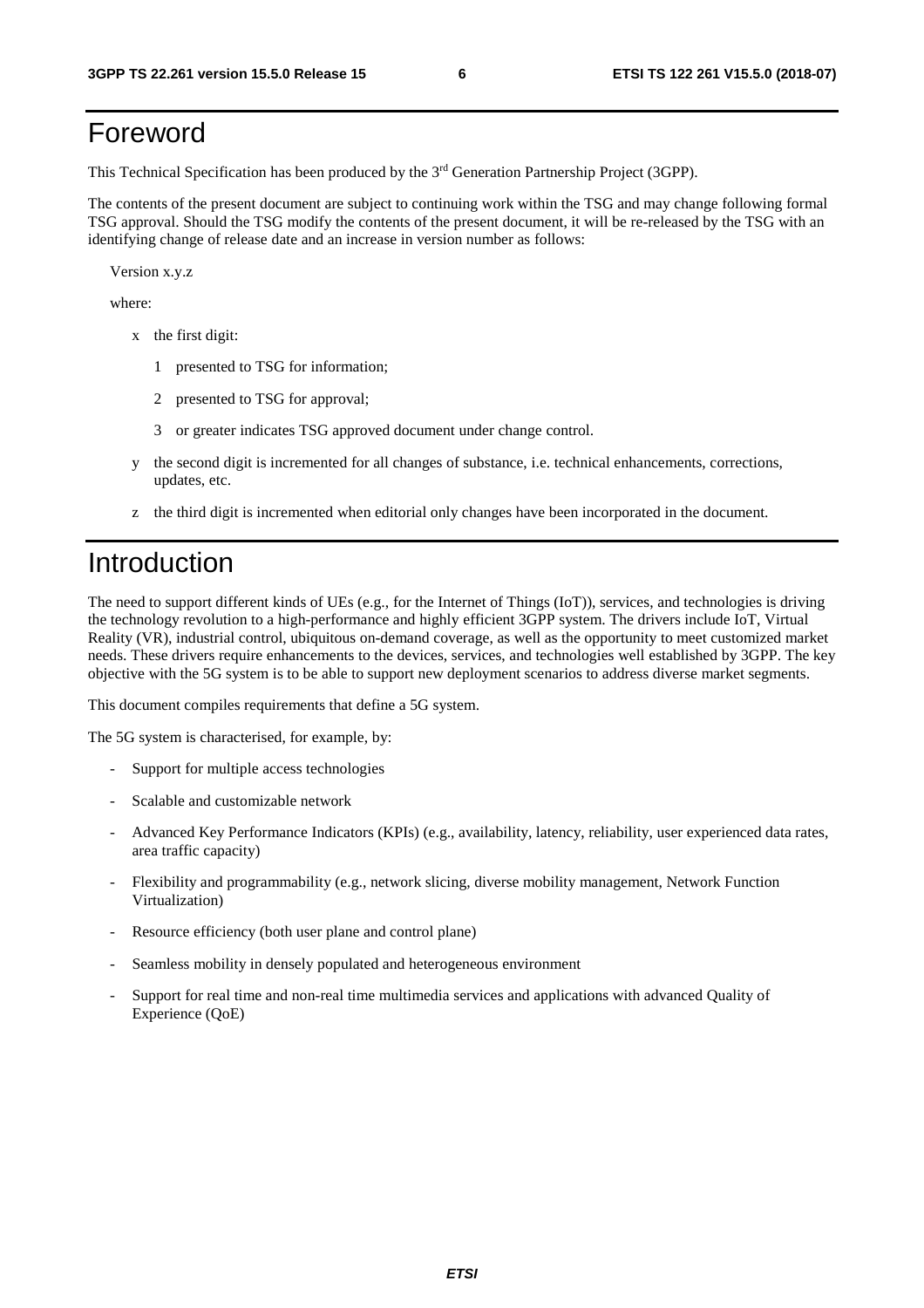## 1 Scope

The present document describes the service and operational requirements for a 5G system, including a UE, NG-RAN, and 5G Core network. Requirements for a 5G E-UTRA-NR Dual Connectivity in E-UTRAN connected to EPC are found in TS 22.278 [5].

## 2 References

The following documents contain provisions which, through reference in this text, constitute provisions of the present document.

- References are either specific (identified by date of publication, edition number, version number, etc.) or non-specific.
- For a specific reference, subsequent revisions do not apply.
- For a non-specific reference, the latest version applies. In the case of a reference to a 3GPP document (including a GSM document), a non-specific reference implicitly refers to the latest version of that document *in the same Release as the present document*.
- [1] 3GPP TR 21.905: "Vocabulary for 3GPP Specifications".
- [2] NGMN 5G White Paper v1.0, February 2015.
- [3] 3GPP TS 22.011: "Service accessibility".
- [4] NGMN, "Perspectives on Vertical Industries and Implications for 5G, v2.0", September 2016.
- [5] 3GPP TS 22.278: "Service requirements for the Evolved Packet System (EPS)".
- [6] 3GPP TS 22.101: "Service aspects; Service principles".
- [7] 3GPP TS 22.146: "Multimedia Broadcast/Multicast Service (MBMS)".
- [8] 3GPP TS 22.246: "Multimedia Broadcast/Multicast Service (MBMS) user services".
- [9] 3GPP TS 22.186: "Enhancement of 3GPP support for V2X scenarios".
- [10] NGMN, "Recommendations for NGMN KPIs and Requirements for 5G", June 2016
- [11] 3GPP TS 22.115: "Service aspects; Charging and billing".
- [12] Communication network dependability engineering. IEC 61907:2009.
- [13] Soriano, R., Alberto, M., Collazo, J., Gonzales, I., Kupzo, F., Moreno, L., & Lorenzo, J. OpenNode. Open Architecture for Secondary Nodes of the Electricity Smartgrid. In Proceedings CIRED 2011 21st International Conference on Electricity Distribution, CD1. June 2011.
- [14] North American Electric Reliability Council. Frequently Asked Questions (FAQs) Cyber Security Standards CIP–002–1 through CIP–009–1. Available: http://www.nerc.com/docs/standards/sar/Revised\_CIP-002-009\_FAQs\_06Mar06.pdf. 2006.
- [15] McTaggart, Craig, et al. "Improvements in power system integrity protection schemes." Developments in Power System Protection (DPSP 2010). Managing the Change, 10th IET International Conference on. IET, 2010.
- [16] IEEE Power Engineering Society Power System Relaying Committee System Protection Subcommittee Working Group C-6. Wide Area Protection and Emergency Control.
- [17] Begovic, Miroslav, et al. "Wide-area protection and emergency control." Proceedings of the IEEE 93.5, pp. 876-891, 2005.
- [18] 3GPP TR 38.913: "Study on scenarios and requirements for next generation access technologies".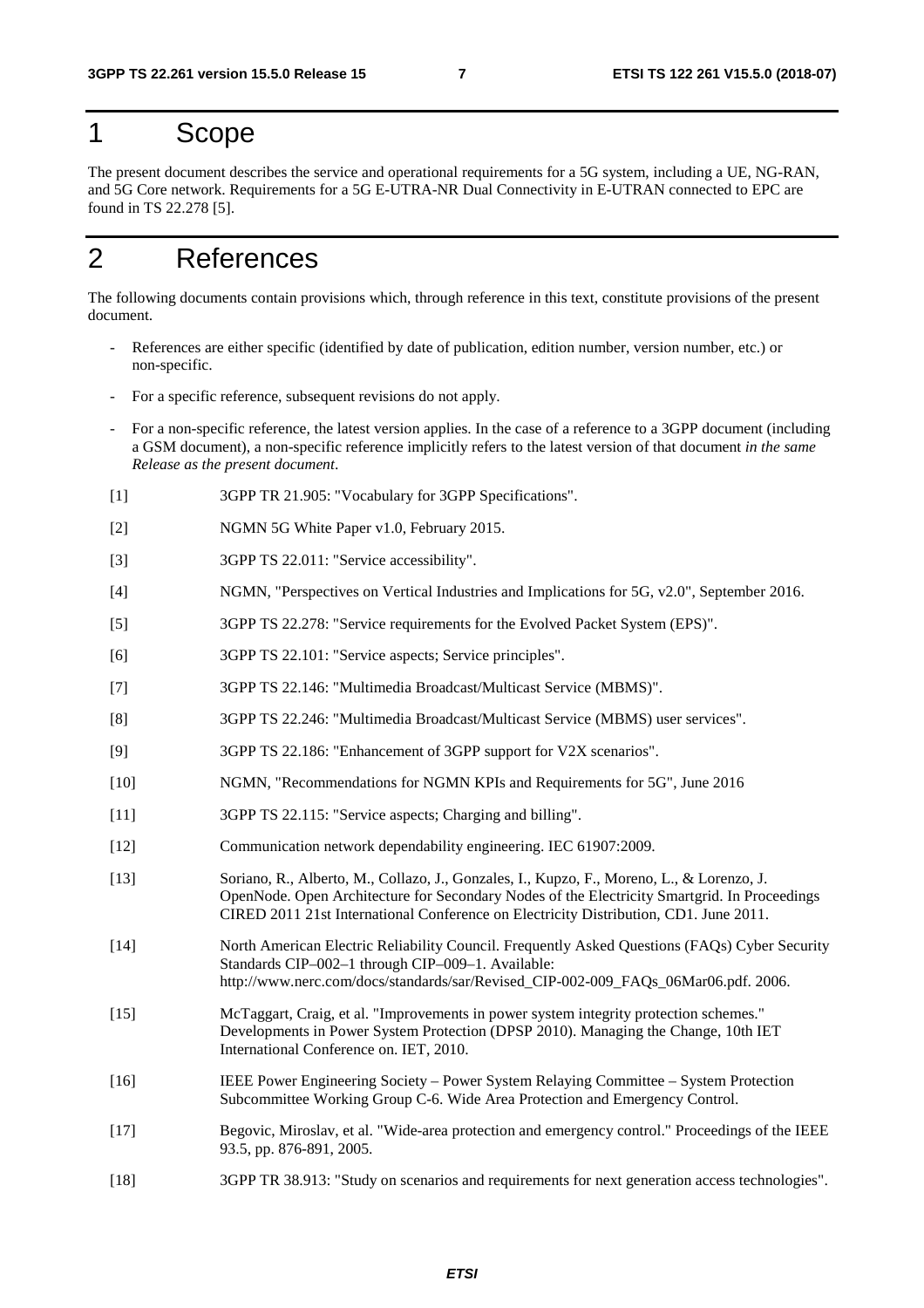## 3 Definitions, symbols and abbreviations

## 3.1 Definitions

For the purposes of the present document, the terms and definitions given in 3GPP TR 21.905 [1] and the following apply. A term defined in the present document takes precedence over the definition of the same term, if any, in 3GPP TR 21.905 [1].

**active communication:** a UE is in active communication when it has one or more connections established. A UE may have any combination of PS connections (e.g., PDP contexts, active PDN connections).

**activity factor:** percentage value of the amount of simultaneous active UEs to the total number of UEs where active means the UEs are exchanging data with the network.

**area traffic capacity:** total traffic throughput served per geographic area.

**communication service availability**: percentage value of the amount of time the end-to-end communication service is delivered according to an agreed QoS, divided by the amount of time the system is expected to deliver the end-to-end service according to the specification in a specific area.

NOTE 1: The end point in "end-to-end" is assumed to be the communication service interface.

**direct network connection:** one mode of network connection, where there is no relay UE between a UE and the 5G network.

**direct device connection:** the connection between two UEs without any network entity in the middle.

**end-to-end latency:** the time that takes to transfer a given piece of information from a source to a destination, measured at the communication interface, from the moment it is transmitted by the source to the moment it is successfully received at the destination.

**Hosted Service:** a service containing the operator's own application(s) and/or trusted 3<sup>rd</sup> party application(s) in the Service Hosting Environment, which can be accessed by the user.

**indirect network connection:** one mode of network connection, where there is a relay UE between a UE and the 5G network.

**IoT device:** a type of UE which is dedicated for a set of specific use cases or services and which is allowed to make use of certain features restricted to this type of UEs.

NOTE 3: An IoT device may be optimized for the specific needs of services and application being executed (e.g., smart home/city, smart utilities, e-Health and smart wearables). Some IoT devices are not intended for human type communications.

**network slice:** a set of network functions and corresponding resources necessary to provide the required telecommunication services and network capabilities.

**NG-RAN:** a radio access network connecting to the 5G core network which uses NR, E-UTRA, or both.

**NR:** the new 5G radio access technology.

**priority service:** a service that requires priority treatment based on regional/national or operator policies.

**private network:** an isolated network deployment that does not interact with a public network.

**reliability**: in the context of network layer packet transmissions, percentage value of the amount of sent network layer packets successfully delivered to a given system entity within the time constraint required by the targeted service, divided by the total number of sent network layer packets.

**satellite access:** direct connectivity between the UE and the satellite.

**service area:** geographic region where a 3GPP communication service is accessible.

NOTE 4: The service area can be indoors.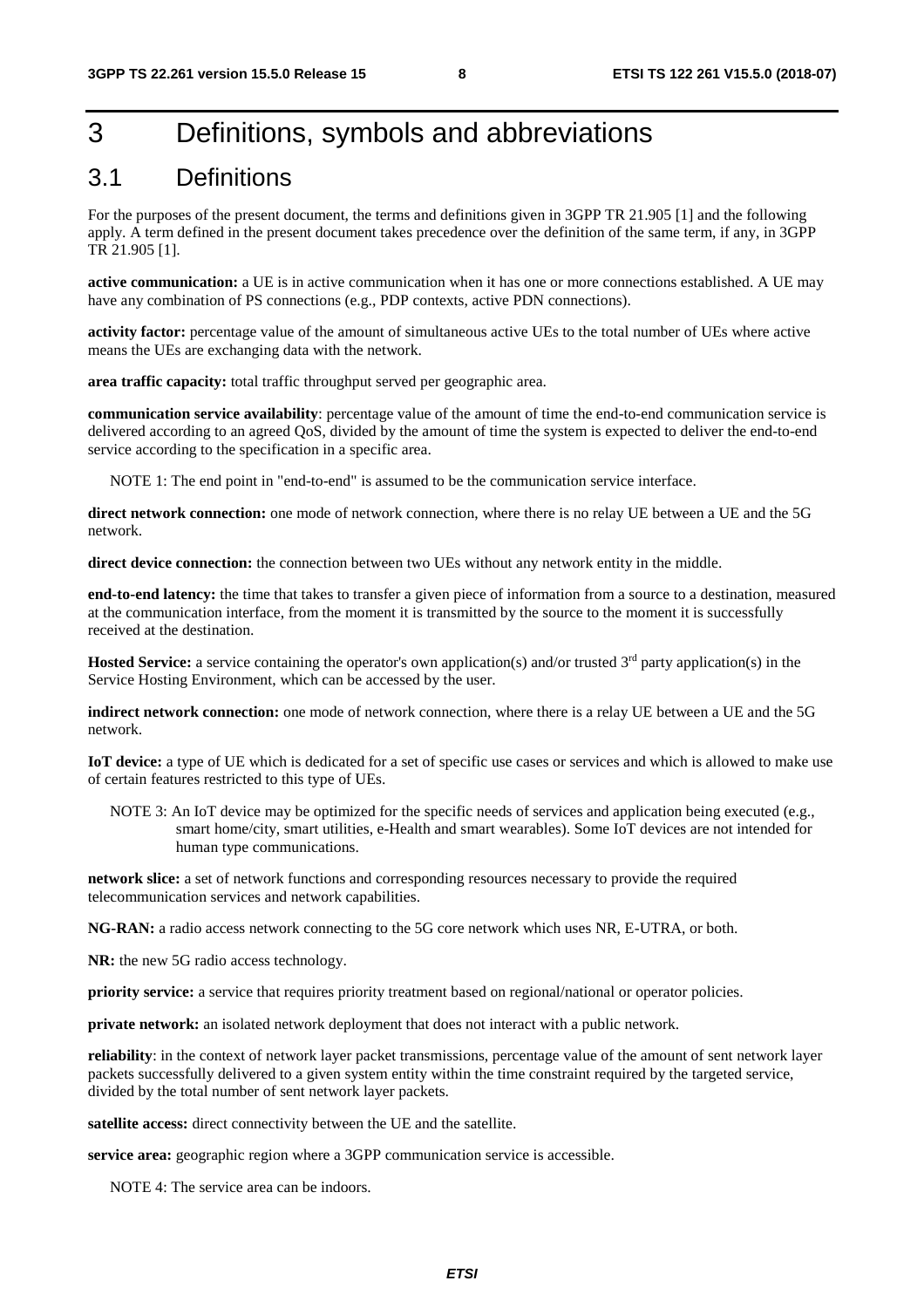NOTE 5: For some deployments, e.g., in process industry, the vertical dimension of the service area can be considerable.

**service continuity:** the uninterrupted user experience of a service that is using an active communication when a UE undergoes an access change without, as far as possible, the user noticing the change.

- NOTE 6: In particular service continuity encompasses the possibility that after a change the user experience is maintained by a different telecommunication service (e.g., tele- or bearer service) than before the change.
- NOTE 7: Examples of access changes include the following. For EPS: CS/PS domain change. For EPS and 5G: radio access change, switching between a direct network connection and an indirect network connection.

**Service Hosting Environment:** the environment, located inside of 5G network and fully controlled by the operator, where Hosted Services are offered from.

**survival time:** the time that an application consuming a communication service may continue without an anticipated message.

**User Equipment:** An equipment that allows a user access to network services via 3GPP and/or non-3GPP accesses.

**user experienced data rate:** the minimum data rate required to achieve a sufficient quality experience, with the exception of scenario for broadcast like services where the given value is the maximum that is needed.

**wireless backhaul:** a link which provides an interconnection between 5G network nodes and/or transport network using 5G radio access technology**.** 

## 3.2 Abbreviations

For the purposes of the present document, the abbreviations given in 3GPP TR 21.905 [1] and the following apply. An abbreviation defined in the present document takes precedence over the definition of the same abbreviation, if any, in 3GPP TR 21.905 [1].

| 3D               | Three Dimensional                               |
|------------------|-------------------------------------------------|
| 5G               | <b>Fifth Generation</b>                         |
| AR               | <b>Augmented Reality</b>                        |
| A/S              | Actuator/sensor                                 |
| E <sub>2</sub> E | End to End                                      |
| eFMSS            | Enhancement to Flexible Mobile Service Steering |
| <b>FMSS</b>      | Flexible Mobile Service Steering                |
| <b>ICP</b>       | <b>Internet Content Provider</b>                |
| ID               | <b>Identification</b>                           |
| <b>IOPS</b>      | Isolated E-UTRAN Operation for Public Safety    |
| IoT              | Internet of Things                              |
| <b>KPI</b>       | Key Performance Indicator                       |
| <b>MBB</b>       | Mobile BroadBand                                |
| MIoT             | Massive Internet of Things                      |
| <b>MNO</b>       | Mobile Network Operator                         |
| <b>MPS</b>       | Multimedia Priority Service                     |
| <b>MVNO</b>      | Mobile Virtual Network Operator                 |
| <b>NGMN</b>      | <b>Next Generation Mobile Networks</b>          |
| QoE              | <b>Quality of Experience</b>                    |
| <b>SEES</b>      | Service Exposure and Enablement Support         |
| SST              | Slice/Service Type                              |
| <b>UAV</b>       | Unmanned Aerial Vehicle                         |
| <b>UHD</b>       | Ultra High Definition                           |
| VR.              | Virtual Reality                                 |
|                  |                                                 |

## 4 Overview

Unlike previous 3GPP systems that attempted to provide a 'one size fits all' system, the 5G system is expected to be able to provide optimized support for a variety of different services, different traffic loads, and different end user communities. Various industry white papers, most notably, the NGMN 5G White Paper [2], describe a multi-faceted 5G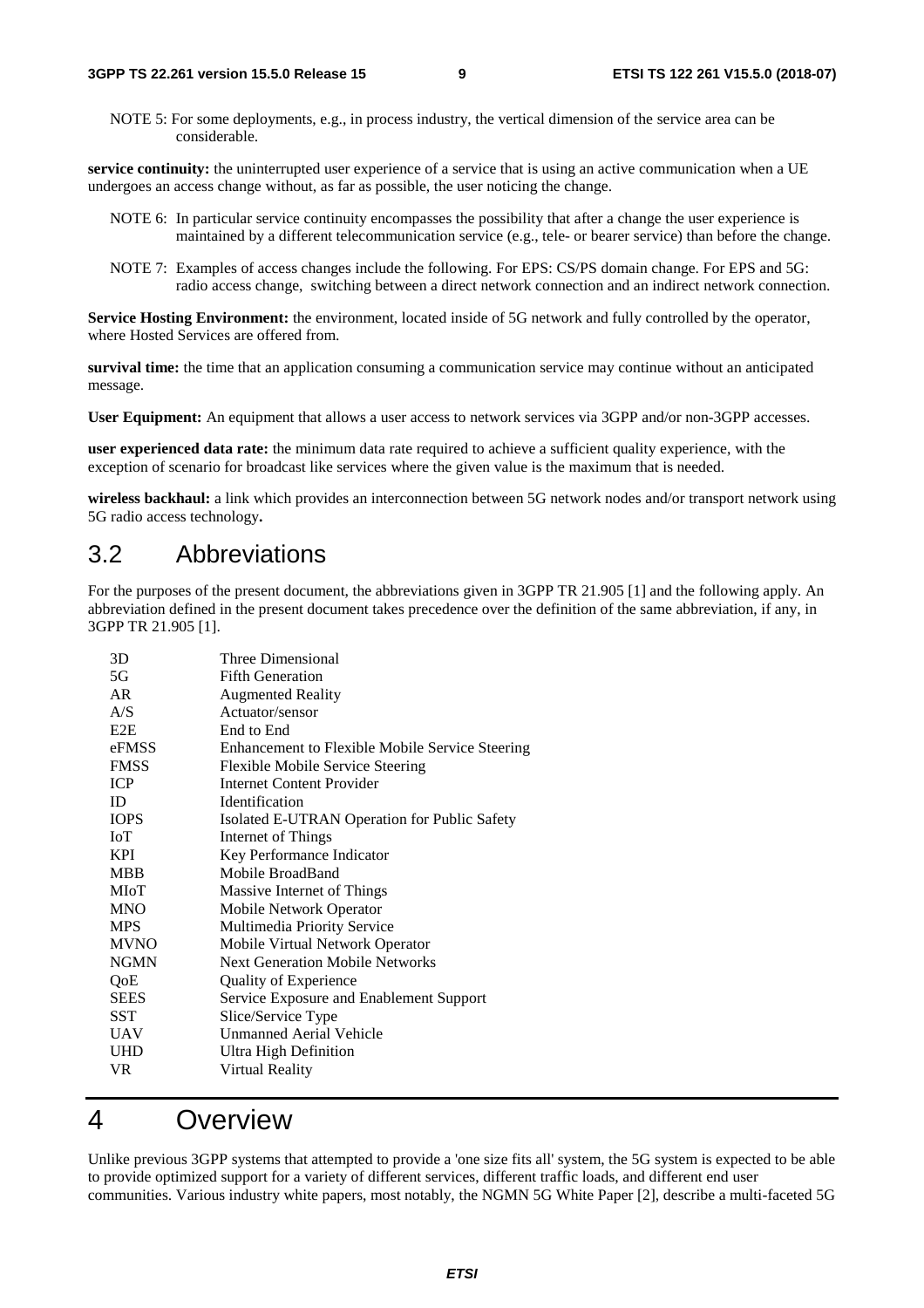system capable of simultaneously supporting multiple combinations of reliability, latency, throughput, positioning, and availability. This technology revolution is achievable with the introduction of new technologies, both in access and the core, such as flexible, scalable assignment of network resources. In addition to increased flexibility and optimization, a 5G system needs to support stringent KPIs for latency, reliability, throughput, etc. Enhancements in the air interface contribute to meeting these KPIs as do enhancements in the core network, such as network slicing, in-network caching and hosting services closer to the end points.

A 5G system also supports new business models such as those for IoT and enterprise managed networks. Drivers for the 5G KPIs include services such as Unmanned Aerial Vehicle (UAV) control, Augmented Reality (AR), and factory automation. Network flexibility enhancements support self-contained enterprise networks, installed and maintained by network operators while being managed by the enterprise. Enhanced connection modes and evolved security facilitate support of massive IoT, expected to include tens of millions of UEs sending and receiving data over the 5G network.

Flexible network operations are the mainstay of the 5G system. The capabilities to provide this flexibility include network slicing, network capability exposure, scalability, and diverse mobility. Other network operations requirements address the necessary control and data plane resource efficiencies, as well as network configurations that optimize service delivery by minimizing routing between end users and application servers. Enhanced charging and security mechanisms handle new types of UEs connecting to the network in different ways.

Mobile Broadband (MBB) enhancements aim to meet a number of new KPIs. These pertain to high data rates, high user density, high user mobility, highly variable data rates, deployment, and coverage. High data rates are driven by the increasing use of data for services such as streaming (e.g., video, music, and user generated content), interactive services (e.g., AR), and IoT. These services come with stringent requirements for user experienced data rates as well as associated requirements for latency to meet service requirements. Additionally, increased coverage in densely populated areas such as sports arenas, urban areas, and transportation hubs has become essential for pedestrians and users in urban vehicles. New KPIs on traffic and connection density enable both the transport of high volumes of data traffic per area (traffic density) and transport of data for a high number of connections (e.g., UE density or connection density). Many UEs are expected to support a variety of services which exchange either a very large (e.g., streaming video) or very small (e.g., data burst) amount of data. The 5G system will handle this variability in a resource efficient manner. All of these cases introduce new deployment requirements for indoor and outdoor, local area connectivity, high user density, wide area connectivity, and UEs travelling at high speeds.

Another aspect of 5G KPIs includes requirements for various combinations of latency and reliability, as well as higher accuracy for positioning. These KPIs are driven by support for both commercial and public safety services. On the commercial side, industrial control, industrial automation, UAV control, and AR are examples of those services. Services such as UAV control will require more precise positioning information that includes altitude, speed, and direction, in addition to horizontal coordinates.

Support for Massive Internet of Things (MIoT) brings many new requirements in addition to those for the enhanced KPIs. The expansion of connected things introduces a need for significant improvements in resource efficiency in all system components (e.g., UEs, IoT devices, radio, access network, core network).

The 5G system also aims to enhance its capability to meet KPIs that emerging V2X applications require. For these advanced applications, the requirements, such as data rate, reliability, latency, communication range and speed, are made more stringent.

## 5 High-level requirements

5.1 Migration to 5G

### 5.1.1 Description

The 5G system supports most of the existing EPS services, in addition to many new services. The existing EPS services may be accessed using the new 5G access technologies even where the EPS specifications might indicate E-UTRA(N) only. Only new or changed service requirements for new or changed services are specified in this TS. The few EPS capabilities that are not supported by the 5G system are identified in clause 5.1.2.2 below.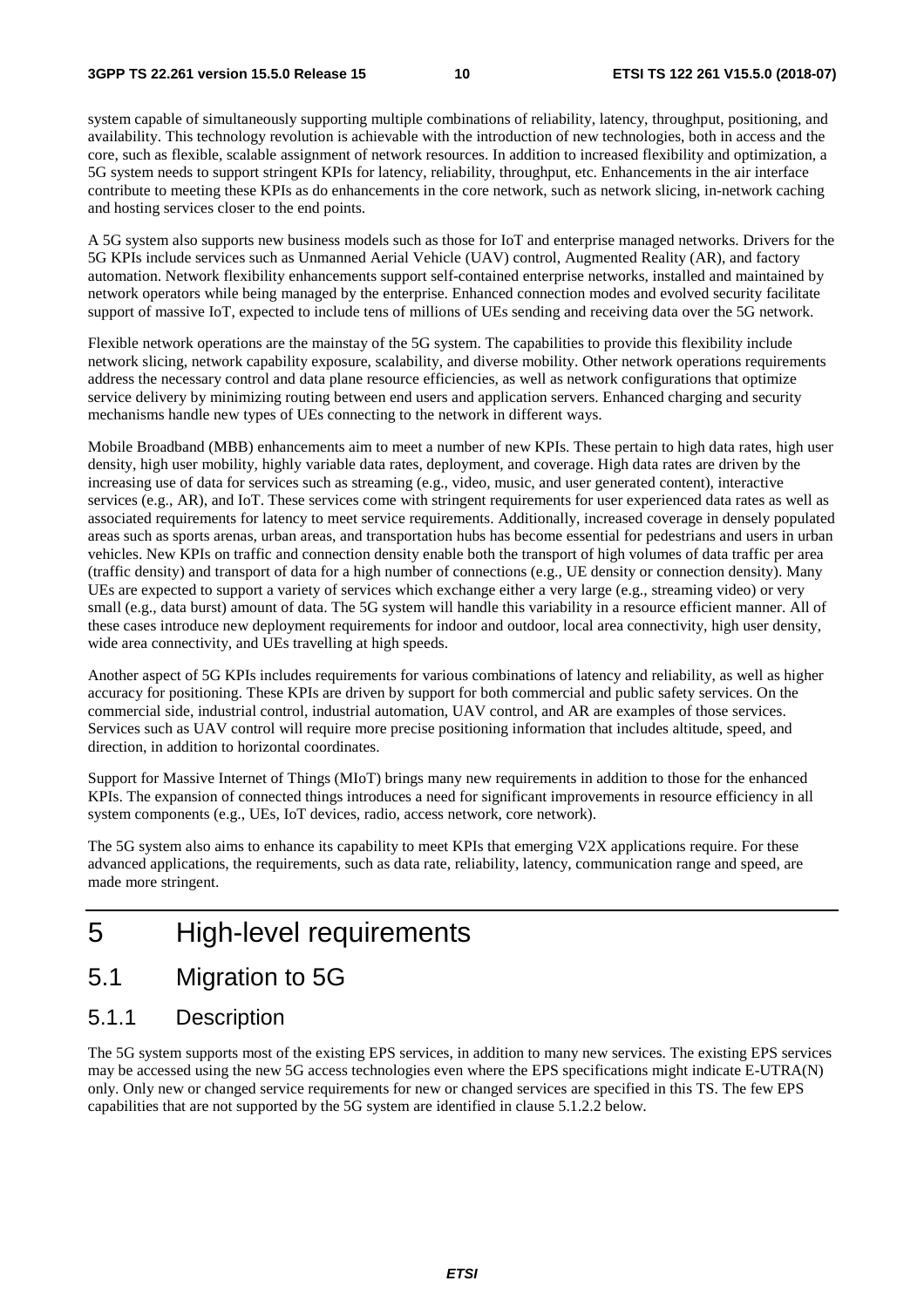## 5.1.2 Requirements

#### 5.1.2.1 Interworking between 5G systems

The 5G system shall support a UE with a 5G subscription roaming into a 5G Visited Mobile Network which has a roaming agreement with the UE's 5G Home Mobile Network.

The 5G system shall enable a Visited Mobile Network to provide support for establishing home network provided data connectivity as well as visited network provided data connectivity.

The 5G system shall enable a Visited Mobile Network to provide support for services provided in the home network as well as provide services in the visited network. Whether a service is provided in the visited network or in the home network is determined on a service by service basis.

The 5G system shall provide a mechanism for a network operator to limit access to its services for a roaming UE, (e.g., based on roaming agreement).

The 5G system shall provide a mechanism for a network operator to direct a UE onto a partnership network for routing all or some of the UE user plane and associated control plane traffic over the partnership network, subject to an agreement between the operators.

#### 5.1.2.2 Legacy service support

The 5G system shall support all EPS capabilities (e.g., from TSs 22.011, 22.101, 22.278, 22.185, 22.071, 22.115, 22.153, 22.173) with the following exceptions:

- CS voice service continuity and/or fallback to GERAN or UTRAN,
- seamless handover between NG-RAN and GERAN,
- seamless handover between NG-RAN and UTRAN, and
- access to a 5G core network via GERAN or UTRAN.

#### 5.1.2.3 Interoperability with legacy 3GPP systems

The 5G system shall support mobility procedures between a 5G core network and an EPC with minimum impact to the user experience (e.g. QoS, QoE).

## 6 Basic capabilities

## 6.1 Network slicing

### 6.1.1 Description

Network slicing allows the operator to provide customised networks. For example, there can be different requirements on functionality (e.g., priority, charging, policy control, security, and mobility), differences in performance requirements (e.g., latency, mobility, availability, reliability and data rates), or they can serve only specific users (e.g., MPS users, Public Safety users, corporate customers, roamers, or hosting an MVNO).

A network slice can provide the functionality of a complete network, including radio access network functions and core network functions (e.g., potentially from different vendors). One network can support one or several network slices.

### 6.1.2 Requirements

The 5G system shall allow the operator to create, modify, and delete a network slice.

The 5G system shall allow the operator to define and update the set of services and capabilities supported in a network slice.

The 5G system shall allow the operator to configure the information which associates a UE to a network slice.

The 5G system shall allow the operator to configure the information which associates a service to a network slice.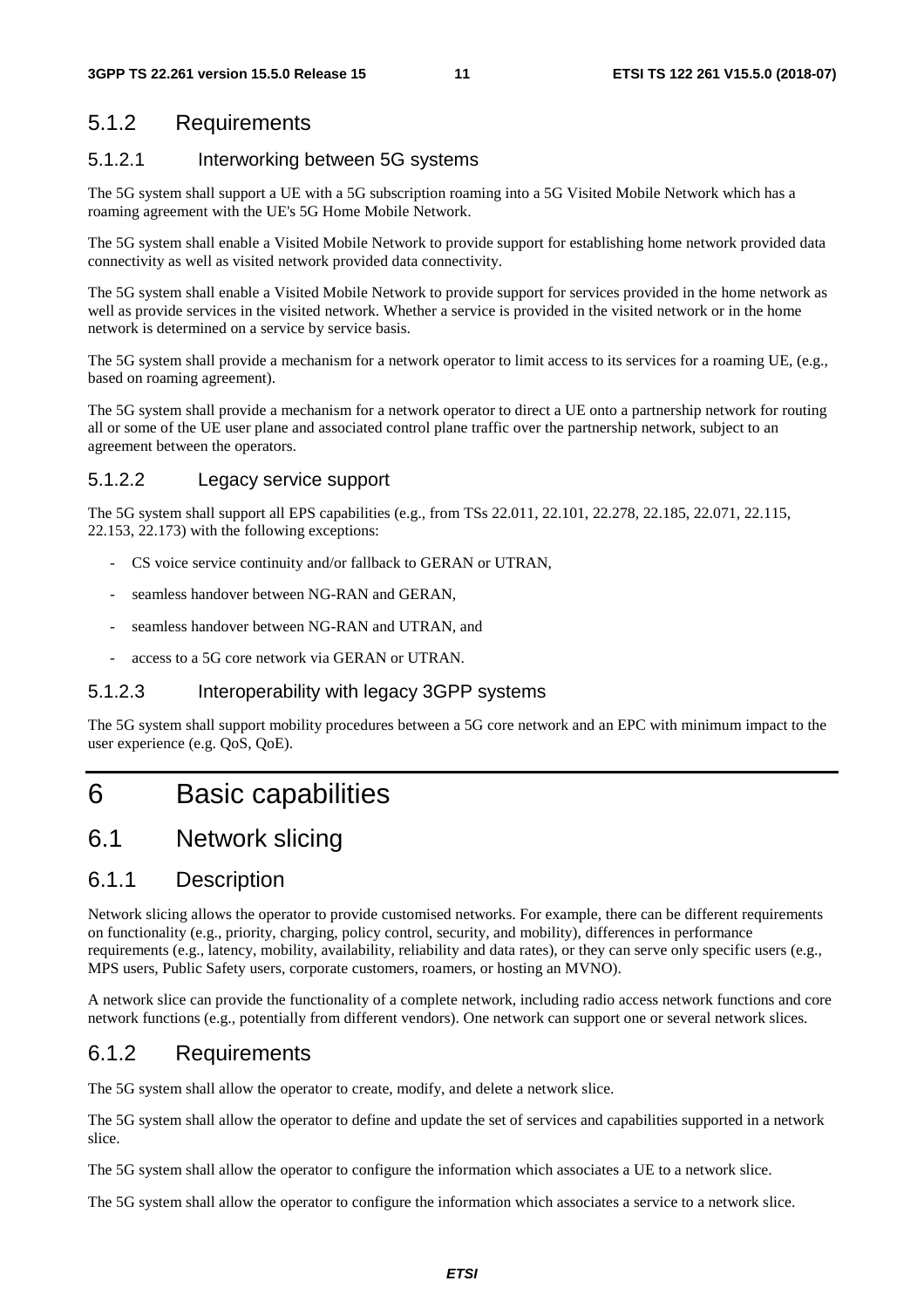The 5G system shall allow the operator to assign a UE to a network slice, to move a UE from one network slice to another, and to remove a UE from a network slice based on subscription, UE capabilities, the access technology being used by the UE, operator's policies and services provided by the network slice.

The 5G system shall support a mechanism for the VPLMN to assign a UE to a network slice with the needed services and authorised by the HPLMN, or to a default network slice.

The 5G system shall enable a UE to be simultaneously assigned to and access services from more than one network slice of one operator.

Traffic and services in one network slice shall have no impact on traffic and services in other network slices in the same network.

Creation, modification, and deletion of a network slice shall have no or minimal impact on traffic and services in other network slices in the same network.

The 5G system shall support scaling of a network slice, i.e., adaptation of its capacity.

The 5G system shall enable the network operator to define a minimum available capacity for a network slice. Scaling of other network slices on the same network shall have no impact on the availability of the minimum capacity for that network slice.

The 5G system shall enable the network operator to define a maximum capacity for a network slice.

The 5G system shall enable the network operator to define a priority order between different network slices in case multiple network slices compete for resources on the same network.

The 5G system shall support means by which the operator can differentiate policy control, functionality and performance provided in different network slices.

The serving 5G network shall support providing connectivity to home and roaming users in the same network slice.

In shared 5G network configuration, each operator shall be able to apply all the requirements from this clause to their allocated network resources.

## 6.2 Diverse mobility management

## 6.2.1 Description

A key feature of 5G is support for UEs with different mobility management needs. 5G will support UEs with a range of mobility management needs, including UEs that are

- stationary during their entire usable life (e.g., sensors embedded in infrastructure),
- stationary during active periods, but nomadic between activations (e.g., fixed access),
- mobile within a constrained and well-defined space (e.g., in a factory), and
- fully mobile.

Moreover, some applications require the network to ensure seamless mobility of a UE so that mobility is hidden from the application layer to avoid interruptions in service delivery while other applications have application specific means to ensure service continuity. But these other applications may still require the network to minimize interruption time to ensure that their application-specific means to ensure service continuity work effectively.

With the ever-increasing multimedia broadband data volumes, it is also important to enable the offloading of IP traffic from the 5G network onto traditional IP routing networks via an IP anchor node close to the network edge. As the UE moves, changing the IP anchor node may be needed in order to reduce the traffic load in the system, reduce end-to-end latency and provide a better user experience.

The flexible nature of a 5G system will support different mobility management methods that minimize signalling overhead and optimize access for these different types of UEs.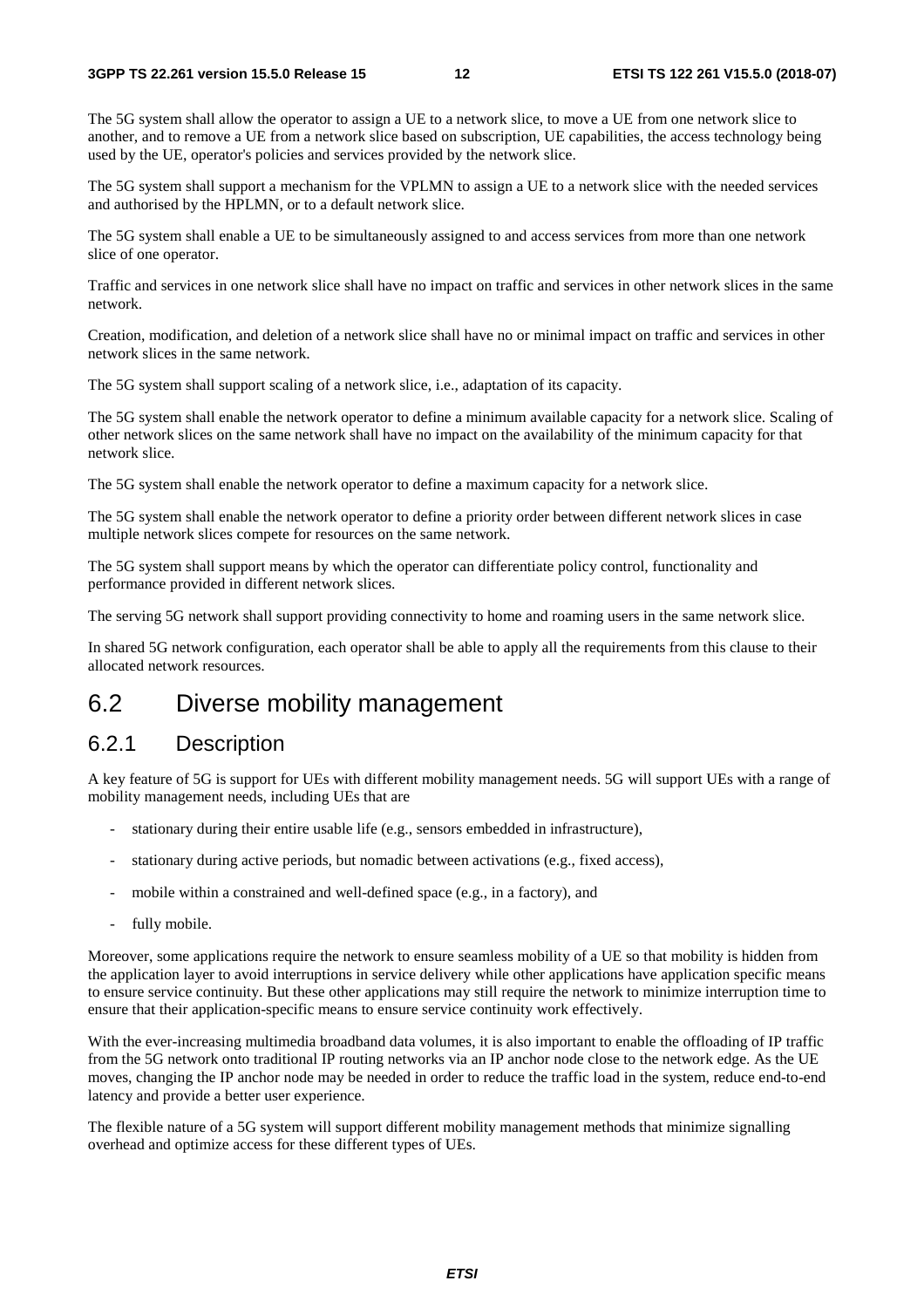## 6.2.2 General requirements

The 5G network shall allow operators to optimize network behaviour (e.g., mobility management support) based on the mobility patterns (e.g., stationary, nomadic, spatially restricted mobility, full mobility) of a UE or group of UEs.

The 5G system shall enable operators to specify and modify the types of mobility support provided for a UE or group of UEs.

The 5G system shall optimize mobility management support for a UE or group of UEs that use only mobile originated communications.

## 6.2.3 Service continuity requirements

The 5G system shall enable packet loss to be minimized during inter- and/or intra- access technology changes for some or all connections associated with a UE.

For applications that require the same IP address during the lifetime of the session, the 5G system shall enable maintaining the IP address assigned to a UE when moving across different cells and access technologies for connections associated with a UE.

The 5G system shall enable minimizing impact to the user experience (e.g., minimization of interruption time) when changing the IP address and IP anchoring point for some or all connections associated with a UE.

The 5G system shall support service continuity for a remote UE, when the remote UE changes from a direct network connection to an indirect network connection and vice-versa.

The 5G system shall support service continuity for a remote UE, when the remote UE changes from one relay UE to another and both relay UEs use 3GPP access to the 5G core network.

## 6.3 Multiple access technologies

#### 6.3.1 Description

The 5G system will support 3GPP access technologies, including one or more NR and E-UTRA as well as non-3GPP access technologies. Interoperability among the various access technologies will be imperative. For optimization and resource efficiency, the 5G system will select the most appropriate 3GPP or non-3GPP access technology for a service, potentially allowing multiple access technologies to be used simultaneously for one or more services active on a UE. New technology such as satellite and wide area base stations will increase coverage and availability. This clause provides requirements for interworking with the various combinations of access technologies.

#### 6.3.2 Requirements

#### 6.3.2.1 General

Based on operator policy, the 5G system shall enable the UE to select, manage, and efficiently provision services over the 3GPP or non-3GPP access.

Based on operator policy, the 5G system shall support steering a UE to select certain 3GPP access network(s).

Based on operator policy, the 5G system shall be able to dynamically offload part of the traffic (e.g. from 3GPP RAT to non-3GPP access technology), taking into account traffic load and traffic type.

Based on operator policy, the 5G system shall be able to provide simultaneous data transmission via different access technologies, (e.g., NR, E-UTRA, non-3GPP), to access one or more 3GPP services.

When a UE is using two or more access technologies simultaneously, the 5G system shall be able to select between access technologies in use, taking into account e.g., service, traffic characteristics, radio characteristics, and UE's moving speed.

The 5G system shall be able to support data transmissions optimized for different access technologies (e.g., 3GPP, non-3GPP) for UEs that are simultaneously connected to the network via different accesses.

Based on operator policy, the 5G system shall be able to add or drop the various access connections for a UE during a session.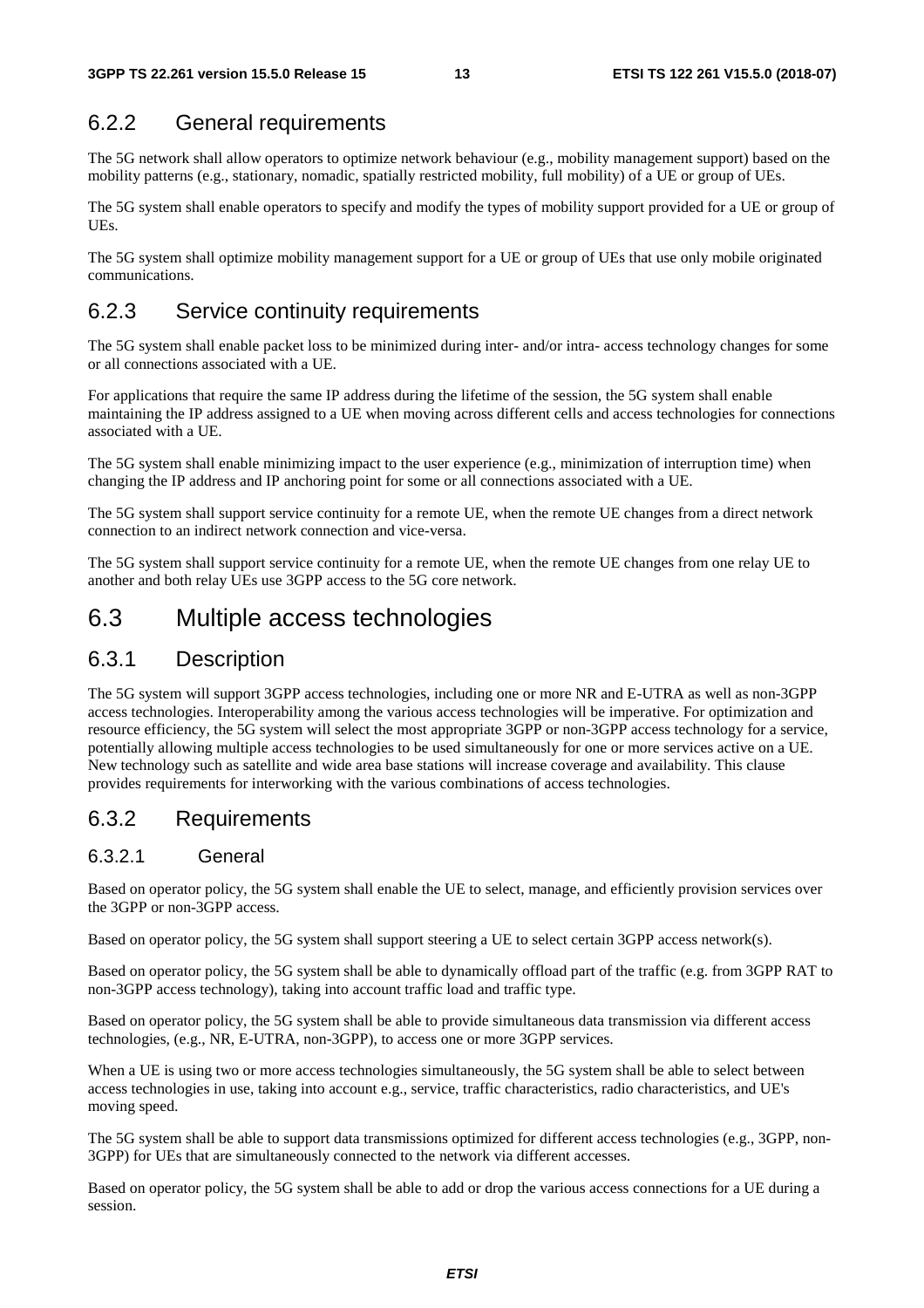The 5G system shall be able to support mobility between the supported access networks (e.g., NG-RAN, WLAN, fixed broadband access network).

The 5G system shall support UEs with multiple radio and single radio capabilities.

The 5G system shall support dynamic and static network address allocation of a common network address to the UE over all supported access types.

The 5G system shall support a set of identities for a single user in order to provide a consistent set of policies and a single set of services across 3GPP and non-3GPP access types.

#### 6.3.2.2 E-UTRA access

The 5G system shall be able to support seamless handover between NR and E-UTRA.

The 5G system shall support UEs with dual radio capability (i.e., a UE that can transmit on NR and E-UTRA simultaneously) as well as UEs with single radio capability (i.e., a UE that cannot transmit on NR and E-UTRA simultaneously).

#### 6.3.2.3 Satellite access

The 5G system shall be able to provide services using satellite access.

The 5G system shall support service continuity between land based 5G access and satellite based access networks owned by the same operator or by an agreement between operators.

To provide services using satellite access, the air interface of the 5G system shall support a one-way latency of up to 280 ms.

#### 6.3.2.4 Fixed broadband access

The 5G system shall be able to efficiently support connectivity using fixed broadband access.

NOTE: The specification of fixed broadband access network is outside the scope of 3GPP.

The 5G system shall support use of a relay UE that supports multiple access types (e.g., 5G RAT, WLAN access, fixed broadband access).

The 5G system shall support use of a home base station that supports multiple access types (e.g., 5G RAT, WLAN access, fixed broadband access).

## 6.4 Resource efficiency

### 6.4.1 Description

5G introduces the opportunity to design a system to be optimized for supporting diverse UEs and services. While support for IoT is provided by EPS, there is room for improvement in efficient resource utilization that can be designed into a 5G system whereas they are not easily retrofitted into an existing system. Some of the underlying principles of the potential service and network operation requirements associated with efficient configuration, deployment, and use of UEs in the 5G network include bulk provisioning, resource efficient access, optimization for UE originated data transfer, and efficiencies based on the reduced needs related to mobility management for stationary UEs and UEs with restricted range of movement.

As sensors and monitoring UEs are deployed more extensively, the need to support UEs that send data packages ranging in size from a small status update in a few bits to streaming video increases. A similar need exists for smart phones with widely varying amounts of data. Specifically, to support short data bursts, the network should be able to operate in a mode where there is no need for a lengthy and high overhead signalling procedure before and after small amounts of data are sent. The system will, as a result, avoid both a negative impact to battery life for the UE and wasting signalling resources.

For small form factor UEs it will be challenging to have more than 1 antenna due to the inability to get good isolation between multiple antennas. Thus these UEs need to meet the expected performance in a 5G network with only one antenna.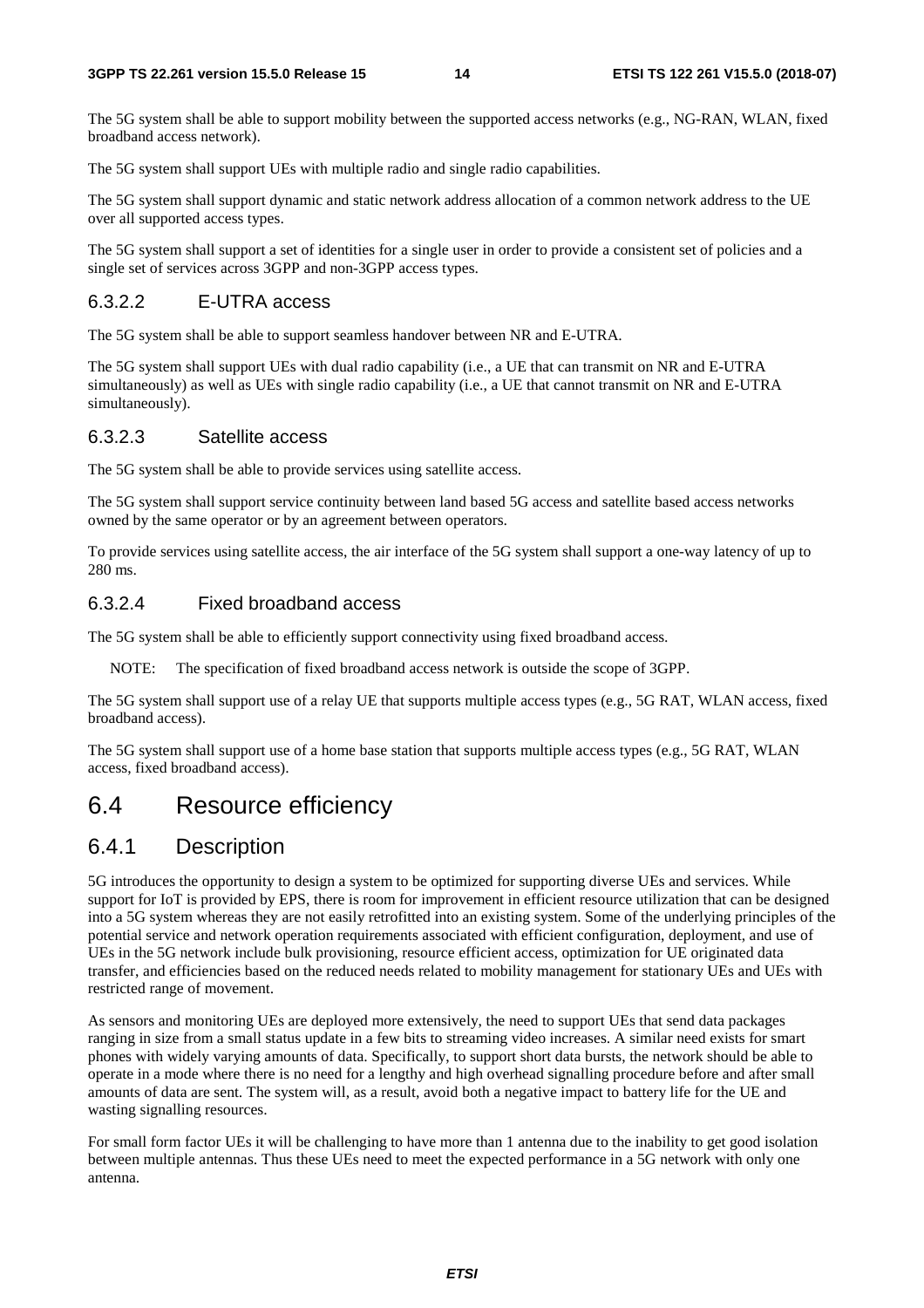Cloud applications like cloud robotics perform computation in the network rather than in a UE, which requires the system to have high data rate in the uplink and very low round trip latency. Supposed that high density cloud robotics will be deployed in the future, the 5G system need to optimize the resource efficiency for such scenario.

Additional resource efficiencies will contribute to meeting the various KPIs defined for 5G. Control plane resource efficiencies can be achieved by optimizing and minimizing signalling overhead, particularly for small data transmissions. Mechanisms for minimizing user plane resources utilization include in-network caching and application in a Service Hosting Environment closer to the end user. These optimization efforts contribute to achieving lower latency and higher reliability.

Diverse mobility management related resource efficiencies are covered in clause 6.2.

Security related resource efficiencies are covered in clause 8.8.

### 6.4.2 Requirements

#### 6.4.2.1 General

The 5G system shall minimize control and user plane resource usage for data transfer from send only UEs.

The 5G system shall minimize control and user plane resource usage for stationary UEs (e.g., lower signalling to user data resource usage ratio).

The 5G system shall optimize the resource use of the control plane and/or user plane for transfer of small data units.

The 5G system shall optimize the resource use of the control plane and/or user plane for transfer of continuous uplink data that requires both high data rate (e.g., 10 Mbps) and very low end-to-end latency (e.g., 1-10 ms).

The 5G network shall optimize the resource use of the control plane and/or user plane to support high density connections (e.g., 1 million connections per square kilometre) taking into account, for example, the following criteria:

- type of mobility support;
- communication pattern (e.g., send-only, frequent or infrequent);
- characteristics of payload (e.g., small or large size data payload);
- characteristics of application (e.g., provisioning operation, normal data transfer);
- UE location:
- timing pattern of data transfer (e.g., real time or non-delay sensitive).

The 5G system shall efficiently support service discovery mechanisms where UEs can discover, subject to access rights:

- status of other UEs (e.g., sound on/off);
- capabilities of other UEs (e.g., the UE is a relay UE) and/or;
- services provided by other UEs (e.g., the UE is a colour printer).

The 5G system shall be able to minimise the amount of wireless backhaul traffic (e.g., consolidating data transmissions to 1 larger rather than many smaller), when applicable (e.g., providing service in an area subject to power outages).

The 5G system shall support small form factor UEs with single antenna.

- NOTE: Small form factor UEs are typically expected to have the diagonal less than 1/5 of the lowest supported frequency wave length.
- 6.4.2.2 Void
- 6.4.2.3 Void

#### 6.4.2.4 Efficient control plane

The 5G system shall minimize the signalling that is required prior to user data transmission.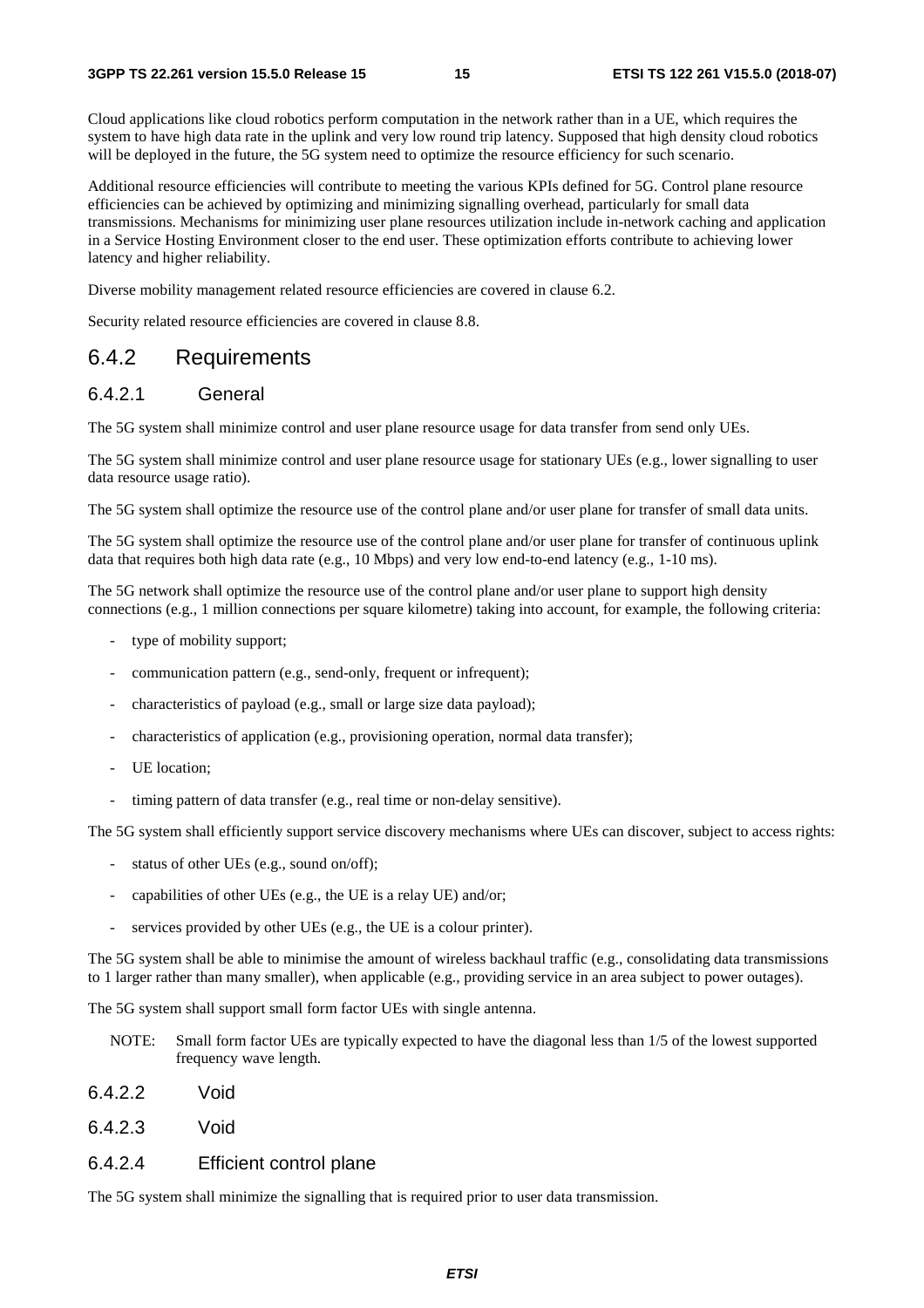NOTE: The amount of signalling overhead may vary based on the amount of data to be transmitted, even for the same UE.

## 6.5 Efficient user plane

### 6.5.1 Description

5G is designed to meet diverse services with different and enhanced performances (e.g., high throughput, low latency and massive connections) and data traffic model (e.g., IP data traffic, non-IP data traffic, short data bursts and high throughput data transmissions).

User plane should be more efficient for 5G to support differentiated requirements. On one hand, a Service Hosting Environment located inside of operator's network can offer Hosted Services closer to the end user to meet localization requirement like low latency, low bandwidth pressure. These Hosted Services contain applications provided by operators and/or trusted 3rd parties. On the other hand, user plane paths can be selected or changed to improve the user experience or reduce the bandwidth pressure, when a UE or application changes location during an active communication.

### 6.5.2 Requirements

Based on operator policy, application needs, or both, the 5G system shall support an efficient user plane path between UEs attached to the same network, modifying the path as needed when the UE moves during an active communication.

The 5G network shall enable a Service Hosting Environment provided by operator.

Based on operator policy, the 5G network shall be able to support routing of data traffic between a UE attached to the network and an application in a Service Hosting Environment for specific services, modifying the path as needed when the UE moves during an active communication.

Based on operator policy, application needs, or both, the 5G system shall support an efficient user plane path , modifying the path as needed when the UE moves or application changes location ,between a UE in an active communication and:

- an application in a Service Hosting Environment, or
- an application server located outside the operator's network.

The 5G network shall maintain user experience (e.g., QoS, QoE) when a UE in an active communication moves from a location served by a Service Hosting Environment to:

- another location served by a different Service Hosting Environment, or
- another location served by an application server located outside the operator's network, and vice versa.

The 5G network shall maintain user experience (e.g., QoS, QoE) when an application for a UE moves as follows:

- within a Service Hosting Environment, or
- from a Service Hosting Environment to another Service Hosting Environment, or
- from a Service Hosting Environment to an application server located place outside the operator's network, and vice versa.

The 5G network shall be able to interact with applications in a Service Hosting Environment for efficient network resource utilization and offloading data traffic to the Service Hosting Environment close to the UE's point of attachment to the access network.

The 5G network shall support configurations of the Service Hosting Environment in the network (e.g., access network, core network), that provide application access close to the UE's point of attachment to the access network.

The 5G system shall support mechanisms to enable a UE to access the closest Service Hosting Environment for a specific hosted application or service.

The 5G network shall enable instantiation of applications for a UE in a Service Hosting Environment close to the UE's point of attachment to the access network.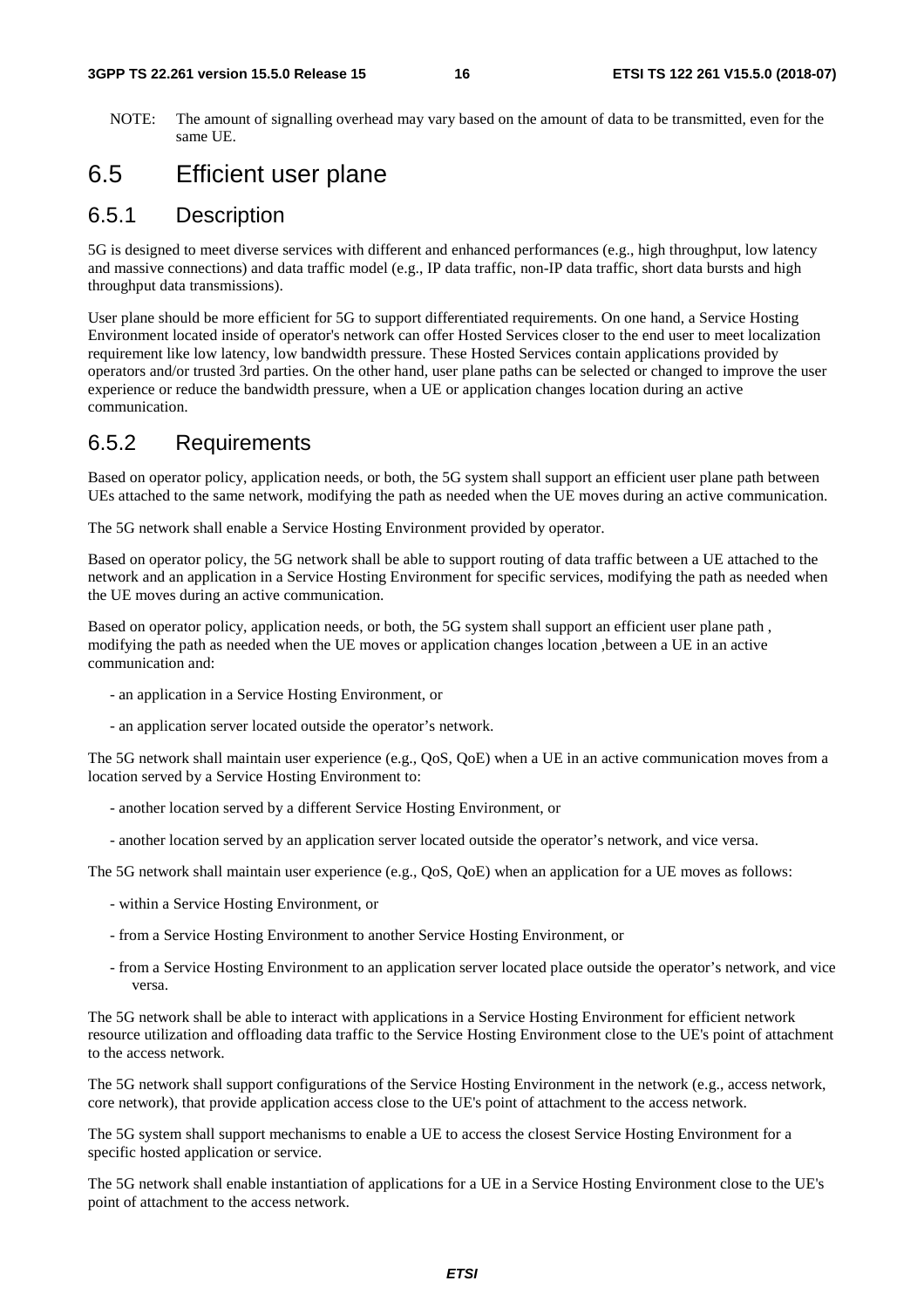The 5G system shall be able to suspend or stop application instances in a Service Hosting Environment.

NOTE: Not all applications will always be available in all Service Hosting Environments. Therefore, it may be needed to instantiate an application at a Service Hosting Environment nearby for serving a particular UE.

Based on operator policy, the 5G system shall provide a mechanism such that one type of traffic (from a specific application or service) to/from a UE can be offloaded close to the UE's point of attachment to the access network, while not impacting other traffic type to/from that same UE.

## 6.6 Efficient content delivery

#### 6.6.1 Description

Video-based services (e.g., live streaming, VR) and personal data storage applications have been instrumental for the massive growth in mobile broadband traffic. Subject to service agreement between the operator and the content provider, the information of content and content itself can be aware by operator. In-network content caching provided by the operator, a  $3<sup>rd</sup>$  party or both, can improve user experience, reduce backhaul resource usage and utilize radio resource efficiently.

The operation of in-network caching includes flexible management of the location of the content cache within the network and efficient delivery of content to and from the appropriate content caching application. Examples of services are the delivery of popular video content from a content caching application via broadcast, and secure storage of a user's personal data or files using a distributed caching application. Such a service could also provide a student with a wireless backpack, where students can resume their work through the same or a different UE at any time, with very fast response times from the network.

#### 6.6.2 Requirements

The 5G system shall enable efficient delivery of content from a content caching application under the control of the operator (e.g., a cache located close to the UE).

The 5G system shall support a content caching application in a UE under the control of the operator.

The 5G system shall support configurations of content caching applications in the network (e.g., access network, core network), that provide content close to the UE.

Based on operator policy, the 5G system shall support an efficient mechanism for selection of a content caching application (e.g., minimize utilization of radio, backhaul resources and/or application resource) for delivery of the cached content to the UE.

The 5G system shall support a mechanism for the operator to manage content distribution across content caching applications.

The 5G system shall support delivery of cached content from a content caching application via the broadcast/multicast service.

## 6.7 Priority, QoS, and policy control

### 6.7.1 Description

The 5G network will support many commercial services (e.g., medical) and regional or national regulatory services (e.g., MPS, Emergency, Public Safety) with requirements for priority treatment. Some of these services share common QoS characteristics such as latency and packet loss rate, but may have different priority requirements. For example, UAV control and air traffic control may have stringent latency and reliability requirements but not necessarily the same priority requirements. In addition, voice based services for MPS and Emergency share common QoS characteristics as applicable for normal public voice communications, yet may have different priority requirements. The 5G network will need to support mechanisms that enable the decoupling of the priority of a particular communication from the associated QoS characteristics such as latency and reliability to allow flexibility to support different priority services (that need to be configurable to meet operator needs, consistent with operator policies and corresponding national and regional regulatory policies).

The network needs to support flexible means to make priority decisions based on the state of the network (e.g., during disaster events and network congestion) recognizing that the priority needs may change during a crisis. The priority of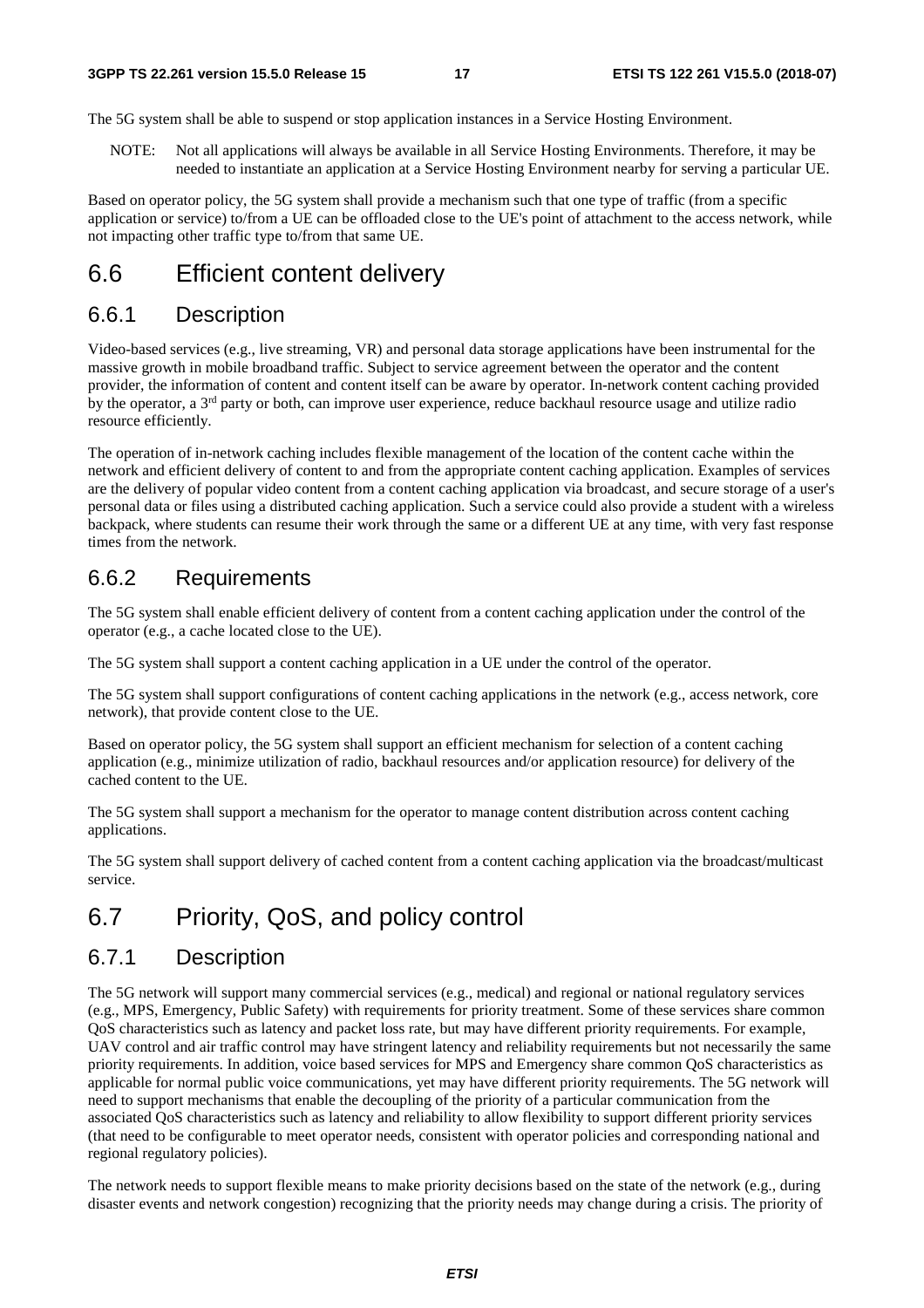any service may need to be different for a user of that service based on operational needs and regional or national regulations. Therefore, the 5G system should allow a flexible means to prioritise and enforce prioritisation among the services (e.g., MPS, Emergency, medical, Public Safety) and among the users of these services. The traffic prioritisation may be enforced by adjusting resource utilization or pre-empting lower priority traffic.

The network must offer a means to provide the required QoS (e.g., reliability, latency, and bandwidth) for a service and the ability to prioritize resources when necessary to meet the service requirements. Existing QoS and policy frameworks handle latency and improve reliability by traffic engineering. In order to support 5G service requirements, it is necessary for the 5G network to offer QoS and policy control for reliable communication with latency required for a service and enable the resource adaptations as necessary.

Also, as 5G network is expected to operate in a heterogeneous environment with multiple access technologies, multiple types of UE, etc., it should support a harmonised QoS and policy framework that applies to multiple accesses.

Further, for QoS control in EPS only covers RAN and core network, but for 5G network E2E QoS (e.g., RAN, backhaul, core network, network to network interconnect) is needed to achieve the 5G user experience (e.g., ultra-low latency, ultra-high bandwidth).

#### 6.7.2 Requirements

The 5G system shall allow flexible mechanisms to establish and enforce priority policies among the different services (e.g., MPS, Emergency, medical, Public Safety) and users.

NOTE 1: Priority between different services is subject to regional or national regulatory and operator policies.

The 5G system shall be able to provide the required QoS (e.g., reliability, end-to-end latency, and bandwidth) for a service and support prioritization of resources when necessary for that service.

The 5G system shall allow decoupling of the priority of a particular communication from the associated QoS characteristics such as end-to-end latency and reliability.

The 5G system shall be able to support a harmonised QoS and policy framework applicable to multiple accesses.

The 5G system shall be able to support E2E (e.g., UE to UE) QoS for a service.

NOTE 2: E2E QoS needs to consider QoS in the access networks, backhaul, core network, and network to network interconnect.

The 5G system shall be able to support QoS for applications in a Service Hosting Environment.

## 6.8 Dynamic policy control

The 5G system shall support the creation and enforcement of prioritisation policy for users and traffic, during connection setup and when connected.

NOTE: Prioritisation, pre-emption, and precedence of critical traffic associated with certain priority services (e.g., MPS and Emergency) are subject to regional/national regulatory and operator policies.

The 5G system shall support optimised signalling for prioritised users and traffic where such signalling is prioritized over other signalling traffic.

Based on operator policy, the 5G system shall allow flexible means to create and enforce priority among the different service flows by authorized users.

Based on operator policy, the 5G system shall allow real-time, dynamic, secure and limited interaction with the QoS and policy framework for modification of the QoS and policy framework by authorized users.

Based on operator policy, the 5G system shall maintain a session when prioritization of that session changes in real time, provided that the new priority is above the threshold for maintaining the session.

Based on operator policy, the 5G system shall allow modifications by authorized users and context aware network functionality to the QoS and policy framework to have a variable duration.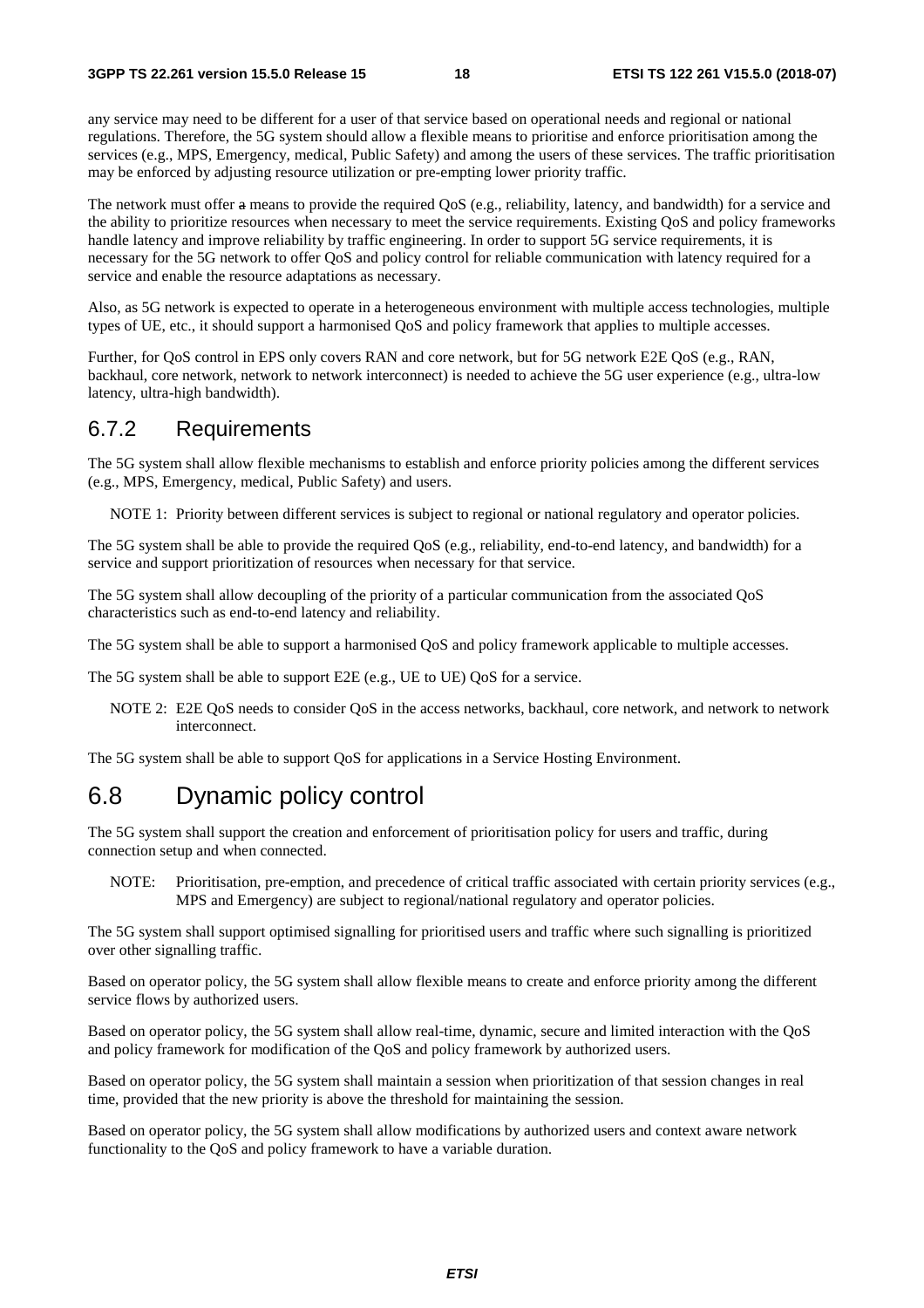## 6.9 Connectivity models

### 6.9.1 Description

The UE can connect to the network directly (direct network connection), connect using another UE as a relay UE (indirect network connection), or connect using both types of connections. These UEs can be anything from simple wearables, such as sensors embedded in clothing, to a more sophisticated wearable UE monitoring biometrics. They can also be non-wearable UEs that communicate in a Personal Area Network such as a set of home appliances (e.g., smart thermostat and entry key), or the electronic UEs in an office setting (e.g., smart printers), or a smart flower pot that can be remotely activated to water the plant. The relay UE can access the network using 3GPP or non-3GPP access (e.g., WLAN access, fixed broadband access). 3GPP and non-3GPP radio technologies and fixed broadband technologies can be supported for connectivity models between the remote UE and the relay UE. 3GPP RAT over licensed band or unlicensed band can be supported for connectivity models.

When a remote UE is attempting to establish an indirect network connection, there might be several relay UEs that are available in proximity of the remote UE and support discovery and remote UE-to-relay UE connection establishment. A remote UE may support selection of an appropriate relay UE among the available relay UEs.

### 6.9.2 Requirements

The following set of requirements complement the requirements listed in 3GPP TS 22.278 [5], clause 7B.

The connection between a remote UE and a relay UE shall be able to use 3GPP RAT or non-3GPP RAT and use licensed or unlicensed band.

The connection between a remote UE and a relay UE shall be able to use fixed broadband technology.

The 5G system shall support indirect network connection mode in a VPLMN when a remote UE and a relay UE subscribe to different PLMNs and both PLMNs have a roaming agreement with the VPLMN.

The 5G system shall be able to support a UE using simultaneous indirect and direct network connection mode.

The 5G system shall be able to support QoS for a user traffic session between the remote UE and the network using 3GPP access technology.

## 6.10 Network capability exposure

### 6.10.1 Description

3GPP SEES and (e)FMSS features allow the operator to expose network capabilities e.g., QoS policy to 3<sup>rd</sup> party ISPs/ICPs. With the advent of 5G, new network capabilities need to be exposed to the 3<sup>rd</sup> party (e.g., to allow the 3<sup>rd</sup> party to customize a dedicated network slice for diverse use cases; to allow the  $3<sup>rd</sup>$  party to manage a trusted  $3<sup>rd</sup>$  party application in a Service Hosting Environment to improve user experience, and efficiently utilize backhaul and application resources).

Applications may be frugal at periods when resources are rare and can compensate and anticipate as much as they can if timely network status information is aware by application; otherwise. Applications may be disconnected in case of user mobility.

### 6.10.2 Requirements

The following set of requirements complement the requirements listed in 3GPP TS 22.101 [6], clause 29.

Based on operator policy, a 5G network shall provide suitable APIs to allow a trusted 3<sup>rd</sup> party to create, modify, and delete network slices used for the 3rd party.

Based on operator policy, the 5G network shall provide suitable APIs to allow a trusted 3<sup>rd</sup> party to monitor the network slice used for the 3<sup>rd</sup> party.

Based on operator policy, the 5G network shall provide suitable APIs to allow a trusted 3<sup>rd</sup> party to define and update the set of services and capabilities supported in a network slice used for the  $3<sup>rd</sup>$  party.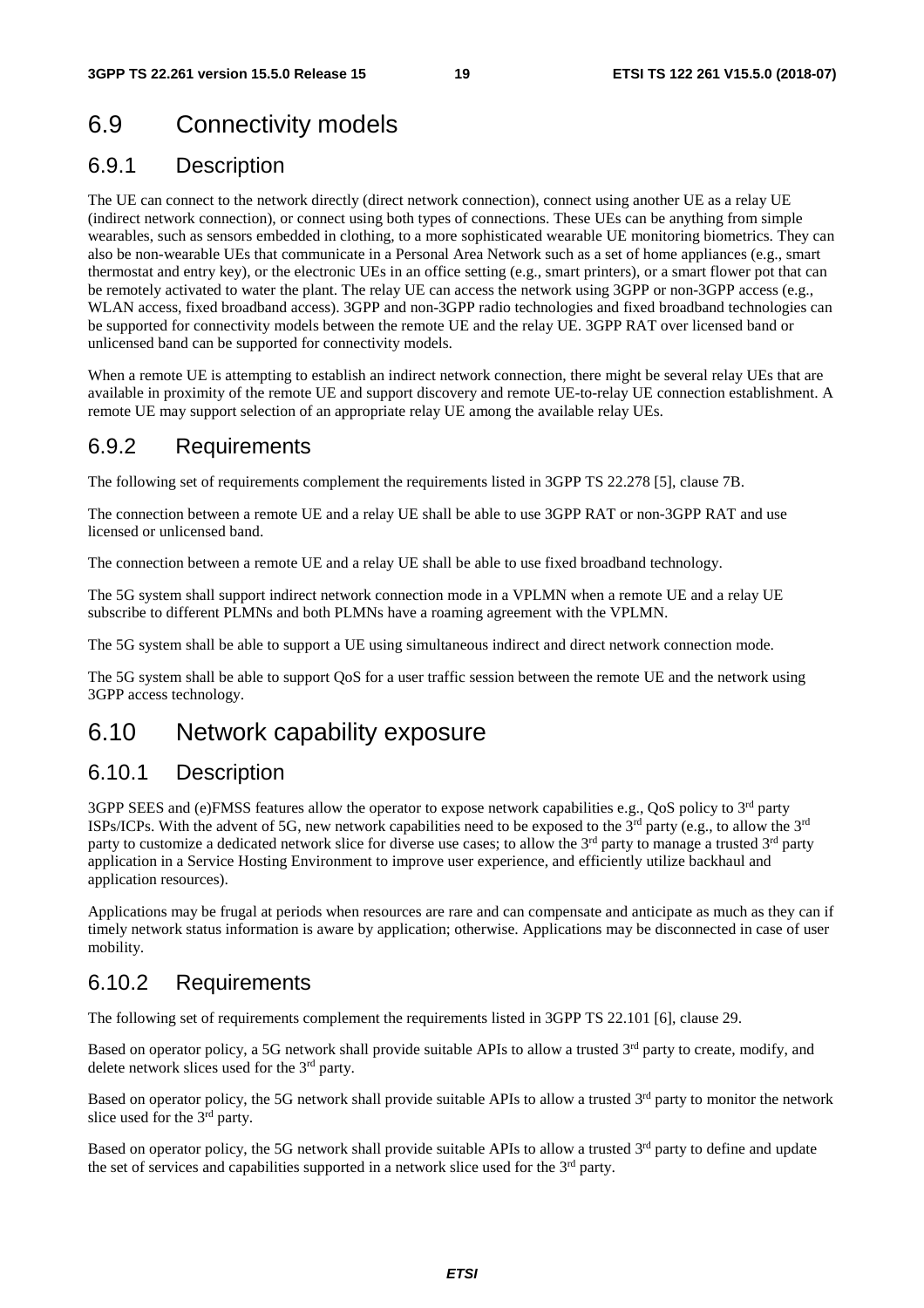Based on operator policy, the 5G network shall provide suitable APIs to allow a trusted  $3<sup>rd</sup>$  party to configure the information which associates a UE to a network slice used for the  $3<sup>rd</sup>$  party.

Based on operator policy, the 5G network shall provide suitable APIs to allow a trusted  $3<sup>rd</sup>$  party to configure the information which associates a service to a network slice used for the 3rd party.

Based on operator policy, the 5G network shall provide suitable APIs to allow a trusted  $3<sup>rd</sup>$  party to assign a UE to a network slice used for the 3rd party, to move a UE from one network slice used for the 3rd party to another network slice used for the 3rd party, and to remove a UE from a network slice used for the 3rd party based on subscription, UE capabilities, and services provided by the network slice.

The 5G network shall provide a mechanism to expose broadcasting capabilities to trusted 3<sup>rd</sup> party broadcasters' management systems.

Based on operator policy, a 5G network shall provide suitable APIs to allow a trusted 3<sup>rd</sup> party to manage this trusted 3<sup>rd</sup> party owned application(s) in the operator's Service Hosting Environment.

Based on operator policy, the 5G network shall provide suitable APIs to allow a 3<sup>rd</sup> party to monitor this trusted 3<sup>rd</sup> party owned application(s) in the operator's Service Hosting Environment.

Based on operator policy, the 5G network shall provide suitable APIs to allow a trusted  $3<sup>rd</sup>$  party to scale a network slice used for the 3rd party, i.e., to adapt its capacity.

Based on operator policy, a 5G network shall provide suitable APIs to allow one type of traffic (from trusted 3<sup>rd</sup> party owned applications in the operator's Service Hosting Environment) to/from a UE to be offloaded to a Service Hosting Environment close to the UE's location.

Based on operator policy, the 5G network shall provide suitable APIs to allow a trusted  $3<sup>rd</sup>$  party application to request appropriate QoE from the network.

## 6.11 Context aware network

### 6.11.1 Description

A variety of sensors such as accelerometer, gyroscope, magnetometer, barometer, proximity sensor, and GPS can be integrated in a UE. Also, different applications running on the UE can have different communication needs (e.g., different traffic time). In addition, a UE can support different access technologies such as NR, E-UTRA, WLAN access technology, and fixed broadband access technology. The information gathered by sensors, the utilized access technologies, the application context, and the application traffic characteristics can provide useful information to the applications installed in the UE and can also help the 5G system utilize resources in an efficient and optimized way.

### 6.11.2 Requirements

The 5G system shall support network resource utilization efficiently and network optimization based on system information, including:

- network conditions, such as network load and congestion information;
- information on served UEs such as access information (e.g., 3GPP access, non-3GPP access), cell type (e.g., macro cell, small cell), user experienced data rate;
- application's characteristics (e.g., expected traffic over time);
- information on prioritized communication such as user subscription profile and priority level, priority services (e.g., MPS, Emergency, and Public Safety), application used for priority communications (e.g., voice, video, and data) and traffic associated with priority communications (signalling and media);
- subject to user consent, enhanced traffic characteristic of UE (e.g., Mobility information (e.g., no mobility, nomadic, spatially restricted mobility, full mobility), location, sensor-level information (e.g., direction, speed, power status, display status, other sensor information installed in the UE), application-level information (e.g., foreground applications, running background application, and user settings).

The 5G system shall support mechanisms to collect system information for network optimization within an operator configured time scale.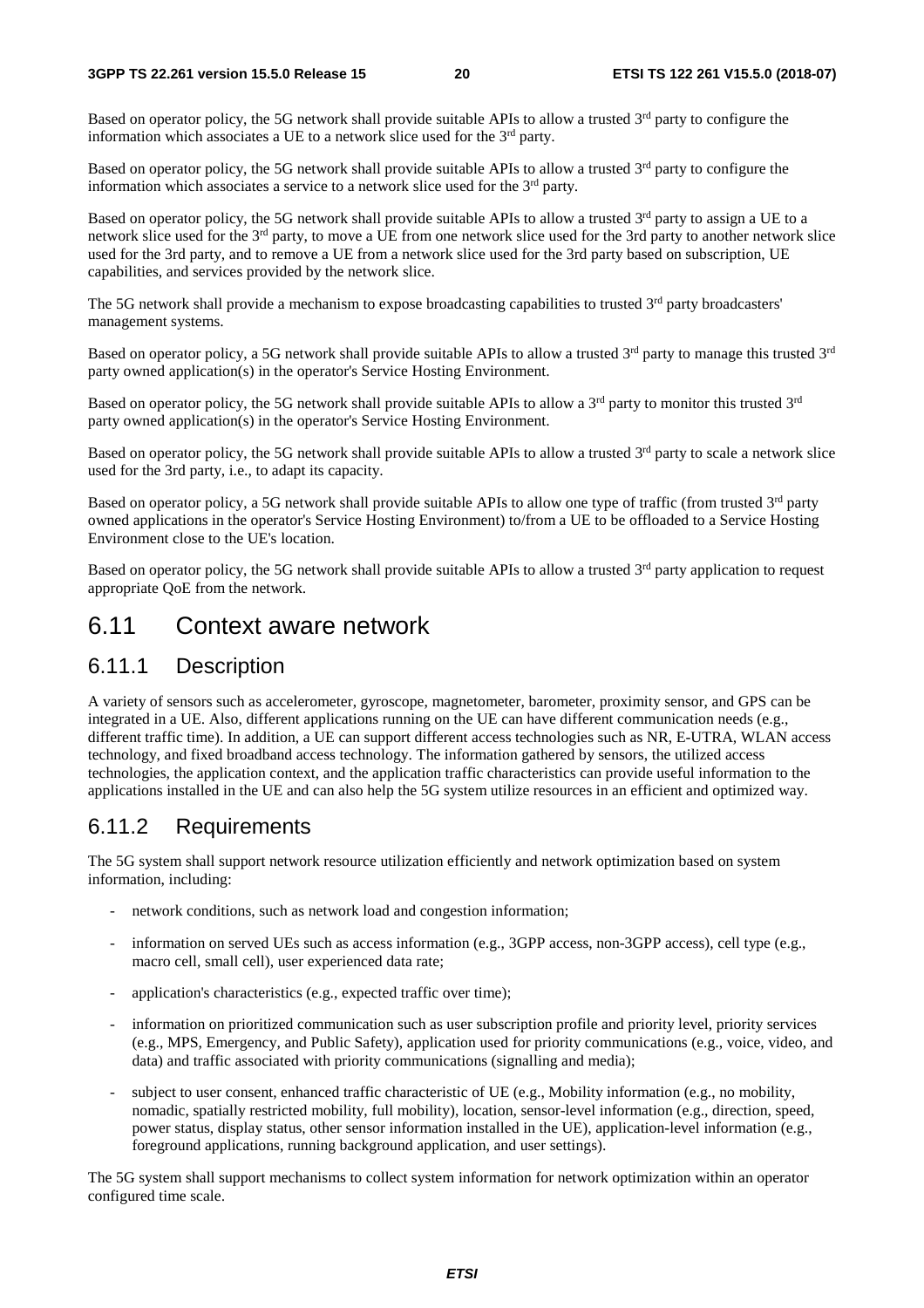## 6.12 Self backhaul

## 6.12.1 Description

The increased density of access nodes needed to meet future performance objectives poses considerable challenges in deployment and management (e.g., backhaul availability, backhaul capacity and scalability). The use of wireless backhaul for such access nodes helps to address some of the challenges.

Wireless self-backhauling in the radio access network can enable simpler deployment and incremental rollout by reducing reliance on the availability of wired backhaul at each access node location. Network planning and installation efforts can be reduced by leveraging plug and play type features -- self-configuration, self-organizing, and selfoptimization.

### 6.12.2 Requirements

The 5G network shall enable operators to support wireless self-backhaul using NR and E-UTRA.

The 5G network shall support flexible and efficient wireless self-backhaul for both indoor and outdoor scenarios.

The 5G network shall support flexible partitioning of radio resources between access and backhaul functions.

The 5G network shall support autonomous configuration of access and wireless self-backhaul functions.

The 5G network shall support multi-hop wireless self-backhauling.

NOTE 1: This is to enable flexible extension of range and coverage area.

The 5G network shall support autonomous adaptation on wireless self-backhaul network topologies to minimize service disruptions.

The 5G network shall support topologically redundant connectivity on the wireless self-backhaul.

NOTE 2: This is to enhance reliability and capacity and reduce end-to-end latency.

## 6.13 Flexible broadcast/multicast service

### 6.13.1 Description

The proliferation of video services, ad-hoc multicast/broadcast streams, software delivery over wireless, group communications and broadcast/multicast IoT applications have created a need for a flexible and dynamic allocation of radio resources between unicast and multicast services within the network as well as support for a stand-alone deployment of multicast/broadcast network. Moreover, enabling such a service over a network for a wide range of intersite distances between the radio base stations will enable a more efficient and effective delivery system for real-time and streaming multicast/broadcast content over wide geographic areas as well as in specific geographic areas spanning a limited number of base stations. A flexible multicast/broadcast service will allow the 5G system to efficiently deliver such services.

### 6.13.2 Requirements

The following set of requirements complement the requirements listed in 3GPP TS 22.146 [7], TS 22.246 [8] and TS 22.101 [6], clause 32.

The 5G system shall support operation of downlink only broadcast/multicast over a specific geographic area (e.g., a cell sector, a cell or a group of cells).

The 5G system shall support operation of a downlink only broadcast/multicast system over a wide geographic area in a spectrally efficient manner for stationary and mobile UEs.

The 5G system shall enable the operator to reserve 0% to 100% of radio resources of one or more radio carriers for the delivery of broadcast/multicast content.

The 5G network shall allow the UE to receive content via a broadcast/multicast radio carrier while a concurrent data session is ongoing over another radio carrier.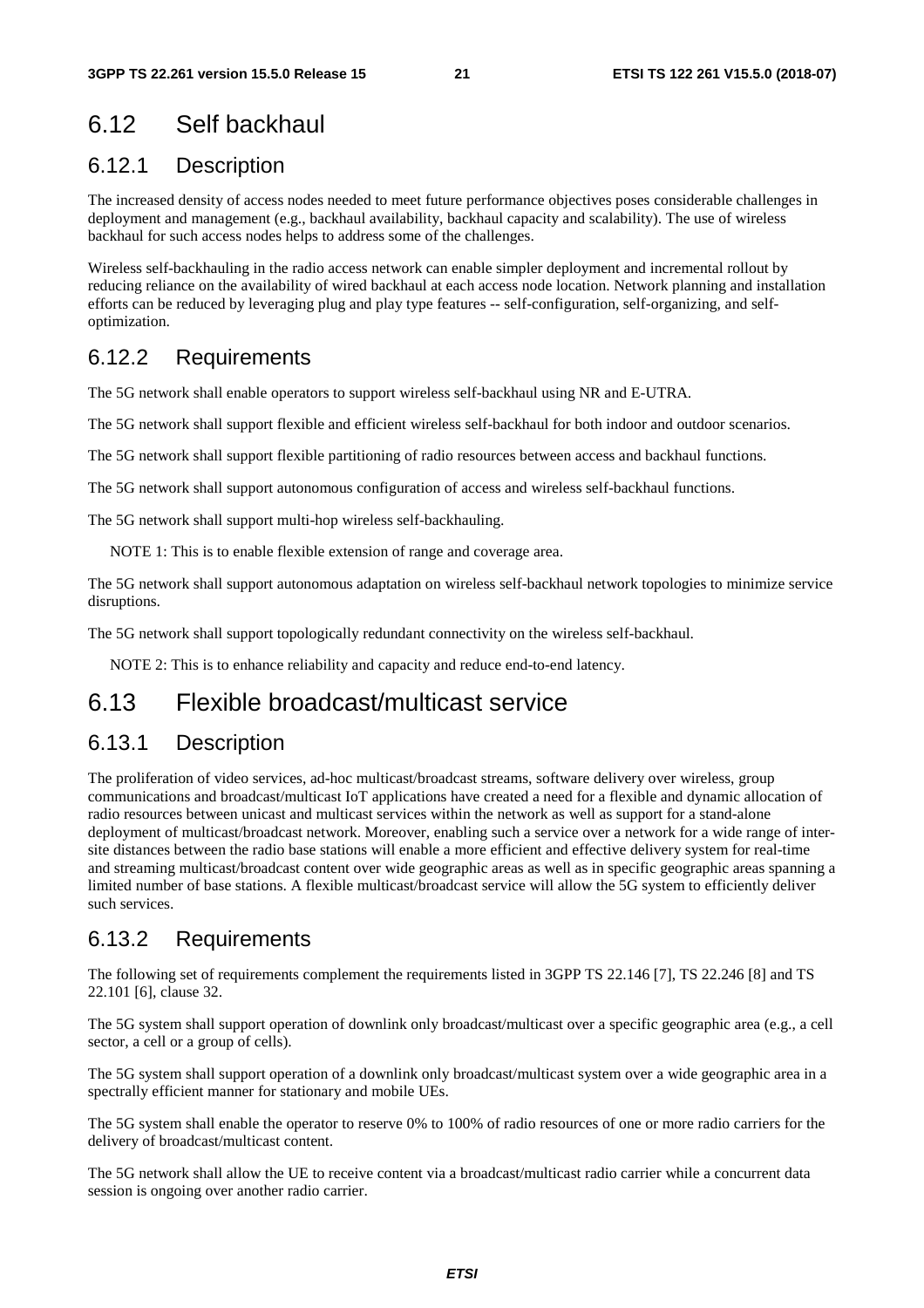The 5G system shall be able to support broadcast/multicast of UHD streaming video (e.g., 4K/8K UHD).

NOTE: Taking into account the bandwidth needs for different streaming video resolution.

The 5G network shall allow the operator to configure and broadcast multiple quality levels (i.e., video resolutions) of broadcast/multicast content for the same user service in a stand-alone 3GPP based broadcast/multicast system.

The 5G network shall support parallel transfer of multiple quality levels (i.e., video resolutions) of broadcast/multicast content for the same user service to the same UE taking into account e.g., UE capability, radio characteristics, application information.

The 5G system shall support parallel transfer of multiple multicast/broadcast user services to a UE.

The 5G system shall support a stand-alone multicast/broadcast network comprising of multiple cells with inter-site distances of up to 200 km.

## 6.14 Subscription aspects

### 6.14.1 Description

With the Internet of Things, it is expected that the diversity of IoT devices (e.g., sensors, UAVs, smart flower pots) and the usage models will largely vary. Moreover, when the IoT device is manufactured, the deployment location and specific usage may not be known. Sometimes the IoT devices will be added to existing subscriptions, other times they may be part of a new subscription for the user. Sometimes the IoT devices may be leased. During their life cycle these IoT devices go through different stages, involving the change in ownership when the IoT device is deployed and possibly afterwards, the activation of the IoT device by the preferred operator, a possible change of operators, etc. These stages need to be managed securely and efficiently. A method of dynamic subscription generation and management is needed in addition to statically provisioned subscription. Once the subscription is established, subscription management becomes necessary, for example, to modify the subscription when the ownership of the IoT device changes, to update or refresh credentials due to suspected leakage or theft of security keys or as a preventive measure.

The Internet of Things will also support various connectivity models: The IoT devices can connect with the network directly or connect with the network using another IoT device as a relay UE, or they may be capable of using both types of connections. The direct device connection between the IoT device and the relay UE can be using 3GPP or non-3GPP RAT. The relay UE can access the network also using 3GPP or non-3GPP access networks (e.g., WLAN, fixed broadband access network). In order to identify and manage the IoT devices, a subscription with the 5G network is needed, even if the access is done via non-3GPP access.

### 6.14.2 Requirements

An IoT device which is able to access a 5G PLMN in direct network connection mode using a 3GPP RAT shall have a 3GPP subscription.

The 5G system shall allow the operator to identify a UE as an IoT device based on UE characteristics (e.g., identified by an equipment identifier or a range of equipment identifiers) or subscription or the combination of both.

The 5G system shall be able to provide mechanisms to change the association between a subscription and address/number of an IoT device (e.g., changing the owner and subscription information associated with the IoT device) within the same operator and in between different operators in an automated or manual way.

The 5G system shall be able to support identification of subscriptions independently of identification of IoT devices. Both identities shall be secure.

An IoT device which is able to connect to a UE in direct device connection mode shall have a 3GPP subscription, if the IoT device needs to be identifiable by the core network (e.g., for IoT device management purposes or to use indirect network connection mode).

Based on operator policy, the 5G system shall support a mechanism to provision on-demand connectivity (e.g. IP connectivity for remote provisioning). This on-demand mechanism should enable means for a user to request on-thespot network connectivity while providing operators with identification and security tools for the provided connectivity.

The 5G system shall support a secure mechanism for a home operator to remotely provision the 3GPP credentials of a uniquely identifiable and verifiably secure IoT device.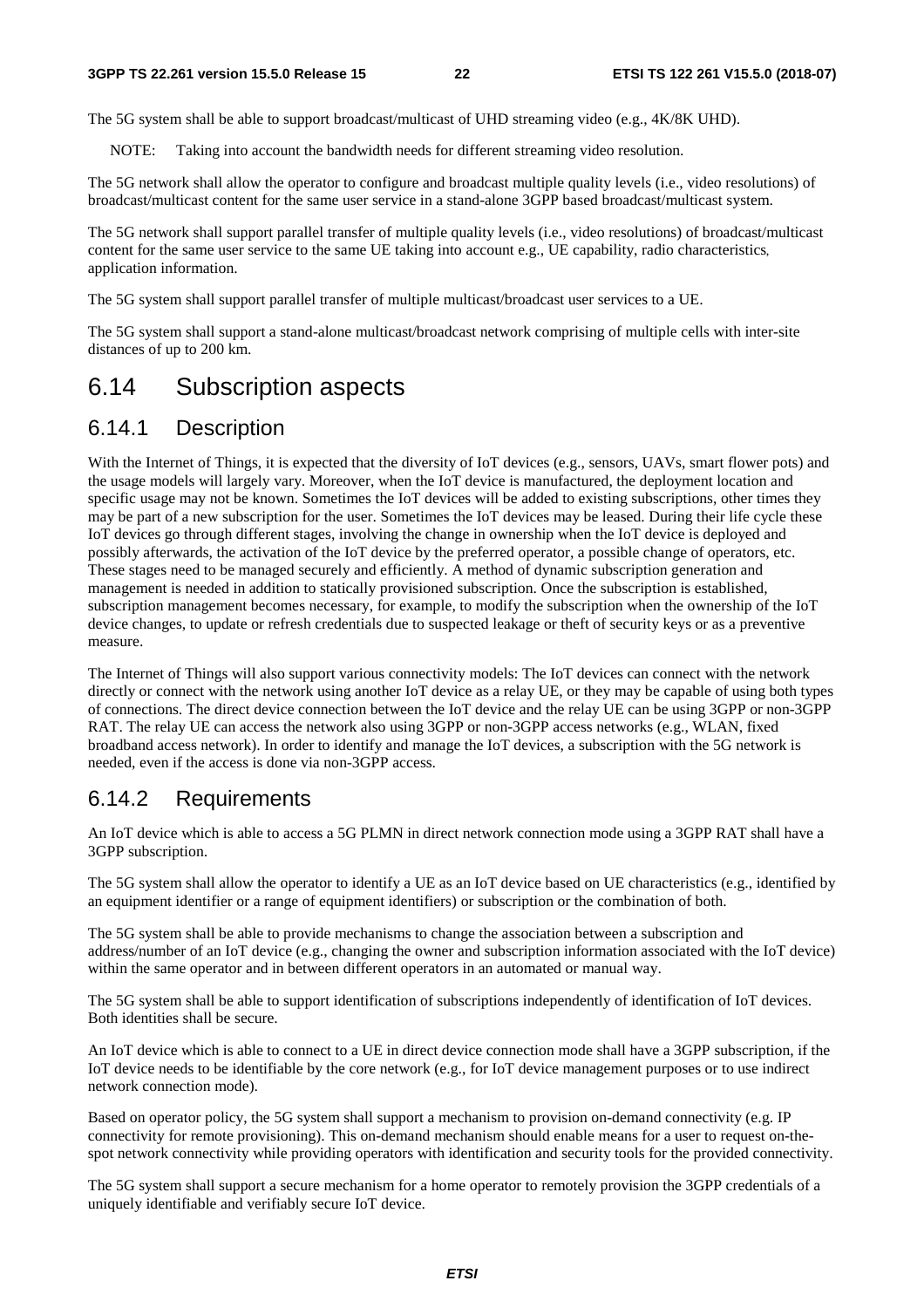## 6.15 Energy efficiency

### 6.15.1 Description

Energy efficiency is a critical issue in 5G. The potential to deploy systems in areas without a reliable energy source requires new methods of managing energy consumption not only in the UEs but throughout all components of the 5G system.

Small form factor UEs also typically have a small battery and this not only puts constrains on general power optimization but also on how the energy is consumed. With smaller batteries it is more important to understand and follow the limitations for the both the maximum peak and continuous current drain.

## 6.15.2 Requirements

The 5G access network shall support an energy saving mode with the following characteristics:

- the energy saving mode can be activated/deactivated either manually or automatically;
- service can be restricted to a group of users (e.g., public safety user, emergency callers).
- NOTE: When in energy saving mode the UE's and Access transmit power may be reduced or turned off (deep sleep mode), end-to-end latency and jitter may be increased with no impact on set of users or applications still allowed.

The 5G system shall support mechanisms to improve battery life for a UE over what is possible in EPS.

The 5G system shall optimize the battery consumption of a relay UE via which a UE is in indirect network connection mode.

The 5G system shall support UEs using small rechargeable and single coin cell batteries (e.g., considering impact on maximum pulse and continuous current).

## 6.16 Markets requiring minimal service levels

### 6.16.1 Description

A key aspect of 5G system flexibility is the ability to support both the very high end markets as well as very low end markets. Some systems will be deployed in areas where there are constraints on energy resources (e.g., sporadic access to power) and lower end user expectations for availability, reliability, and data rates. In such cases, the system needs additional flexibility to adapt power consumption needs based on fluctuations in power availability. The system should be efficient in order to provide essential services in harsh environments (e.g., far remote rural areas, very large territories) while taking into account the local constraints (adapting resources consumptions to long distances, dealing with variable conditions and possibly disconnections). Content delivery should be optimized in order to reduce constraints on transport networks, on low-end UEs (e.g., small screen, limited energy consumption), variable network conditions, and client profiles.

### 6.16.2 Requirements

In constrained circumstances (e.g., reduced power supply), the 5G system shall be able to support a minimal user experience (e.g., user experienced data rate of [100] kbps, E2E latency of 50 ms, lower availability of the network of 95%).

The 5G system shall support centralized automation and management of the network in order to reduce local management tasks.

The 5G system shall support a mechanism to reduce data transfer rate at the cell edge for very large coverage area (e.g., 100 kbps for more than 100 km cell coverage, 1 Mbps for 100 km cell coverage).

The 5G system shall be able to give priority to services (e.g., e-Health) when resources are limited.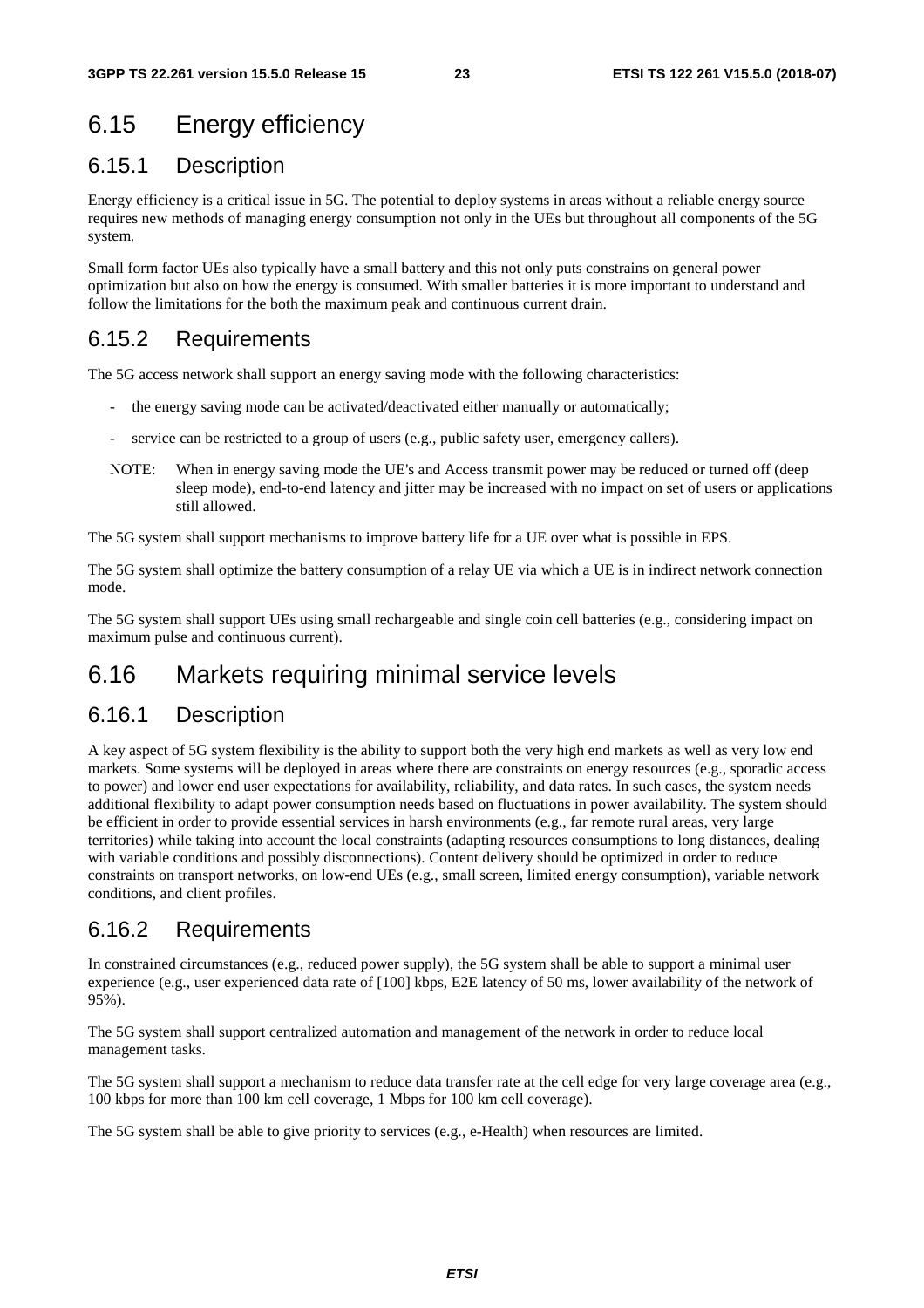## 6.17 Extreme long range coverage in low density areas

### 6.17.1 Description

A fully connected society is expected in the near future. The network access everywhere over long distances (e.g., at extreme rural areas or at sea) including both humans and machines need to be supported.

## 6.17.2 Requirements

The 5G system shall support the extreme long range coverage (up to 100 km) in low density areas (up to 2 user/km<sup>2</sup>).

The 5G system shall support a minimum user throughput of 1 Mbps on DL and 100 kbps on UL at the edge of coverage.

The 5G system shall support a minimum cell throughput capacity of 10 Mbps/cell on DL (based on an assumption of 1 GB/month/sub).

The 5G system shall support a maximum of [400] ms E2E latency for voice services at the edge of coverage.

## 6.18 Multi-network connectivity and service delivery across operators

### 6.18.1 Description

Given the multitude of use cases for new verticals and services, each operator, based on its business model, may deploy a network serving only a subset of the vertical industries and services. However, this should not prevent an end-user from accessing all new services and capabilities that will be accessible via 5G systems. To provide a better user experience for their subscribers with UEs capable of simultaneous network access, network operators could contemplate a variety of sharing business models and partnership with other network and service providers to enable its subscribers to access all services via multiple networks simultaneously, and with minimum interruption when moving.

## 6.18.2 Requirements

The 5G system shall enable users to obtain services from more than one network simultaneously on an on-demand basis.

For a user with a single operator subscription, the use of multiple serving networks operated by different operators shall be under the control of the home operator.

When a service is offered by multiple operators, the 5G system shall be able to maintain service continuity with minimum service interruption when the serving network is changed to a different serving network operated by a different operator.

NOTE 1: A business agreement is required between the network operators.

In the event of the same service being offered by multiple operators, unless directed by the home operator's network, the UE shall be prioritized to receive subscribed services from the home operator's network.

- NOTE 2: If the service is unavailable (e.g., due to lack of network coverage) from the home operator's network, the UE may be able to receive the service from another operator's network.
- NOTE 3: QoS provided by the partner operator's network for the same service will be based on the agreement between the two operators and could be different than that provided by the home operator's network.

## 6.19 3GPP access network selection

### 6.19.1 Description

The 5G system will support the concept of "network slices" where different NG-RANs potentially are connected to network slices of different SSTs. A 5G UE can provide assistance information (e.g., SST) to enable the network to select one or more network slices. A 5G system is foreseen to support one or more SSTs, but possibly not all existing SSTs.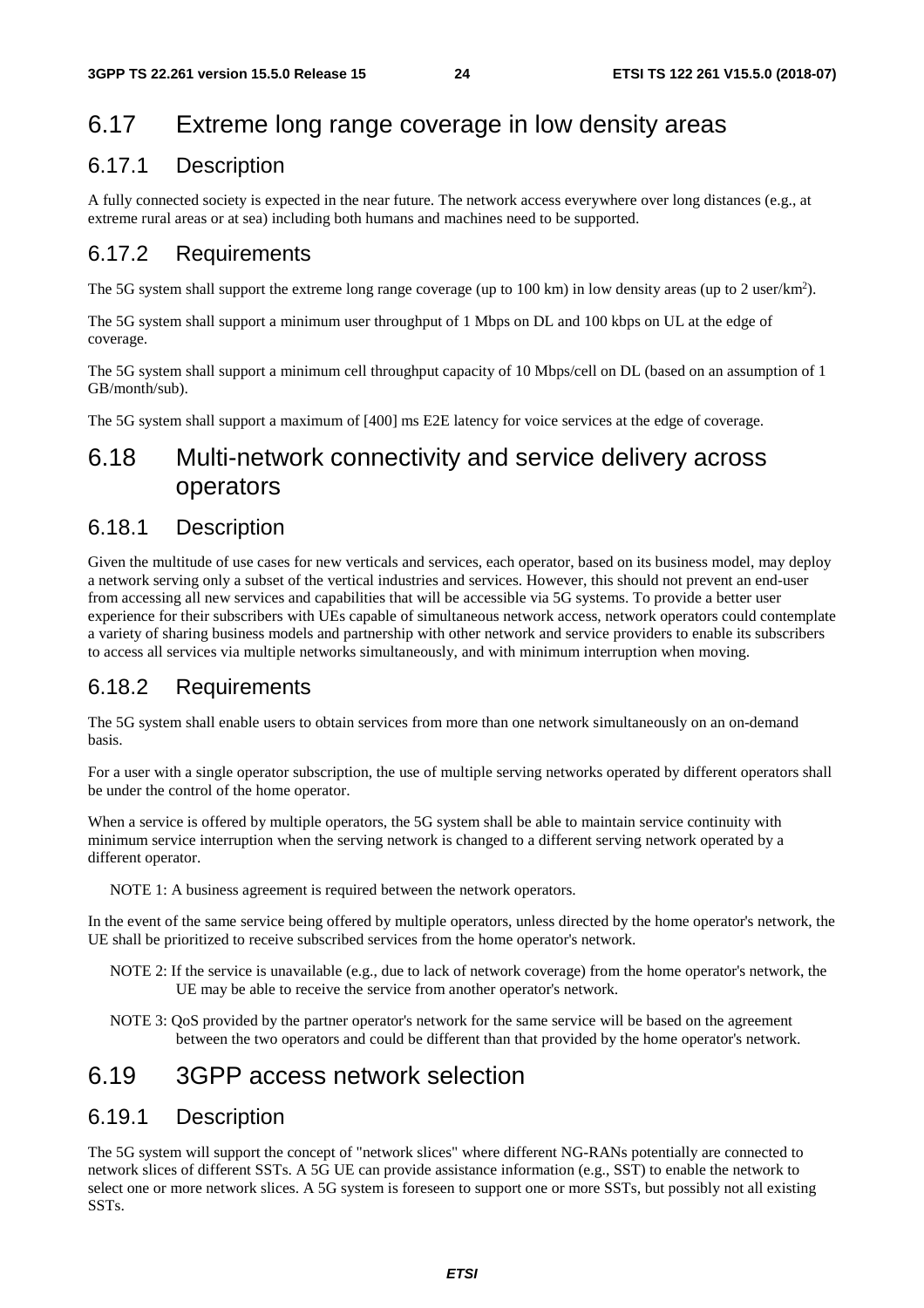A 5G network operator controls and is responsible for what SSTs that should be available to a specific UE and subscription combination, based on associated subscription type, network operator policies, network capabilities and UE capabilities. The network operator can populate the Operator Controlled PLMN Selector list with associated access technology identifiers, stored in the 5G UE, with the PLMN/RAT combinations enabling access to the SSTs that are available to the 5G UE with associated subscription.

The UE uses the list of PLMN/RAT combinations for PLMN selection, if available, typically during roaming situations. In non-roaming situations, the UE and subscription combination typically matches the HPLMN/EHPLMN capabilities and policies, from a SST perspective. That is, a 5G UE accessing its HPLMN/EHPLMN should be able to access SSTs according to UE capabilities and the related subscription.

Optionally, a 5G system supports, subject to operator policies, a User Controlled PLMN Selector list that enables the 5G UE user to specify preferred PLMNs with associated access technology identifier in priority order. The user may have obtained information about suitable PLMN/RAT combination that would support services preferred by the user.

### 6.19.2 Requirements

The following set of requirements complement the requirements listed in 3GPP TS 22.011 [3], clause 3.2.

The 5G system shall support selection among any available PLMN/RAT combinations, identified through their respective PLMN identifier and Radio Access Technology identifier, in a prioritised order. The priority order may, subject to operator policies, be provisioned in an Operator Controlled PLMN Selector lists with associated RAT identifiers, stored in the 5G UE.

The 5G system shall support, subject to operator policies, a User Controlled PLMN Selector list stored in the 5G UE, allowing the UE user to specify preferred PLMNs with associated RAT identifier in priority order.

## 6.20 eV2X aspects

### 6.20.1 Description

The 3GPP system is expected to support various enhanced V2X scenarios.

Vehicles Platooning enables the vehicles to dynamically form a group travelling together. All the vehicles in the platoon receive periodic data from the leading vehicle, in order to carry on platoon operations. This information allows the distance between vehicles to become extremely small, i.e., the gap distance translated to time can be very low (sub second). Platooning applications may allow the vehicles following to be autonomously driven.

Advanced Driving enables semi-automated or fully-automated driving. Longer inter-vehicle distance is assumed. Each vehicle and/or RSU shares data obtained from its local sensors with vehicles in proximity, thus allowing vehicles to coordinate their trajectories or manoeuvres. In addition, each vehicle shares its driving intention with vehicles in proximity. The benefits of this use case group are safer traveling, collision avoidance, and improved traffic efficiency.

Extended Sensors enables the exchange of raw or processed data gathered through local sensors or live video data among vehicles, Road Site Units, UEs of pedestrians and V2X application servers. The vehicles can enhance the perception of their environment beyond what their own sensors can detect and have a more holistic view of the local situation.

Remote Driving enables a remote driver or a V2X application to operate a remote vehicle for those passengers who cannot drive themselves or a remote vehicle located in dangerous environments. For a case where variation is limited and routes are predictable, such as public transportation, driving based on cloud computing can be used. In addition, access to cloud-based back-end service platform can be considered for this use case group.

### 6.20.2 Requirements

The 3GPP system supports the transport of messages with different performance requirements to support V2X scenarios. The associated requirements are described in eV2X 3GPP TS 22.186 [9].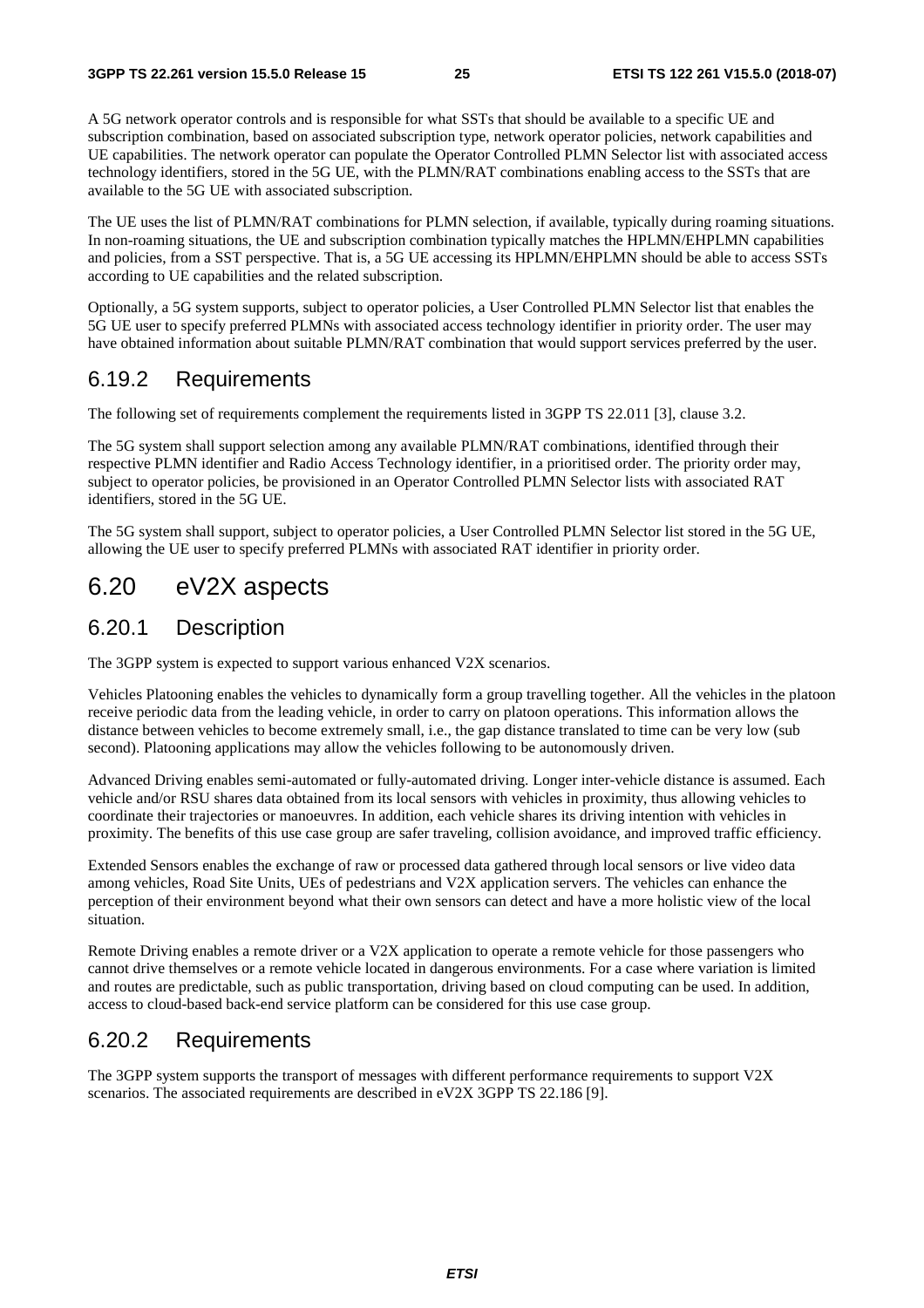## 6.21 NG-RAN Sharing

### 6.21.1 Description

The increased density of access nodes needed to meet future performance objectives poses considerable challenges in deployment and acquiring spectrum and antenna locations. RAN sharing is seen as a technical solution to these issues.

## 6.21.2 Requirements

Requirements related to NG-RAN sharing are described in 3GPP TS 22.101 [6], clause 28.2.

## 6.22 Unified access control

## 6.22.1 Description

Depending on operator policies, deployment scenarios, subscriber profiles, and available services, different criterion will be used in determining which access attempt should be allowed or blocked when congestion occurs in the 5G System. These different criteria for access control are associated with Access Identities and Access Categories. The 5G system will provide a single unified access control where operators control access attempts based on these two aspects.

In unified access control, each access attempt is categorized into one or more of the Access Identities and one of the Access Categories. Based on the access control information applicable for the corresponding Access Identity and Access Category of the access attempt, the UE performs a test whether the actual access attempt can be made or not.

The unified access control supports extensibility to allow inclusion of additional standardized Access Identities and Access Categories and supports flexibility to allow operators to define operator-defined Access Categories using their own criterion (e.g. network slicing, application, and application server).

NOTE: Sections 4.1 through 4.4a of TS 22.011 are obsolete and replaced by Section 6.22.2 of this specification.

### 6.22.2 Requirements

#### 6.22.2.1 General

Based on operator's policy, the 5G system shall be able to prevent UEs from accessing the network using relevant barring parameters that vary depending on Access Identity and Access Category. Access Identities are configured at the UE as listed in Table 6.22.2.2-1. Access Categories are defined by the combination of conditions related to UE and the type of access attempt as listed in Table 6.22.2.3-1. One or more Access Identities and only one Access Category are selected and tested for an access attempt.

The 5G network shall be able to broadcast barring control information (i.e. a list of barring parameters associated with an Access Identity and an Access Category) in one or more areas of the RAN.

The UE shall be able to determine whether or not a particular new access attempt is allowed based on barring parameters that the UE receives from the broadcast barring control information and the configuration in the UE.

In the case of multiple core networks sharing the same RAN, the RAN shall be able to apply access control for the different core networks individually.

The unified access control framework shall be applicable both to UEs accessing the 5G CN using E-UTRA and to UEs accessing the 5G CN using NR.

The unified access control framework shall be applicable to UEs in RRC Idle, RRC Inactive, and RRC Connected at the time of initiating a new access attempt (e.g. new session request).

NOTE1: "new session request" in RRC Connected refers to events, e.g. new MMTEL voice or video session, sending of SMS (SMS over IP, or SMS over NAS), new PDU session establishment, existing PDU session modification, and service request to re-establish the user plane for an existing PDU session.

The 5G system shall support means by which the operator can define operator-defined Access Categories to be mutually exclusive.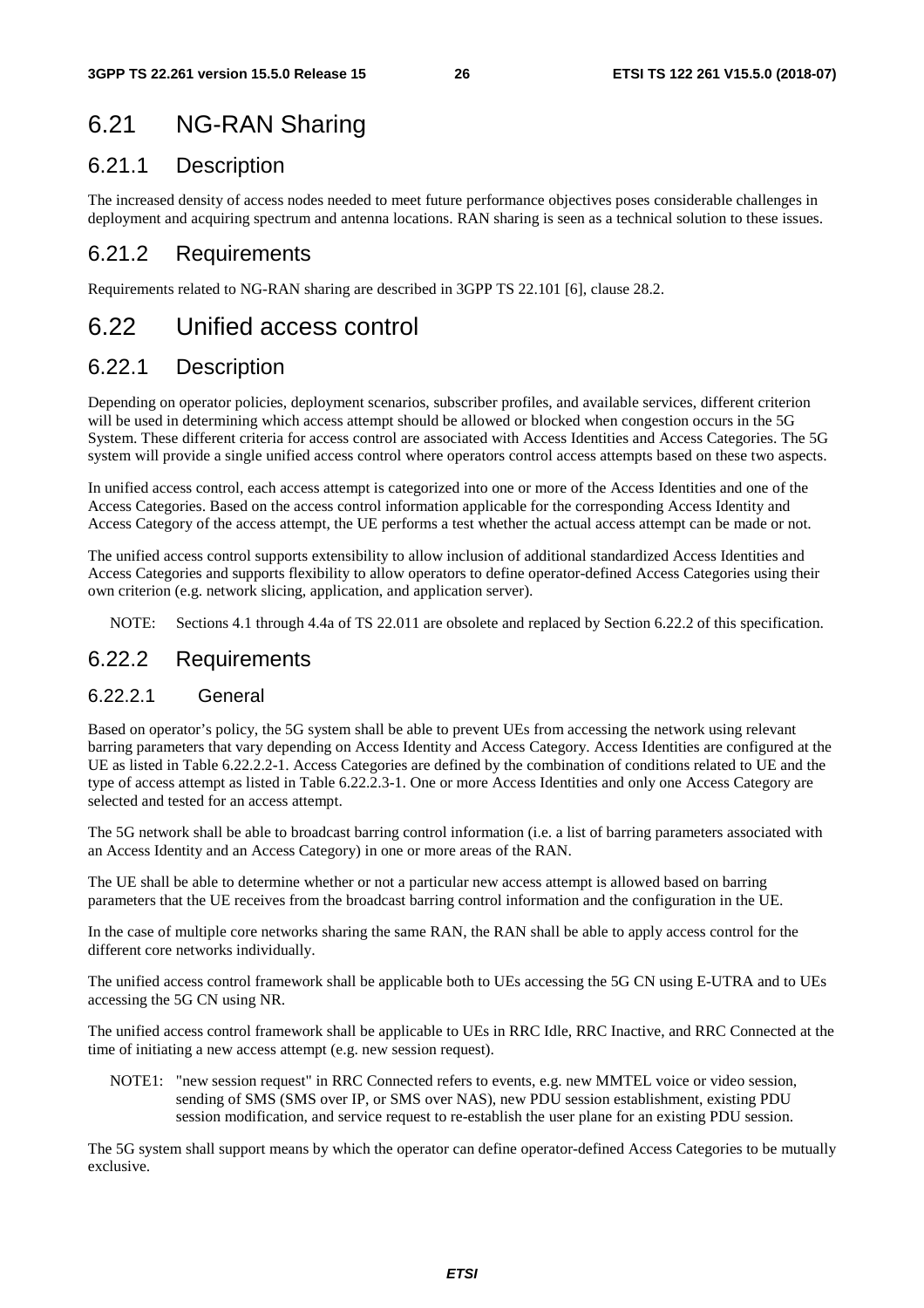NOTE 2: Examples of criterion of operator-defined Access Categories are network slicing, application, and application server.

The unified access control framework shall be applicable to inbound roamers to a PLMN.

The serving PLMN should be able to provide the definition of operator-defined Access Categories to the UE.

#### 6.22.2.2 Access identities

| <b>Access Identity</b><br>number | <b>UE</b> configuration                                                                                 |
|----------------------------------|---------------------------------------------------------------------------------------------------------|
|                                  |                                                                                                         |
| 0                                | UE is not configured with any parameters from this table                                                |
| 1 (NOTE 1)                       | UE is configured for Multimedia Priority Service (MPS).                                                 |
| 2 (NOTE 2)                       | UE is configured for Mission Critical Service (MCS).                                                    |
| $3 - 10$                         | Reserved for future use                                                                                 |
| 11 (NOTE 3)                      | Access Class 11 is configured in the UE.                                                                |
| 12 (NOTE 3)                      | Access Class 12 is configured in the UE.                                                                |
| 13 (NOTE 3)                      | Access Class 13 is configured in the UE.                                                                |
| 14 (NOTE 3)                      | Access Class 14 is configured in the UE.                                                                |
| 15 (NOTE 3)                      | Access Class 15 is configured in the UE.                                                                |
|                                  | NOTE 1: Access Identity 1 is used by UEs configured for MPS, in the PLMNs where the configuration is    |
|                                  | valid. The PLMNs where the configuration is valid are HPLMN, PLMNs equivalent to HPLMN,                 |
|                                  | visited PLMNs of the home country, and configured visited PLMNs outside the home country.               |
|                                  | NOTE 2: Access Identity 2 is used by UEs configured for MCS, in the PLMNs where the configuration is    |
|                                  | valid. The PLMNs where the configuration is valid are HPLMN or PLMNs equivalent to HPLMN.               |
|                                  | NOTE 3: Access Identities 11 and 15 are valid in Home PLMN only if the EHPLMN list is not present or in |
|                                  | any EHPLMN. Access Identities 12, 13 and 14 are valid in Home PLMN and visited PLMNs of                 |
|                                  | home country only. For this purpose the home country is defined as the country of the MCC part          |
| of the IMSI.                     |                                                                                                         |

#### **Table 6.22.2.2-1: Access Identities**

Any number of these Access Identities may be barred at any one time.

6.22.2.3 Access categories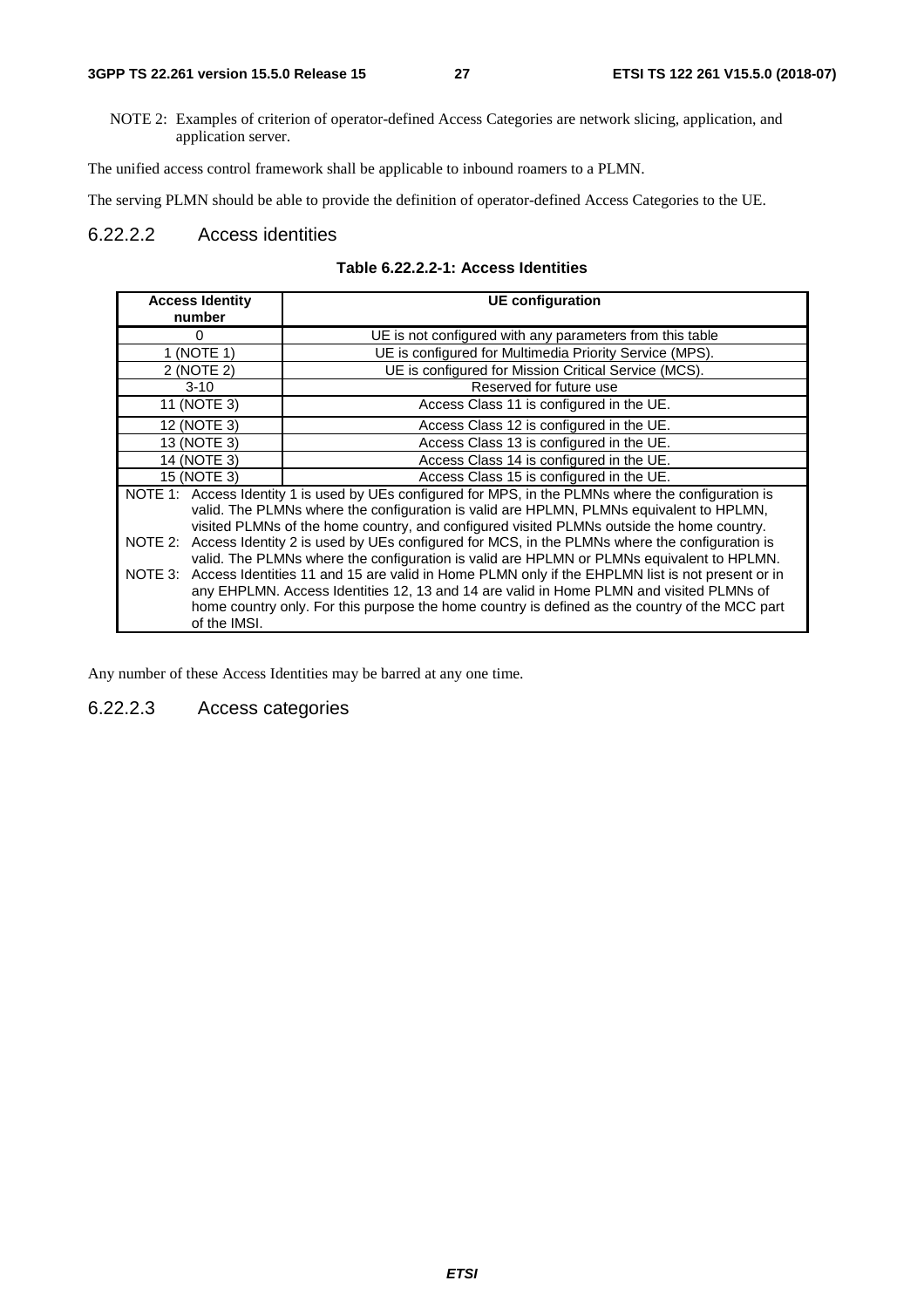| <b>Access Category</b><br>number | <b>Conditions related to UE</b>                                                                            | Type of access attempt                  |
|----------------------------------|------------------------------------------------------------------------------------------------------------|-----------------------------------------|
| $\Omega$                         | All                                                                                                        |                                         |
|                                  |                                                                                                            | MO signalling resulting from paging     |
| 1 (NOTE 1)                       | UE is configured for delay tolerant service and                                                            | All except for Emergency                |
|                                  | subject to access control for Access Category 1,<br>which is judged based on relation of UE's HPLMN        |                                         |
|                                  | and the selected PLMN.                                                                                     |                                         |
| $\overline{c}$                   | All                                                                                                        | Emergency                               |
| $\overline{3}$                   | All except for the conditions in Access Category 1.                                                        | MO signalling resulting from other than |
|                                  |                                                                                                            | paging                                  |
| 4                                | All except for the conditions in Access Category 1.                                                        | MMTEL voice (NOTE 3)                    |
| 5                                | All except for the conditions in Access Category 1.                                                        | MMTEL video                             |
| 6                                | All except for the conditions in Access Category 1.                                                        | <b>SMS</b>                              |
| $\overline{7}$                   | All except for the conditions in Access Category 1.                                                        | MO data that do not belong to any other |
|                                  |                                                                                                            | Access Categories (NOTE 4)              |
| $8 - 31$                         |                                                                                                            | <b>Reserved standardized Access</b>     |
|                                  |                                                                                                            | Categories                              |
| 32-63 (NOTE 2)                   | All                                                                                                        | Based on operator classification        |
|                                  | NOTE 1: The barring parameter for Access Category 1 is accompanied with information that define whether    |                                         |
|                                  | Access Category applies to UEs within one of the following categories:                                     |                                         |
|                                  | a) UEs that are configured for delay tolerant service;                                                     |                                         |
|                                  | b) UEs that are configured for delay tolerant service and are neither in their HPLMN nor in a PLMN that is |                                         |
| equivalent to it;                |                                                                                                            |                                         |
|                                  | c) UEs that are configured for delay tolerant service and are neither in the PLMN listed as most preferred |                                         |
|                                  | PLMN of the country where the UE is roaming in the operator-defined PLMN selector list on the              |                                         |
|                                  | SIM/USIM, nor in their HPLMN nor in a PLMN that is equivalent to their HPLMN.                              |                                         |
| NOTE 2:                          | When there are an Access Category based on operator classification and a standardized Access               |                                         |
|                                  | Category to both of which an access attempt can be categorized, and the standardized Access Category       |                                         |
|                                  | is neither 0 nor 2, the UE applies the Access Category based on operator classification. When there are    |                                         |
|                                  | an Access Category based on operator classification and a standardized Access Category to both of          |                                         |
|                                  | which an access attempt can be categorized, and the standardized Access Category is 0 or 2, the UE         |                                         |
| NOTE 3:                          | applies the standardized Access Category.                                                                  |                                         |
|                                  | Includes Real-Time Text (RTT).                                                                             |                                         |

|  |  |  | Table 6.22.2.3-1: Access Categories |
|--|--|--|-------------------------------------|
|--|--|--|-------------------------------------|

Editor's note: It is FFS whether 'delay-tolerant' aspect belongs to Access Identity or Access Category, and whether "conditions related to UE" is needed in Access Category"

Access Category 0 shall not be barred, irrespective of Access Identities.

NOTE: The network can control the amount of access attempts relating to Access Category 0 by controlling whether to send paging or not.

## 7 Performance requirements

## 7.1 High data rates and traffic densities

Several scenarios require the support of very high data rates or traffic densities of the 5G system. The scenarios address different service areas: urban and rural areas, office and home, and special deployments (e.g., massive gatherings, broadcast, residential, and high-speed vehicles). The scenarios and their performance requirements can be found in table 7.1-1.

- Urban macro The general wide-area scenario in urban area
- Rural macro The general wide-area scenario in rural area
- Indoor hotspot The scenario for offices and homes, and residential deployments.
- Broadband access in a crowd The scenario for very dense crowds, for example, at stadiums or concerts. In addition to a very high connection density the users want to share what they see and hear, putting a higher requirement on the uplink than the downlink.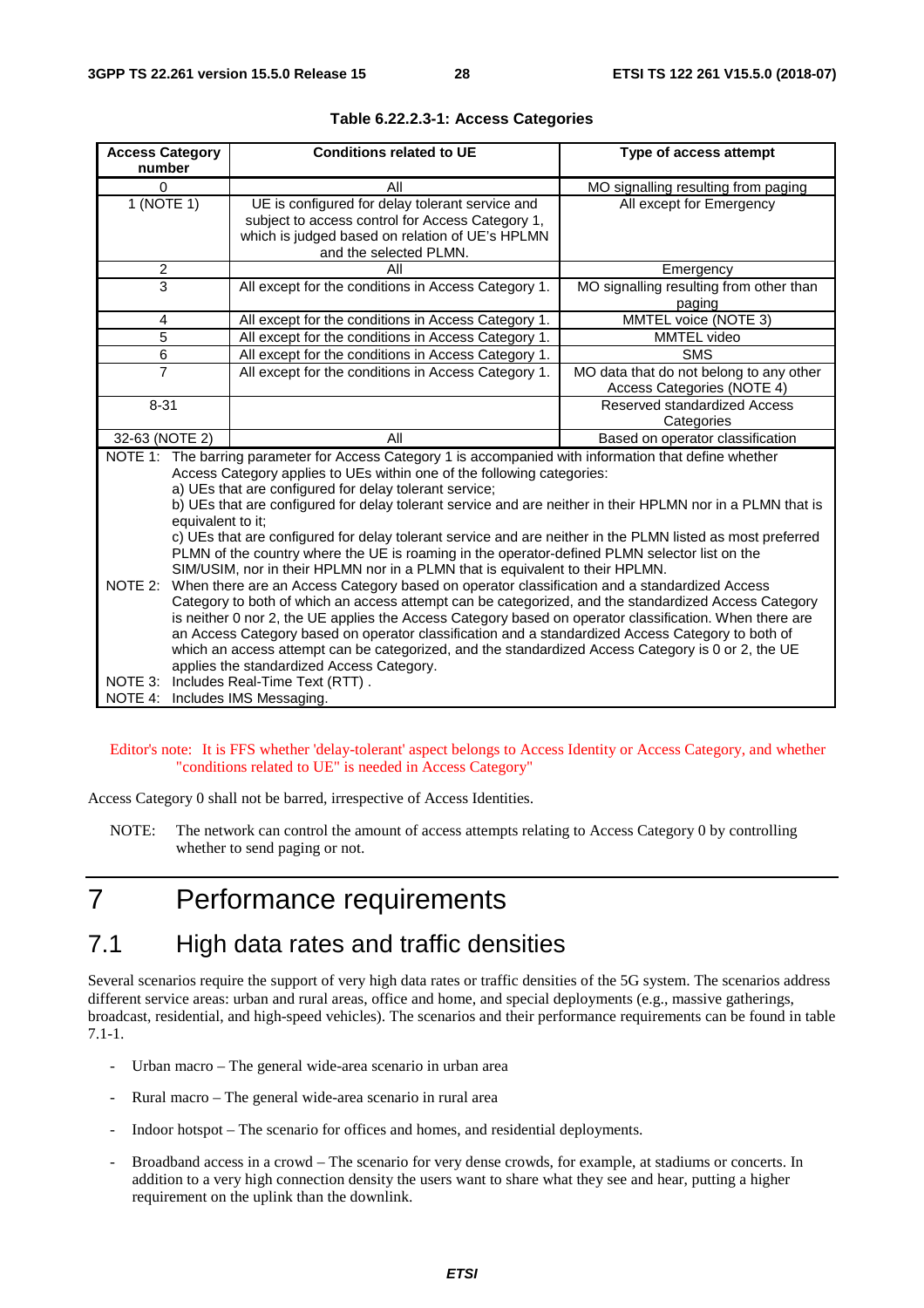- Dense urban The scenario for pedestrian users, and users in urban vehicles, for example, in offices, city centres, shopping centres, and residential areas. The users in vehicles can be connected either directly or via an onboard base station to the network.
- Broadcast-like services The scenario for stationary users, pedestrian users, and users in vehicles, for example, in offices, city centres, shopping centres, residential areas, rural areas and in high speed trains. The passengers in vehicles can be connected either directly or via an onboard base station to the network.
- High-speed train The scenario for users in trains. The users can be connected either directly or via an onboard base station to the network.
- High-speed vehicle The scenario for users in road vehicles. The users can be connected either directly or via an onboard base station to the network.
- Airplanes connectivity The scenario for users in airplanes. The users can be connected either directly or via an onboard base station to the network.

#### **Scenario Experience d data rate (DL) Experience d data rate (UL) Area traffic capacity (DL) Area traffic capacity (UL) Overall user**  density<br>10 000/km<sup>2</sup> **Activity factor UE speed Coverage** 1 Urban macro 25 Mbps 100 Gbps/km2 (note 4) 50 Gbps/km2 (note 4) 20% Pedestrians and users in vehicles (up to 120 km/h Full network (note 1) 2 Rural Rural 50 Mbps 25 Mbps 1<br>macro 6bps/ Gbps/km2 (note 4) 500 Mbps/km2 (note 4) 100/km2 20% Pedestrians and users in vehicles (up to 120 km/h Full network (note 1) 3 Indoor hotspot 1 Gbps 500 Mbps 15 Tbps/km2  $2$  Tbps/km<sup>2</sup> 250 000/km2 note 2 Pedestrians Office and residential (note 2) (note 3) 4 Broadban d access in a crowd 25 Mbps | 50 Mbps | [3,75] Tbps/km2  $[7,5]$ Tbps/km2 [500 000]/km2 30% Pedestrians Confined area 5 Dense urban 300 Mbps 50 Mbps 750 Gbps/km2 (note 4) 125 Gbps/km2 (note 4) 25 000/km<sup>2</sup> 10% Pedestrians and users in vehicles (up to 60 km/h) **Downtown** (note 1) 6 Broadcastlike services Maximum 200 Mbps (per TV channel) N/A or modest (e.g., 500 kbps per user)  $N/A$   $N/A$   $[15] TV$ channels of [20 Mbps] on one carrier N/A Stationary users, pedestrians and users in vehicles (up to 500 km/h) Full network (note 1) 7 Highspeed train 50 Mbps 25 Mbps 15 Gbps/train 7,5 Gbps/train 1 000/train 30% Users in trains (up to 500 km/h) Along railways  $(note 1)$ 8 Highspeed vehicle 50 Mbps 25 Mbps [100] Gbps/km2 [50] Gbps/km2 4 000/km2 50% Users in vehicles (up to 250 km/h) Along roads (note 1) 9 Airplanes 15 Mbps 7,5 Mbps 1,2 Gbps/plan e 600 Mbps/plan e 400/plane 20% Users in airplanes (up to 1 000 km/h) (note 1) NOTE 1: For users in vehicles, the UE can be connected to the network directly, or via an on-board moving base station. NOTE 2: A certain traffic mix is assumed; only some users use services that require the highest data rates [2]. NOTE 3: For interactive audio and video services, for example, virtual meetings, the required two-way end-to-end latency (UL and DL) is 2-4 ms while the corresponding experienced data rate needs to be up to 8K 3D video [300 Mbps] in

#### **Table 7.1-1 Performance requirements for high data rate and traffic density scenarios.**

NOTE 4: These values are derived based on overall user density. Detailed information can be found in [10].

NOTE 5: All the values in this table are targeted values and not strict requirements.

uplink and downlink.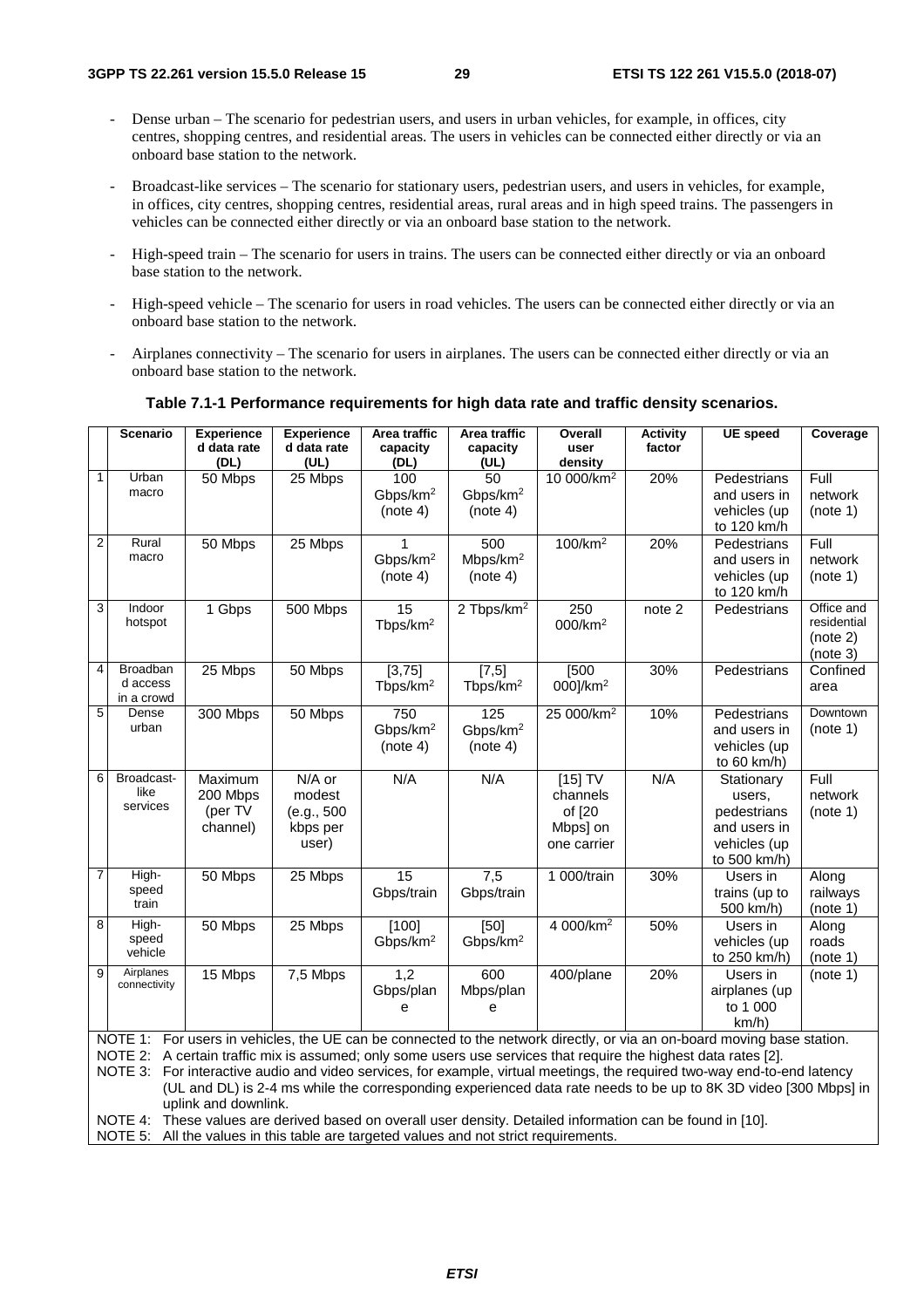## 7.2 Low latency and high reliability

## 7.2.1 Overview

Several scenarios require the support of very low latency and very high communications service availability. Note that this implies a very high reliability. The overall service latency depends on the delay on the radio interface, transmission within the 5G system, transmission to a server which may be outside the 5G system, and data processing. Some of these factors depend directly on the 5G system itself, whereas for others the impact can be reduced by suitable interconnections between the 5G system and services or servers outside of the 5G system, for example, to allow local hosting of the services. The scenarios and their performance requirements can be found in table 7.2.2-1.

## 7.2.2 Scenarios and KPIs

Scenarios requiring very low latency and very high communication service availability can be found below:

- Discrete automation Discrete automation is characterised by high requirements on the communications system regarding reliability and availability. Systems supporting discrete automation are usually deployed in geographically limited areas, access to them may be limited to authorised users, and they may be isolated from networks or network resources used by other cellular customers.
- Process automation Automation for (reactive) flows, e.g., refineries and water distribution networks. Process automation is characterized by high requirements on the communications system regarding communication service availability. Systems supporting process automation are usually deployed in geographically limited areas, access to them is usually limited to authorised users, and it will usually be served by private networks.
- Automation for electricity distribution (mainly medium and high voltage). Electricity distribution is characterized by high requirements on the communications service availability. In contrast to the above use cases, electricity distribution is deeply immersed into the public space. Since electricity distribution is an essential infrastructure, it will, as a rule, be served by private networks.
- Intelligent transport systems Automation solutions for the infrastructure supporting street-based traffic. This use case addresses the connection of the road-side infrastructure, e.g., road side units, with other infrastructure, e.g., a traffic guidance system. As is the case for automation electricity, the nodes are deeply immersed into the public space.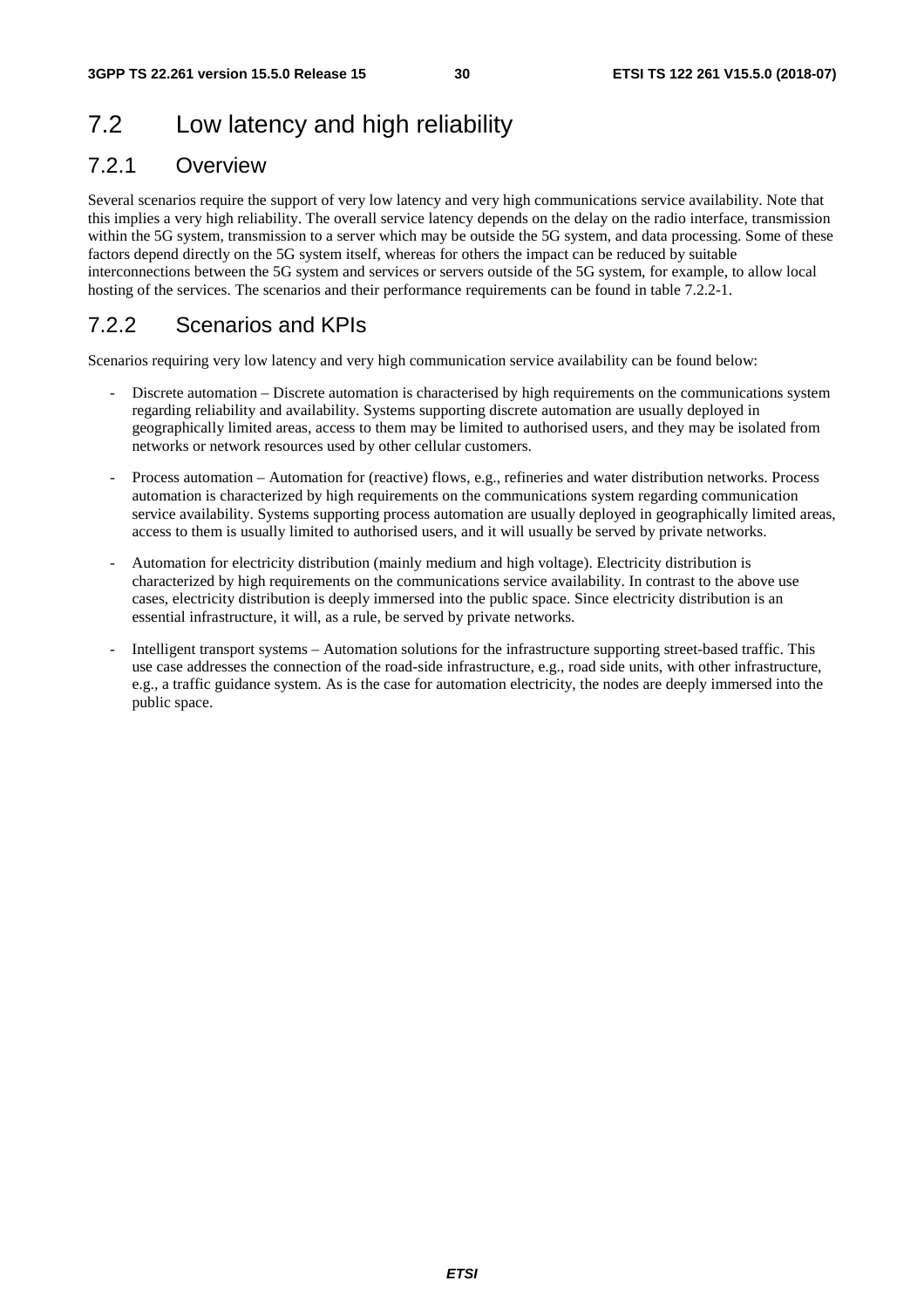| Table 7.2.2-1 Performance requirements for low-latency and high-reliability scenarios. |  |  |  |
|----------------------------------------------------------------------------------------|--|--|--|
|----------------------------------------------------------------------------------------|--|--|--|

| <b>Scenario</b>                                                                                                                                                                                                                                                                                                                                                                                                                                                                                                                                                                                                                                                                                                                                                                                                                  | Max.<br>allowed<br>end-to-<br>end<br>latency                                                                                                                                                                                                                                                             | <b>Survival</b><br>time | Communication<br>service<br>availability<br>(note 3) | <b>Reliability</b><br>(note 3) | <b>User</b><br>experienced<br>data rate | Payload<br>size<br>(note 4) | <b>Traffic density</b><br>(note 5) | <b>Connection</b><br>density<br>(note 6) | Service area<br>dimension<br>(note 7) |
|----------------------------------------------------------------------------------------------------------------------------------------------------------------------------------------------------------------------------------------------------------------------------------------------------------------------------------------------------------------------------------------------------------------------------------------------------------------------------------------------------------------------------------------------------------------------------------------------------------------------------------------------------------------------------------------------------------------------------------------------------------------------------------------------------------------------------------|----------------------------------------------------------------------------------------------------------------------------------------------------------------------------------------------------------------------------------------------------------------------------------------------------------|-------------------------|------------------------------------------------------|--------------------------------|-----------------------------------------|-----------------------------|------------------------------------|------------------------------------------|---------------------------------------|
|                                                                                                                                                                                                                                                                                                                                                                                                                                                                                                                                                                                                                                                                                                                                                                                                                                  | (note 2)                                                                                                                                                                                                                                                                                                 |                         |                                                      |                                |                                         |                             |                                    |                                          |                                       |
| Discrete automation                                                                                                                                                                                                                                                                                                                                                                                                                                                                                                                                                                                                                                                                                                                                                                                                              | 10 <sub>ms</sub>                                                                                                                                                                                                                                                                                         | 0 <sub>ms</sub>         | 99,99%                                               | 99,99%                         | 10 Mbps                                 | Small to<br>big             | 1 Tbps/km <sup>2</sup>             | 100 000/km <sup>2</sup>                  | 1000 x 1000 x 30 m                    |
| Process automation -<br>remote control                                                                                                                                                                                                                                                                                                                                                                                                                                                                                                                                                                                                                                                                                                                                                                                           | 60 ms                                                                                                                                                                                                                                                                                                    | $100 \text{ ms}$        | 99,9999%                                             | 99,999%                        | 1 Mbps<br>up to $100$<br><b>Mbps</b>    | Small to<br>big             | 100 Gbps/km <sup>2</sup>           | 1 000/km <sup>2</sup>                    | 300 x 300 x 50 m                      |
| Process automation -<br>monitoring                                                                                                                                                                                                                                                                                                                                                                                                                                                                                                                                                                                                                                                                                                                                                                                               | 60 ms                                                                                                                                                                                                                                                                                                    | $100 \text{ ms}$        | 99,9%                                                | 99,9%                          | 1 Mbps                                  | Small                       | 10 Gbps/km <sup>2</sup>            | 10 000/km <sup>2</sup>                   | 300 x 300 x 50                        |
| Electricity distribution -<br>medium voltage                                                                                                                                                                                                                                                                                                                                                                                                                                                                                                                                                                                                                                                                                                                                                                                     | 40 ms                                                                                                                                                                                                                                                                                                    | 25 ms                   | 99,9%                                                | 99,9%                          | 10 Mbps                                 | Small to<br>big             | 10 Gbps/km <sup>2</sup>            | 1 000/km <sup>2</sup>                    | 100 km along power<br>line            |
| Electricity distribution -<br>high voltage<br>(note 2)                                                                                                                                                                                                                                                                                                                                                                                                                                                                                                                                                                                                                                                                                                                                                                           | 5 <sub>ms</sub>                                                                                                                                                                                                                                                                                          | 10 <sub>ms</sub>        | 99,9999%                                             | 99,999%                        | 10 Mbps                                 | Small                       | 100 Gbps/km <sup>2</sup>           | 1 000/km <sup>2</sup><br>(note 8)        | 200 km along power<br>line            |
| Intelligent transport<br>$s$ ystems $-$<br>infrastructure backhaul                                                                                                                                                                                                                                                                                                                                                                                                                                                                                                                                                                                                                                                                                                                                                               | 30 ms                                                                                                                                                                                                                                                                                                    | $100 \text{ ms}$        | 99,9999%                                             | 99,999%                        | 10 Mbps                                 | Small to<br>big             | 10 Gbps/km <sup>2</sup>            | 1 000/km <sup>2</sup>                    | 2 km along a road                     |
| Currently realised via wired communication lines.<br>NOTE <sub>1</sub> :<br>NOTE 2:<br>This is the maximum end-to-end latency allowed for the 5G system to deliver the service in the case the end-to-end latency is completely allocated to the 5G system from the UE to the<br>Interface to Data Network.<br>NOTE 3:<br>Communication service availability relates to the service interfaces, reliability relates to a given system entity. One or more retransmissions of network layer packets may take place in<br>order to satisfy the reliability requirement.<br>NOTE 4:<br>Small: payload typically $\leq$ 256 bytes<br>NOTE 5:<br>Based on the assumption that all connected applications within the service volume require the user experienced data rate.<br>NOTE 6:<br>Under the assumption of 100% 5G penetration. |                                                                                                                                                                                                                                                                                                          |                         |                                                      |                                |                                         |                             |                                    |                                          |                                       |
| NOTE 8:<br>NOTE 9:<br>targets.                                                                                                                                                                                                                                                                                                                                                                                                                                                                                                                                                                                                                                                                                                                                                                                                   | NOTE 7:<br>Estimates of maximum dimensions; the last figure is the vertical dimension.<br>In dense urban areas.<br>All the values in this table are targeted values and not strict requirements. Deployment configurations should be taken into account when considering service offerings that meet the |                         |                                                      |                                |                                         |                             |                                    |                                          |                                       |

To support ultra reliable low latency communication services, the 5G system shall support the transmission over the radio interface of a packet of 32 bytes with a reliability of 99,999% and a user plane latency of 1ms, as described in 3GPP TR 38.913 [18].

The 5G system shall be capable of providing sufficient QoS levels to support low latency and high reliability communication services for:

- "Discrete automation", as described in the table 7.2.2-1, with the maximum delay within the 5G system of 10 ms and 99,99% reliability.
- "Process automation remote control", as described in the table 7.2.2-1, with the maximum delay within the 5G system of 60 ms and 99,999% reliability.
- "Process automation ‒ monitoring", as described in the table 7.2.2-1, with the maximum delay within the 5G system of 60 ms and 99,9% reliability.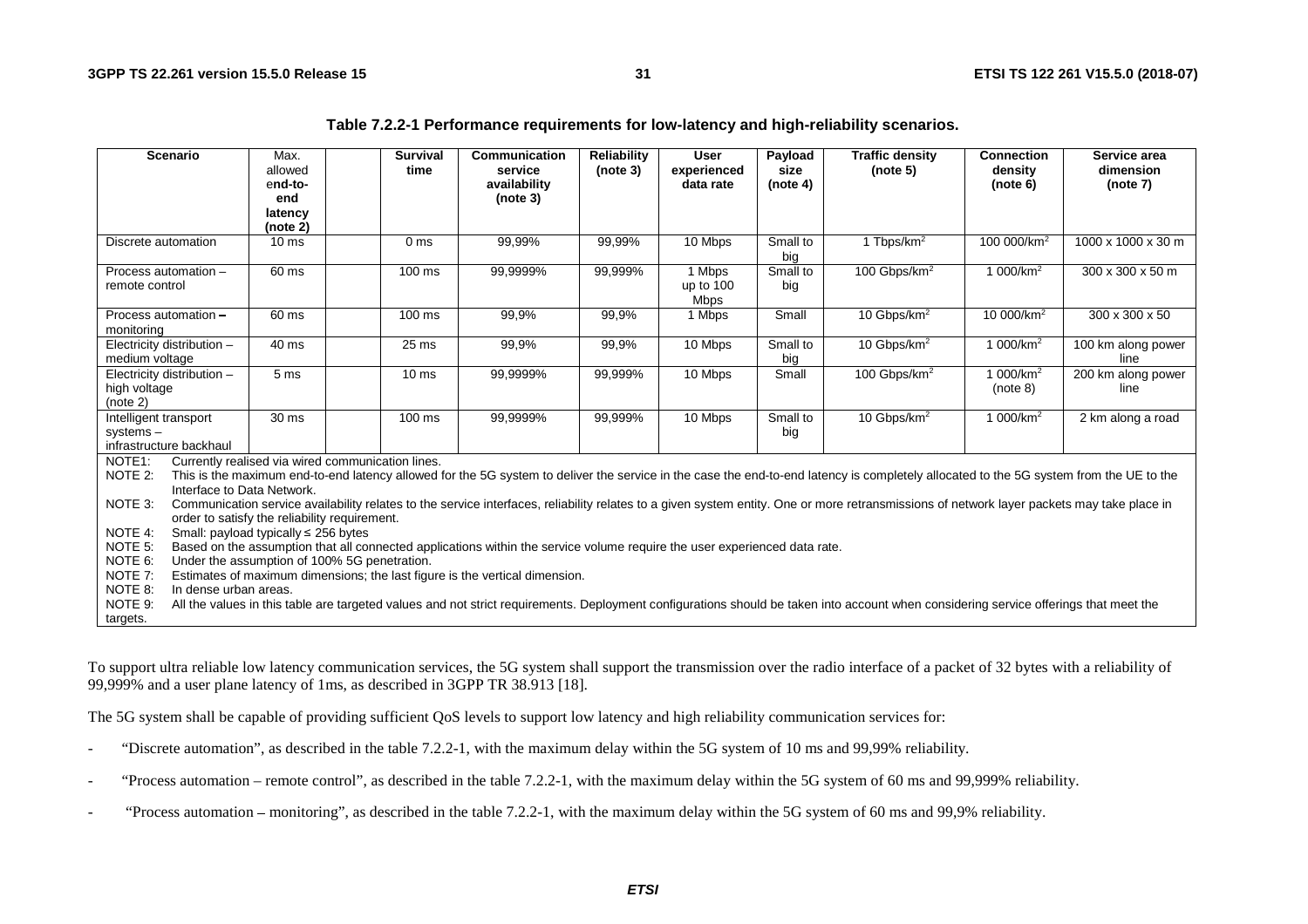#### **3GPP TS 22.261 version 15.5.0 Release 15**

- "Electricity distribution medium voltage", as described in the table 7.2.2-1, with the maximum delay within the 5G system of 40 ms and 99,9% reliability.
- "Electricity distribution high voltage", as described in the table 7.2.2-1, with the maximum delay within the 5G system of 5 ms and 99,999% reliability.
- "Intelligent transport systems infrastructure backhaul", as described in the table 7.2.2-1, with the maximum delay within the 5G system of 30 ms and 99,999% reliability.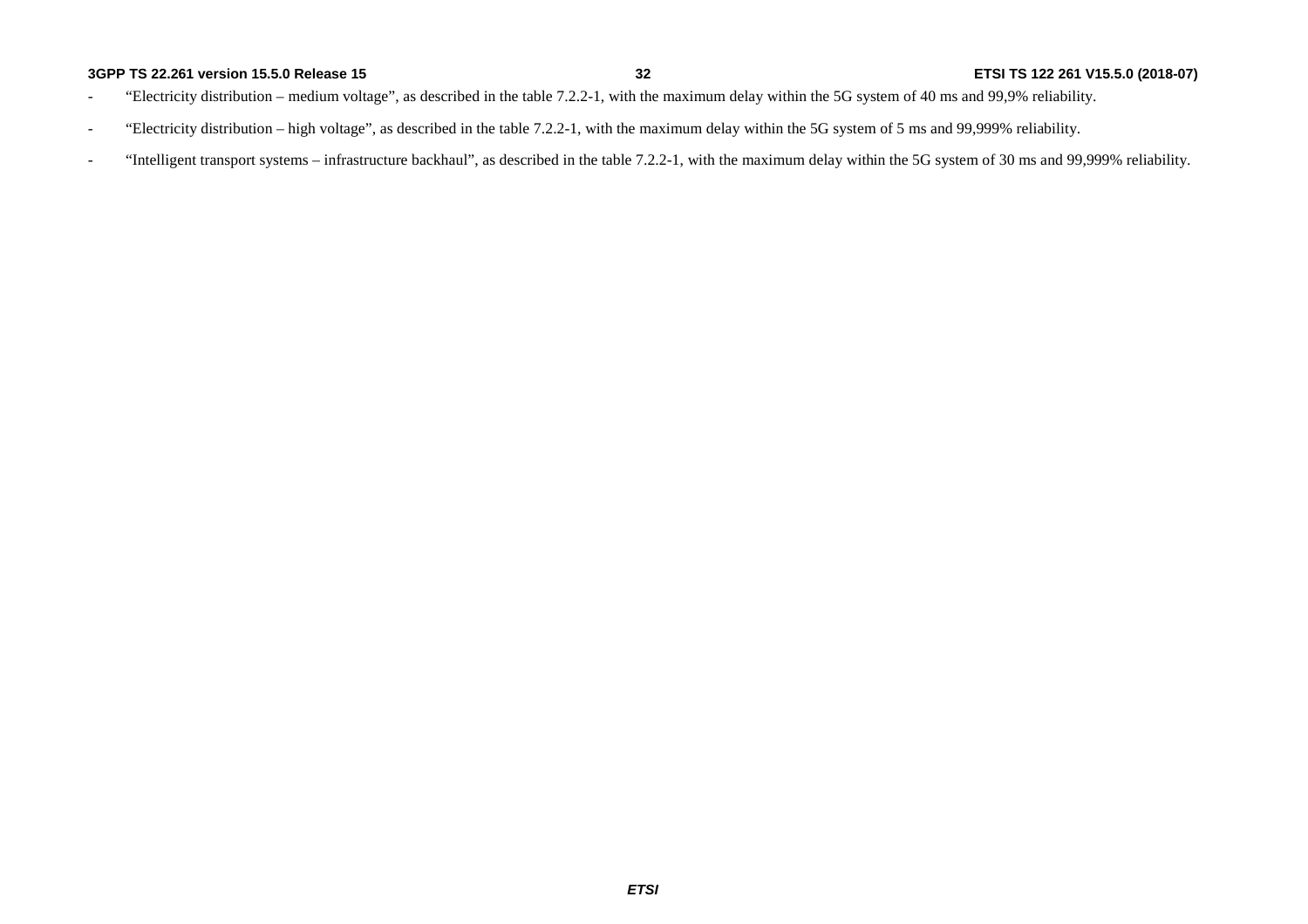## 7.2.3 Other requirements

Audio-visual interaction is characterised by a human being interacting with the environment or people, or controlling a UE, and relying on audio-visual feedback. In the use cases like VR and interactive conversation the latency requirements include the latencies at the application layer (e.g., codecs), which could be specified outside of 3GPP.

To support VR environments with low motion-to-photon capabilities, the 5G system shall support:

- motion-to-photon latency in the range of 7-15ms while maintaining the required user data rate of [250Mbps] and
- motion-to-sound delay of  $\left[ < 20 \text{ms} \right]$ .
- NOTE: The motion-to-photon latency is defined as the latency between the physical movement of a user's head and the updated picture in the VR headset. The motion-to-sound latency is the latency between the physical movement of a user's head and updated sound waves from a head mounted speaker reaching their ears.

To support interactive task completion during voice conversations the 5G system shall support low-delay speech coding for interactive conversational services (100 ms, one way mouth-to-ear).

## 7.3 Higher-accuracy positioning

### 7.3.1 Description

Higher accuracy positioning is characterized by ambitious system requirements for positioning accuracy. One typical area where "*higher-accuracy positioning*" is needed is collision avoidance of vehicles: every vehicle must be aware of its own position, the positions of near-by vehicles, and also their expected paths, to avoid collisions. On the factory floor, it is important to locate moving objects such as forklifts, or parts to be assembled.

### 7.3.2 Requirements

The 5G system shall support the use of 3GPP and non-3GPP technologies to achieve higher-accuracy positioning.

The corresponding positioning information shall be acquired in a timely fashion, be reliable, and be available (e.g., it is possible to determine the position).

UEs shall be able to share positioning information between each other e.g., to a controller if the location information cannot be processed or used locally.

## 8 Security

## 8.1 Description

IoT introduces new UEs with different life cycles, including IoT devices with no user interface (e.g., embedded sensors), long life spans during which an IoT device may change ownership several times (e.g., consumer goods), and which may not be pre-provisioned (e.g., consumer goods). These drive a need for secure mechanisms to dynamically establish or refresh credentials and subscriptions. New access technologies, including licensed and unlicensed, 3GPP and non-3GPP, drive a need for access independent security that is seamlessly available while the IoT device is active. High-end smartphones, UAVs, and factory automation drive a need for protection against theft and fraud. A high level of 5G security is essential for low-latency and high-reliability communication, e.g., in industrial automation, industrial IoT, and the Smart Grid. Expansion into enterprise, vehicular, and public safety markets drive a need for increased end user privacy protection. 5G security addresses all of these new needs while continuing to provide security consistent with prior 3GPP systems.

## 8.2 General

The 5G system shall support a secure mechanism to store cached data.

The 5G system shall support a secure mechanism to access a content caching application.

The 5G system shall support a secure mechanism to access a service or an application in an operator's Service Hosting Environment.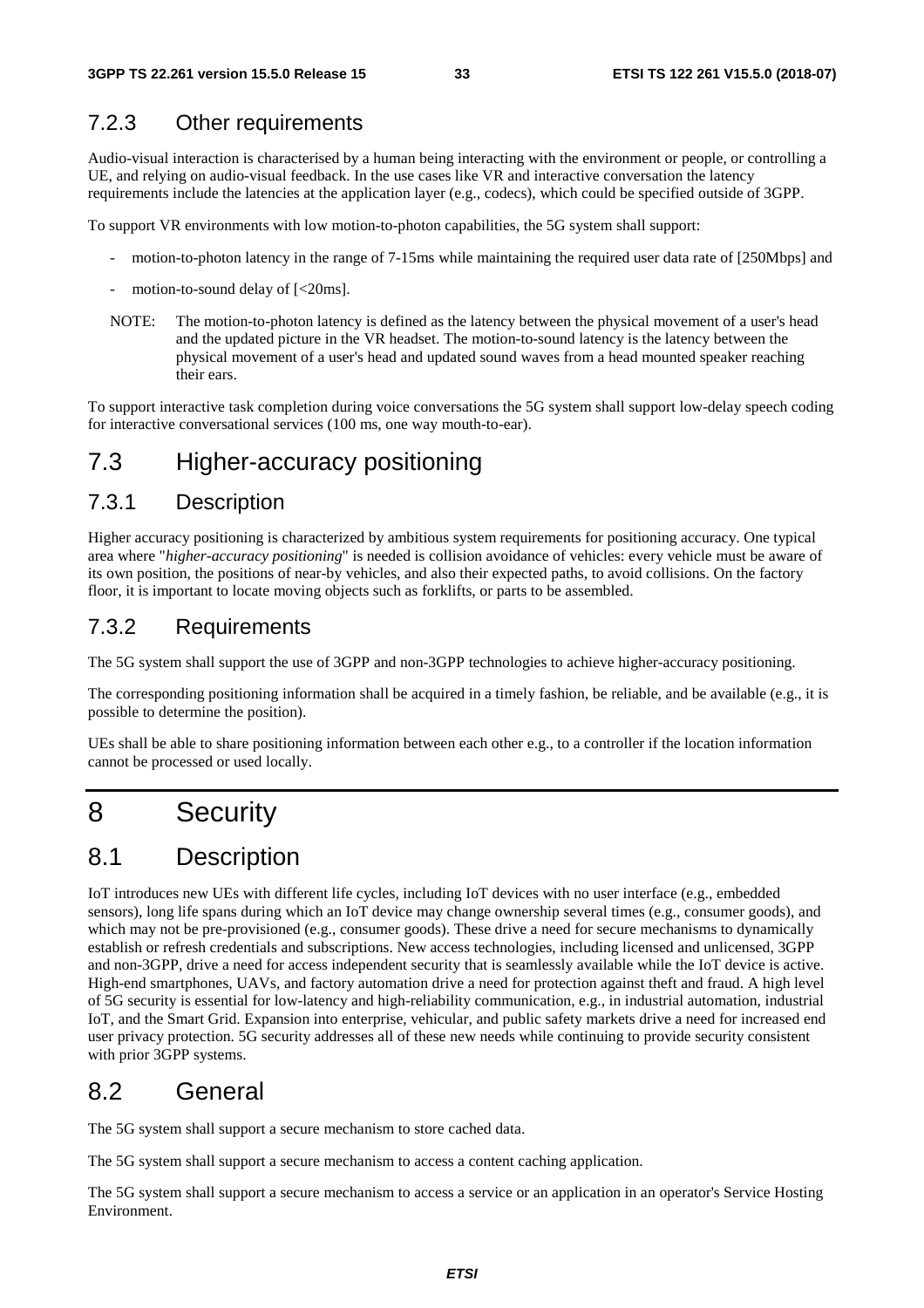The 5G system shall enable support of an access independent security framework.

The 5G system shall support a mechanism for the operator to authorize subscribers of other PLMNs to receive temporary service (e.g., mission critical services).

The 5G system shall be able to provide temporary service for authorized users without access to their home network (e.g., IOPS, mission critical services).

The 5G system shall allow the operator to authorize a 3<sup>rd</sup> party to create, modify and delete network slices, subject to an agreement between the 3rd party and the network operator.

3GPP subscription identifier(s) and long term key(s) shall be stored and processed within a UE using a tamper resistant secure hardware component. This requirement does not apply to non-AKA based subscription credentials used for private networks.

The 5G system shall support a secure mechanism to protect relayed data from being intercepted by a relay UE.

Subject to HPLMN policy as well as its service and operational needs, any USIM able to access EPS instead of a 5G USIM may be used to authenticate a user in a 5G system to access supported services according to the user's subscription .

## 8.3 Authentication

The 5G network shall support a resource efficient mechanism for authenticating groups of IoT devices.

The 5G system shall support an efficient means to authenticate a user to an IoT device (e.g., biometrics).

The 5G system shall be able to support authentication over a non-3GPP access technology using 3GPP credentials.

The 5G system shall support operator controlled alternative authentication methods (i.e., alternative to AKA) with different types of credentials for network access for IoT devices in isolated deployment scenarios (e.g., for industrial automation).

## 8.4 Authorization

The 5G system shall allow the operator to authorize an IoT device to use one or more 5G system features that are restricted to IoT devices.

Based on operator policy, before establishing a direct device connection using a non-3GPP access technology, IoT devices may use 3GPP credentials to determine if they are authorized to engage in direct device connection.

Based on operator policy, the 5G system shall provide a means to verify whether a UE is authorized to use prioritized network access for a specific service.

## 8.5 Identity management

The 5G system shall provide a mechanism for an operator to allow access from a UE using a temporary identifier that hides its subscriber identity.

The 5G system shall provide a mechanism for an operator to allow access from a UE connected in an indirect network connection using a temporary identifier that hides its subscriber identity.

The HPLMN shall be able to associate a temporary identifier to a UE's subscriber identity.

The 5G system shall be able to protect subscriber identity and other user identifying information from passive attacks.

Subject to regional or national regulatory requirements, the 5G system shall be able to protect subscriber identity and other user identifying information from active attacks.

The 5G system shall be able to allow the equipment identifier to be collected by legitimate entity regardless of UE's user interface, when required.

The 5G system shall be able to support identification of subscriptions independently of identification of equipment.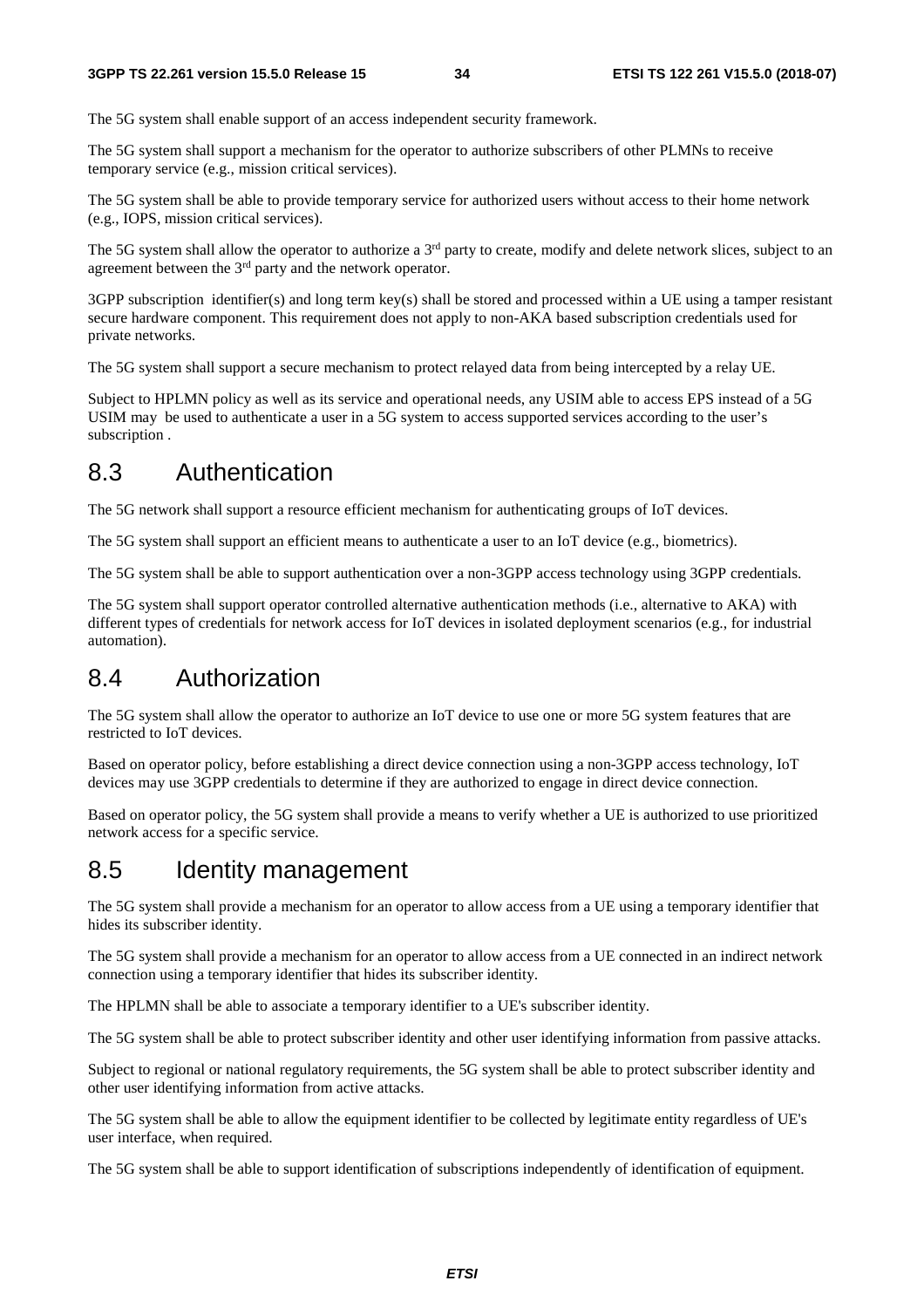The 5G system shall support a secure mechanism to collect system information while ensuring end-user and application privacy (e.g., application level information is not to be related to an individual user identity or subscriber identity and UE information is not to be related to an individual subscriber identity).

For a private network using 5G technology, the 5G system shall support network access using identities, credentials, and authentication methods provided and managed by a  $3<sup>rd</sup>$  party and supported by 3GPP.

## 8.6 Regulatory

The 5G system shall support regional or national regulatory requirements for all supported access networks.

The 5G system shall support Lawful Intercept subject to regional or national regulatory requirements.

## 8.7 Fraud protection

Subject to regional or national regulatory requirements, the 5G system shall support a secure mechanism for allowing an authorized entity to disable from normal operation of a UE reported as stolen.

Subject to regional or national regulatory requirements, the 5G system shall support a secure mechanism for allowing an authorized entity to re-enable a recovered stolen UE to normal operation.

The 5G system shall be able to protect user location information from passive attacks.

Subject to regional or national regulatory requirements, the 5G system shall be able to protect user location information from active attacks.

## 8.8 Resource efficiency

The 5G system shall minimize security signalling overhead without compromising the security level of the 3GPP system.

The 5G system shall support an efficient secure mechanism to transmit the same data (e.g., service provisioning multiple sensors) to multiple UEs.

## 9 Charging aspects

The following set of requirements complement the requirements listed in 3GPP TS 22.115 [11]. The requirements apply for both home and roaming cases.

The 5G core network shall support collection of all charging information on either a network or a slice basis.

The 5G core network shall support collection of charging information for alternative authentication mechanisms.

The 5G core network shall support collection of charging information associated with each serving MNO when multinetwork connectivity is used under the control of the home operator.

The 5G core network shall support charging for services/applications in an operator's Service Hosting Environment.

The 5G core network shall support charging for content delivered from a content caching application.

The 5G core network shall support collection of charging information based on the access type (e.g., 3GPP, non-3GPP).The 5G core network shall support collection of charging information based on the slice that the UE accesses.

The 5G core network shall support collection of charging information based on the capacity and performance metrics.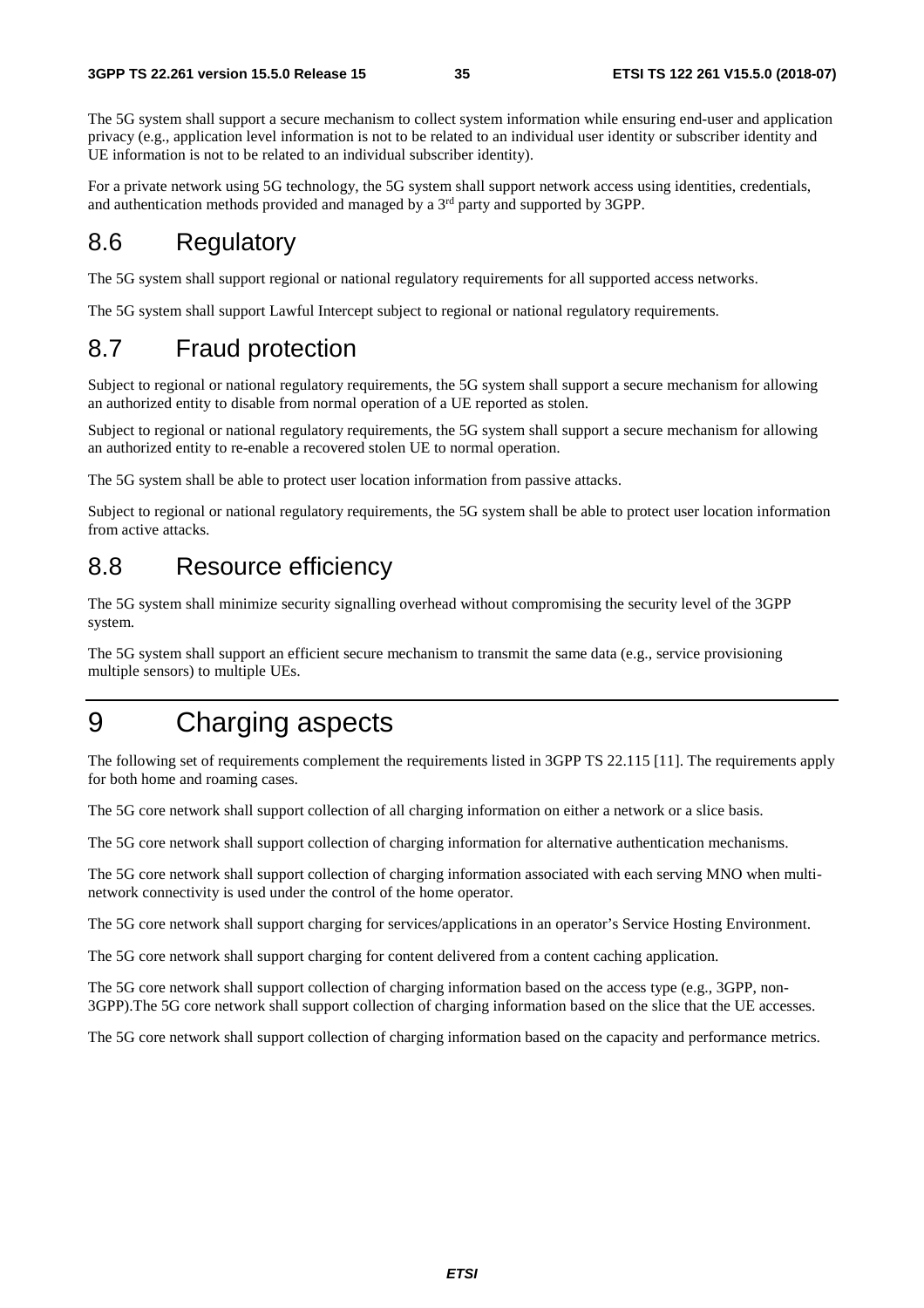## Annex A (informative): Latency needs to support example use cases from vertical industries

The latency values required to support the potential opportunities in the use cases on vertical industries are summarised in table A.1-1 based on the NGMN white paper on vertical industries [4]. Latency in this table refers to the end-to-end latency at the application layer as defined in clause 3.

| Services/   | Automotive use cases                                                                                                                                                                                                                                                                                                                                                                                                                                                                  | Transport, logistics, IoT                                                                                                                                                                                                                                    | <b>Health and wellness.</b>                                                                                                                                                                                                                                                                                                                                                                                                                                                                           | <b>Media and entertainment</b>                                                                                                                                                                                                                  |
|-------------|---------------------------------------------------------------------------------------------------------------------------------------------------------------------------------------------------------------------------------------------------------------------------------------------------------------------------------------------------------------------------------------------------------------------------------------------------------------------------------------|--------------------------------------------------------------------------------------------------------------------------------------------------------------------------------------------------------------------------------------------------------------|-------------------------------------------------------------------------------------------------------------------------------------------------------------------------------------------------------------------------------------------------------------------------------------------------------------------------------------------------------------------------------------------------------------------------------------------------------------------------------------------------------|-------------------------------------------------------------------------------------------------------------------------------------------------------------------------------------------------------------------------------------------------|
| Use cases   |                                                                                                                                                                                                                                                                                                                                                                                                                                                                                       | use cases                                                                                                                                                                                                                                                    | smart cities use cases                                                                                                                                                                                                                                                                                                                                                                                                                                                                                |                                                                                                                                                                                                                                                 |
| Description | Expand detectable range<br>beyond on board sensor<br>capability by sharing views<br>or detected objects among<br>traffic participants,<br>coordinate trajectories<br>among vehicles, sharing<br>coarse driving intention,<br>real-time remote operation<br>of vehicles                                                                                                                                                                                                                | Real-time sensing,<br>reporting, feedback,<br>control, remote, asset<br>tracking, monitoring;<br>context-aware services,<br>recommendations at<br>shopping mall, airport                                                                                     | Live video feed (4K, 8K,<br>3D for remote healthcare<br>(consultation, monitoring)<br>and assisted surgery, real-<br>time commands to control<br>medical devices for<br>treatment (e.g.,<br>medication, surgery);<br>remote monitoring.<br>surveillance and guidance<br>for citizens and law<br>enforcement officers.                                                                                                                                                                                 | Media production services<br>based on aggregation of<br>various media feeds at<br>servers; real-time peer-to-<br>peer or server-client<br>sharing of data (object<br>information) for<br>collaborative gaming, live<br>streaming at live events |
| Latency     | For mid/long-term<br>environment modelling<br>(dynamic high-definition<br>digital map update):<br>Not time-critical (100 ms<br>end-to-end)<br>For short term environment<br>modelling (sensor sharing):<br><20 ms end-to-end<br>For cooperation<br>(coordinated control):<br><3 ms end-to-end for<br>platooning,<br><10 ms end-to-end for<br>cooperative manoeuvres.<br><100 ms end-to-end<br>for coarse driving intention<br>For remote vehicle<br>operation:<br>10-30 ms end-to-end | For massive connectivity<br>for time-critical sensing<br>and feedback:<br><30 ms end-to-end.<br>For remote drone<br>operation and cooperative<br>farm machinery:<br>10-30 ms end-to-end<br>Real-time control for<br>discrete automation:<br>≤1 ms end-to-end | For real-time video/<br>telepresence/augmented<br>reality for remote<br>healthcare and assisted<br>surgery, for monitoring and<br>guidance (smart cities):<br>100 ms end-to-end<br>Real-time command and<br>control for remote<br>medication and surgery:<br>10-100 ms end-to-end<br>For smart grid:<br><5 ms end-to-end for<br>transmission/grid<br>backbone,<br><50 ms end-to-end for<br>distribution/grid backhaul,<br>Time-critical sensing and<br>feedback for smart cities:<br>30 ms end-to-end | For live streaming in<br>crowded areas, services<br>for media production,<br>augmented reality for<br>collaborative gaming etc.:<br>20 ms end-to-end                                                                                            |

#### **Table A.1-1 Latency needs to support example use cases from vertical industries.**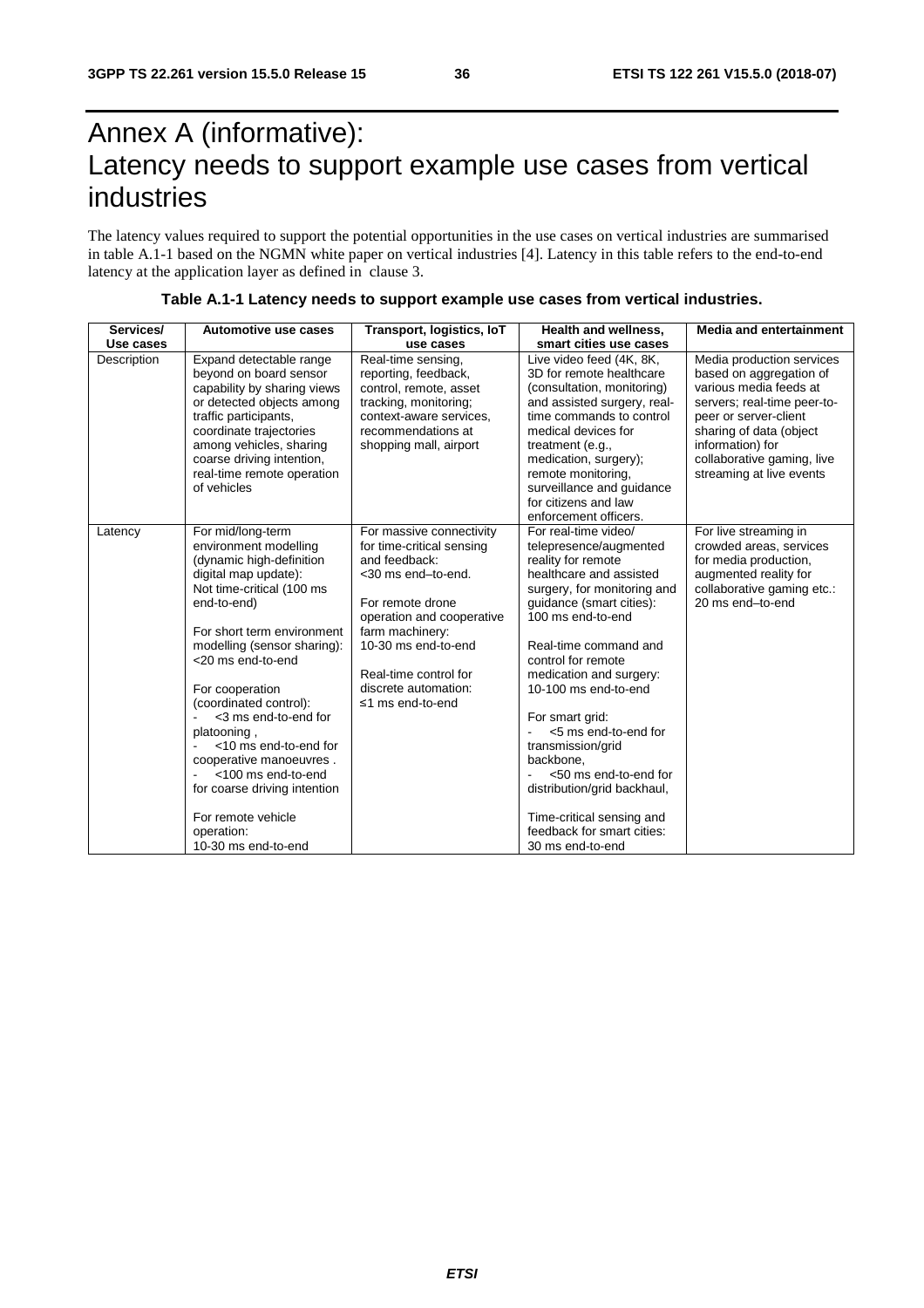## Annex B (informative): Positioning accuracy needs to support example use cases from vertical industries

The positioning accuracy values required to support the potential opportunities in the use cases on vertical industries are summarised in table B.1-1 based on the NGMN white paper on vertical industries [4].

| Services/Use            | Automotive use cases                                                                                                                                                                                                                                                                                                                                                                                                                                                                     | Transport, logistics,                                                                                                                                                                                                                                                                                       | <b>Health and wellness.</b>                                                                                                                                                                                                                                                            | <b>Media and entertainment</b>                                                                                                                                                                                 |
|-------------------------|------------------------------------------------------------------------------------------------------------------------------------------------------------------------------------------------------------------------------------------------------------------------------------------------------------------------------------------------------------------------------------------------------------------------------------------------------------------------------------------|-------------------------------------------------------------------------------------------------------------------------------------------------------------------------------------------------------------------------------------------------------------------------------------------------------------|----------------------------------------------------------------------------------------------------------------------------------------------------------------------------------------------------------------------------------------------------------------------------------------|----------------------------------------------------------------------------------------------------------------------------------------------------------------------------------------------------------------|
| cases                   |                                                                                                                                                                                                                                                                                                                                                                                                                                                                                          | loT use cases                                                                                                                                                                                                                                                                                               | smart cities use cases                                                                                                                                                                                                                                                                 |                                                                                                                                                                                                                |
| Description             | Uploading of sensed data to<br>servers for dynamic digital<br>map update; expand<br>detectable range beyond on<br>board sensor capability by<br>sharing views or detected<br>objects, coordinate trajectories<br>among vehicles, sharing<br>coarse driving intention, real-<br>time remote operation of<br>vehicles.                                                                                                                                                                     | Sensing, reporting,<br>feedback, control,<br>related to predictive<br>maintenance, asset<br>tracking, monitoring;<br>context-aware services.<br>recommendations at<br>shopping mall, airport,<br>etc.                                                                                                       | Remote healthcare and<br>assisted surgery; real-<br>time commands to<br>control medical devices;<br>connectivity for sensors,<br>wearable devices and<br>other medical devices;<br>remote monitoring,<br>surveillance and<br>quidance for citizens<br>and law enforcement<br>officers. | Media production services<br>based on aggregation of<br>various media feeds at<br>servers; real-time peer-to-<br>peer or server-client sharing<br>of data (object information)<br>for collaborative gaming     |
| Positioning<br>accuracy | For mid/long-term environment<br>modelling (dynamic high-<br>definition digital map update):<br><30 cm relative to other<br>map objects<br>For short term environment<br>modelling (sensor sharing), for<br>cooperation (coordinated<br>control), remote vehicle<br>operation:<br>$<$ 30 cm (can be $<$ 10 cm in<br>certain cases, e.g., parking,<br>pedestrian);<br><1 m for sharing coarse<br>driving intention (coordinated<br>control), e.g., changing lanes,<br>merging at highway. | For massive connectivity<br>for non-time-critical<br>sensing and time-critical<br>sensing and feedback:<br>$30 \text{ cm} - 1 \text{ m}$<br>sufficient for many<br>applications<br>$<$ 30 cm for<br>applications that require<br>exact localization (e.g.,<br>tracking specific objects<br>in a warehouse). | For remote healthcare<br>and assisted surgery; for<br>real-time monitoring for<br>smart cities:<br>$1-10$ m, e.g., remote<br>assisted surgery,<br>wellness monitoring;<br>remote monitoring<br>(surveillance) and<br>quidance for citizens.                                            | For media production and<br>collaborative gaming:<br>30 cm $-$ 1 m, e.g., location<br>data that could help media<br>production process,<br>create new gaming<br>applications utilising location<br>information |
|                         | Indoor positioning also<br>needed, e.g., tunnels, parking.                                                                                                                                                                                                                                                                                                                                                                                                                               | Indoor positioning also<br>needed, e.g.,<br>warehouse, airport, train<br>station.                                                                                                                                                                                                                           | Indoor positioning also<br>needed, e.g., house,<br>medical centre                                                                                                                                                                                                                      | Indoor positioning may also<br>be useful                                                                                                                                                                       |

|  | Table B.1-1 Positioning accuracy needs to support example use cases from vertical industries. |
|--|-----------------------------------------------------------------------------------------------|
|--|-----------------------------------------------------------------------------------------------|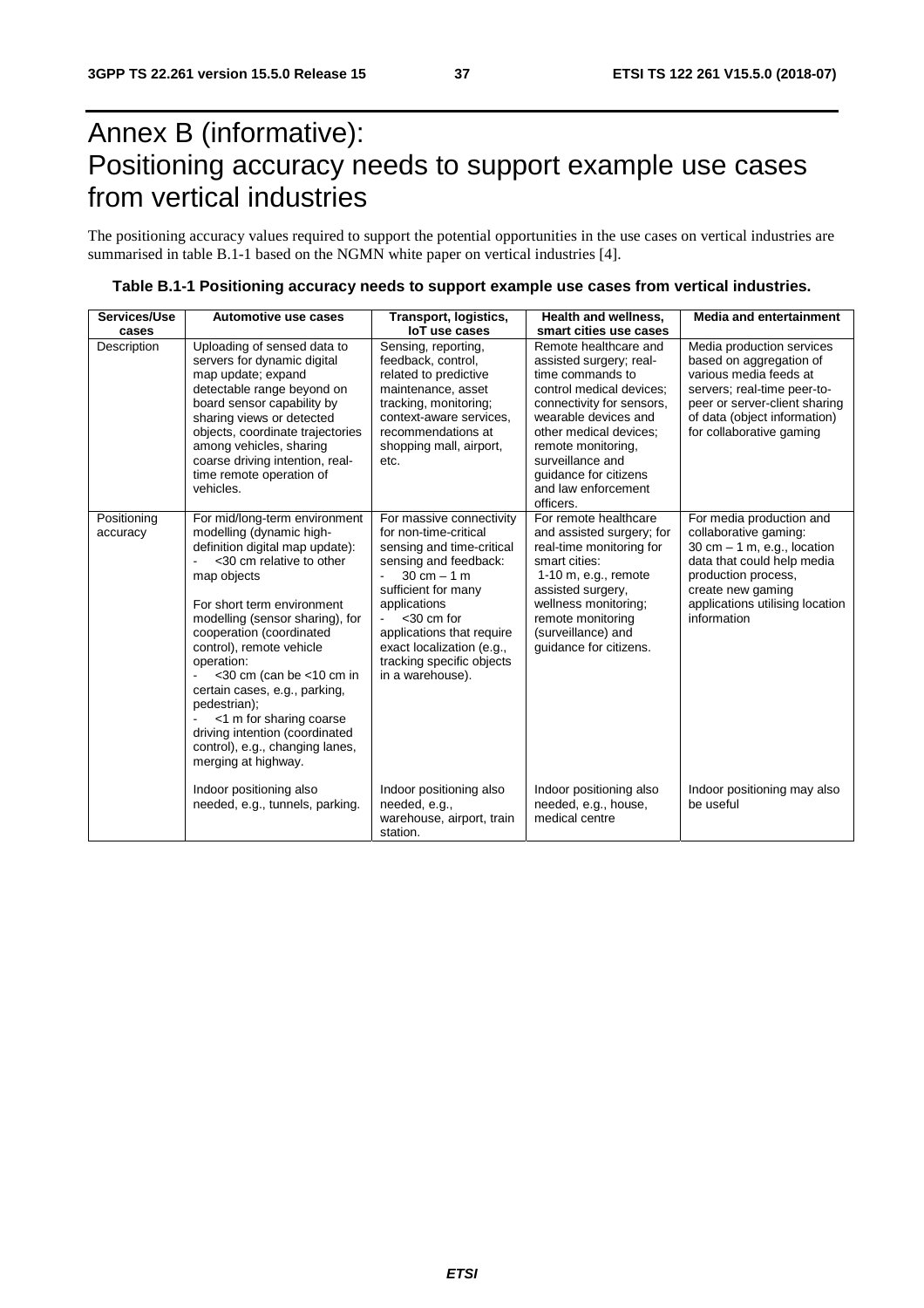## Annex C (informative): Relation of communication service availability and reliability

Communication service availability and reliability are well known terms used not only within 3GPP but also in vertical industries (IEC 61907 [12]). Communication service availability addresses the availability of a communication service, in vertical applications usually in accordance to IEC 61907 [12]. Reliability addresses the availability of the communication network. The relation of both terms is depicted in figure C-1.



**Figure C-1: Illustration of the concepts communication service availability and reliability.** 

As depicted, reliability covers the communication-related aspects between two nodes (here: end nodes), while communication service availability addresses the communication-related aspects between two communication service interfaces. In other words, the "gap" between both concepts is the communication interface. This might seem to be a small difference, but this difference can lead to situations, where reliability and communication service availability have different values.

#### **Example: traffic gets "stuck"**

The related scenario is depicted in figure C-2.



#### **Figure C-2: Example in which communication service availability and reliability have different values. Packets are reliably transmitted from the communication service interface A to end node B, but they are not exposed at the communication service interface B.**

This scenario addresses unicast communication from application A to B. The packets are handed over from the application to the communication network at the communication service interface A, and the packets are then transmitted to the end node B. In this example, the packets received by end node B are not exposed at the communication service interface B. So, even if all packets that are handed over to end node A are successfully delivered to end node B within the time constraint required by the targeted service, i.e. even if the reliability is 100%, the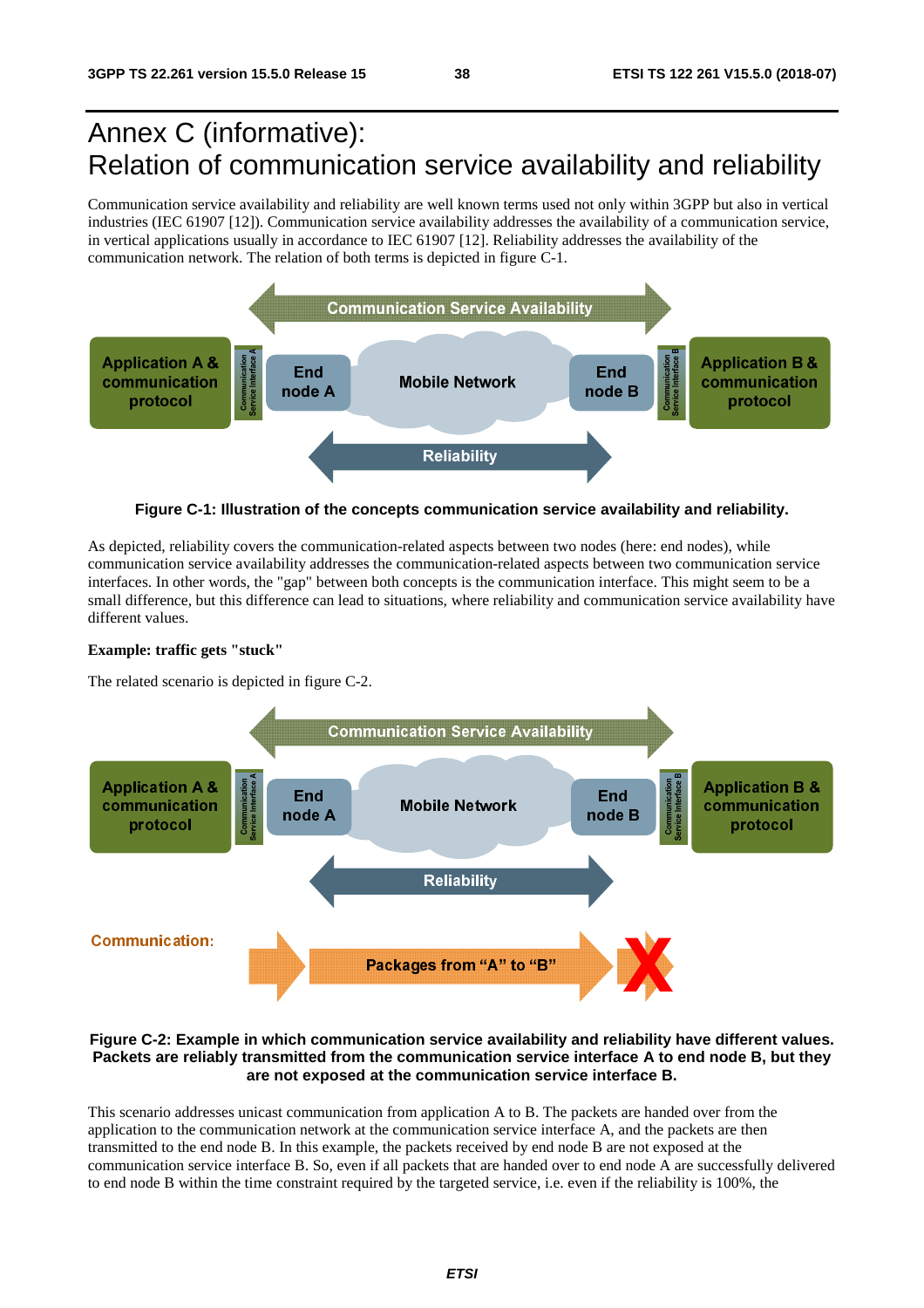communication service availability is 0% since no packets arrive at the "end", i.e. the communication service interface B.

#### **Example: less capacity than agreed**

The related scenario is depicted in figure C-3.



#### **Figure C-3: Example in which communication service availability and reliability have different values. Only half of the packets handed over to the end node A are actually transmitted to end node B and handed over to application B at the communication service interface B.**

This scenario describes unicast communication of evenly interspersed packets from application A to B. The packets are handed over from the application to the communication network at the communication service interface A, and the packets are then transmitted to the end node B. However, only every second packet is actually successfully handed over to end node A and then transmitted to end node B. Thus, only half of the packets arrive at application B. Note though that the reliability of the mobile network is 100%, since all packets transmitted by end node A are delivered to end node B within the time constraint required by the targeted service. However, depending on the agreed QoS, the communication service availability can be of the same value as the reliability or much lower. For instance, if the agreed survival time is larger than the time between three packets at the communication service interface A, communication service availability and reliability have the same value. However, if―due to the loss of packets at the communication service interface A—the effective bandwidth between application A and B is lower than the agreed value, the communication service availability is 0%.

Note that the shortest time interval over which the communication service availability should be calculated is the sum of end-to-end latency, jitter, and survival time.

#### **Example: heterogeneous network**

The related scenario is depicted in figure C-4.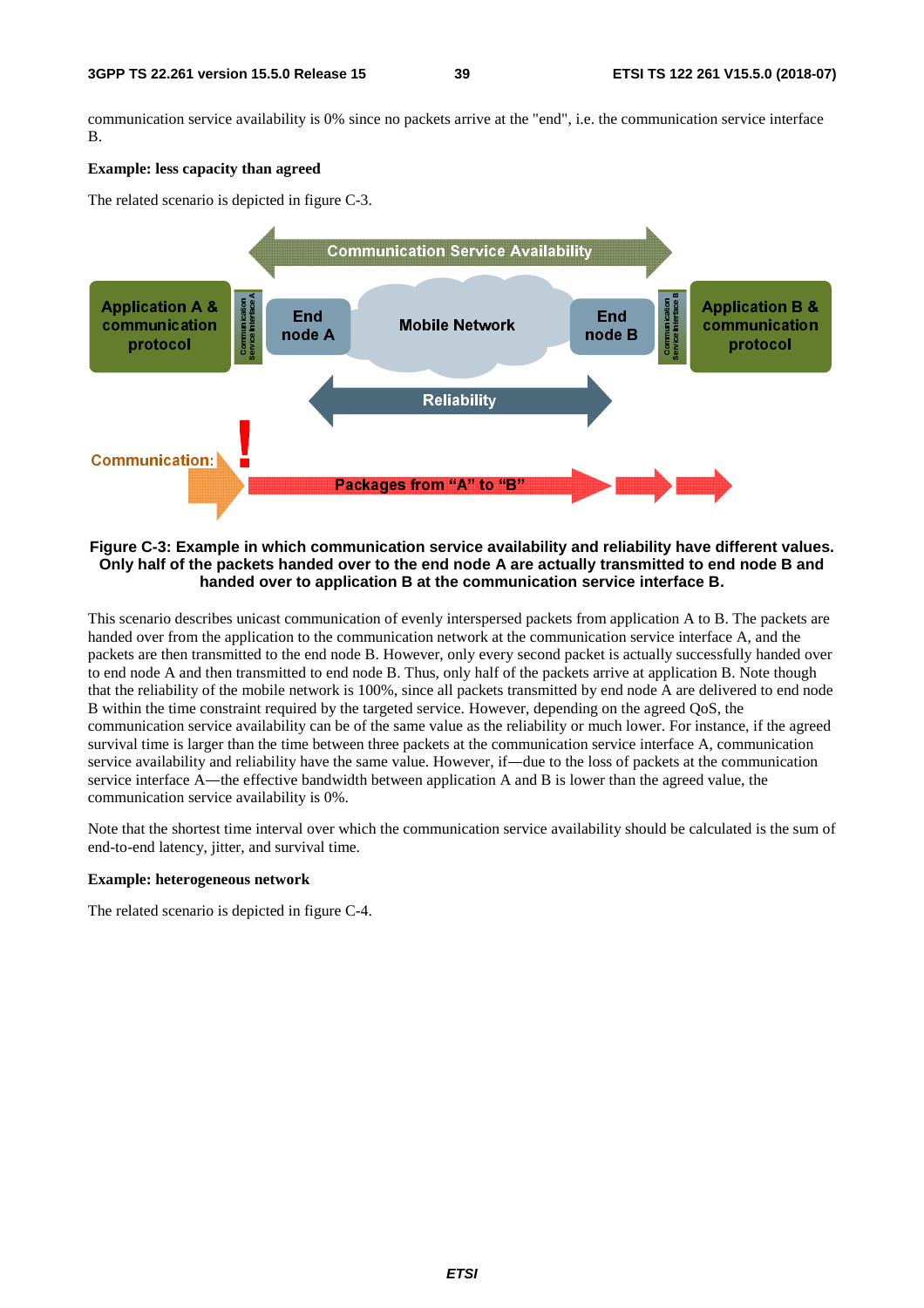

#### **Figure C-4: Example in which communication service availability and reliability have different values. Packets are delivered over a daisy chain of a mobile network and another network (e.g., IEEE 802.11n based). Reliability is evaluated for the mobile network only, while communication service availability depends on the performance of both networks.**

This scenario is not in scope for this specification, since it pertains to the particular deployment of a mobile network, but we discuss it nonetheless, as this example provides valuable insight for network operators.

This scenario describes unicast communication from application A to B. The packets are handed over from the application to the communication network at the communication service interface A, and the packets are then transmitted to the end node B. In this example, the packets are transmitted over two daisy-chained networks―one mobile network according to 3GPP specifications, and another network, e.g. a network based on IEEE 802.11n. As in the other examples above, communication service availability is measured between the two communication service interfaces, but the reliability is only measured between end node A and the router node. This has implications for, e.g., the maximum communication latency allowed for each network. In case the agreed end-to-end latency between the service interfaces is, for instance, 100 ms, and the 802.11n network has a latency of 30 ms, the maximum allowable latency for packages in the mobile network is 70 ms (NOTE). So, if the latency in the mobile network exceeds 70 ms, the communication service availability is 0%, despite the agreed QoS stipulating a larger end-to-end latency, i.e. 100 ms.

NOTE: The transit time through the router node is not considered here. It is assumed to be very small and much less than 100 ms.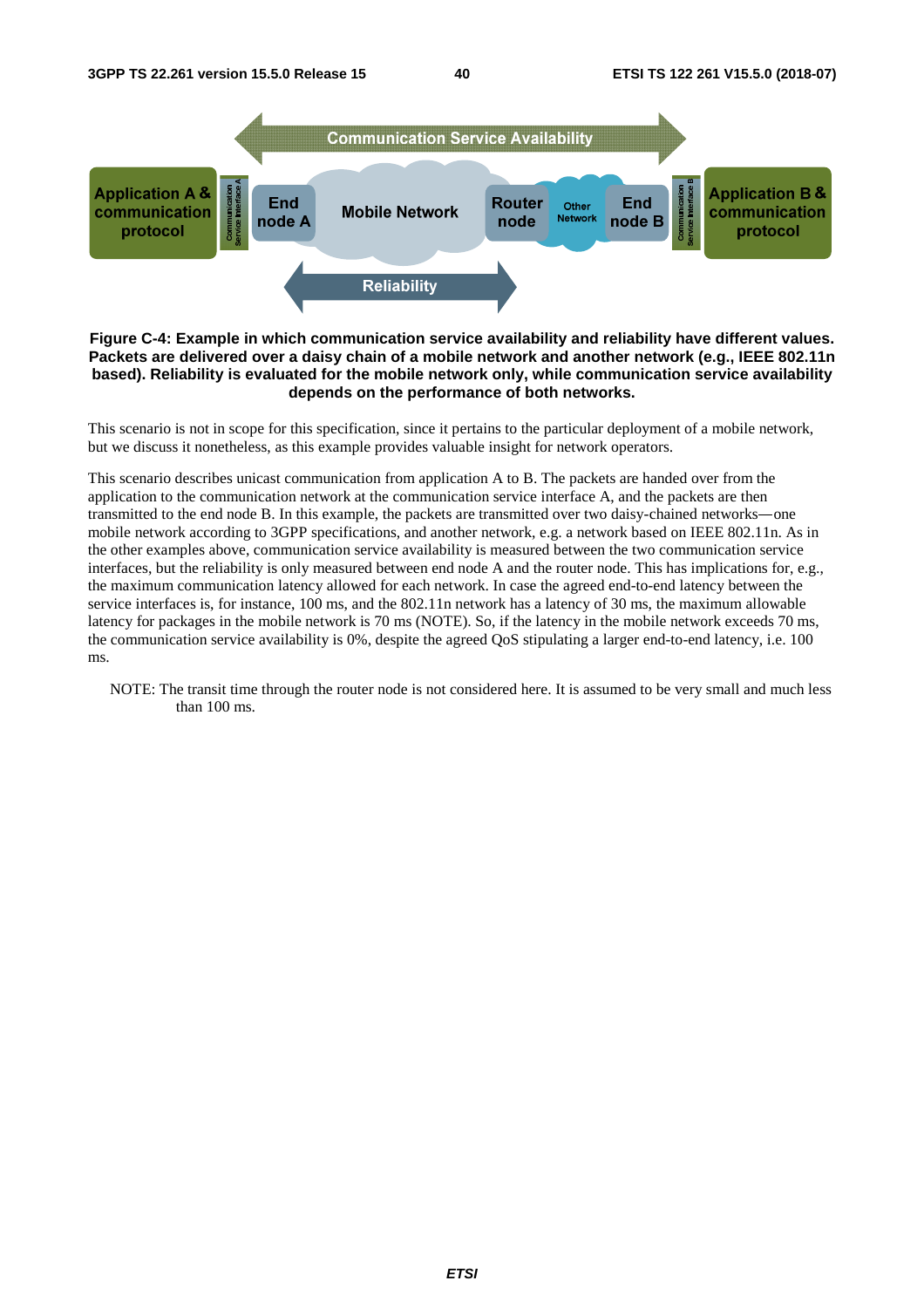## Annex D (informative): Low-latency and high-reliability communication use cases

## D.1 Discrete automation – motion control

Industrial factory automation requires communications for closed-loop control applications. Examples for such applications are motion control of robots, machine tools, as well as packaging and printing machines. All other discreteautomation applications are addressed in Annex D.2.

The corresponding industrial communication solutions are referred to as fieldbusses. The pertinent standard suite is IEC 61158. Note that clock synchronization is an integral part of fieldbusses used for motion control.

In motion control applications, a controller interacts with a large number of sensors and actuators (e.g., up to 100), which are integrated in a manufacturing unit. The resulting sensor/actuator density is often very high (up to 1 m<sup>-3</sup>). Many such manufacturing units may have to be supported within close proximity within a factory (e.g., up to 100 in automobile assembly line production).

In a closed-loop control application, the controller periodically submits instructions to a set of sensor/actuator devices, which return a response within a cycle time. The messages, referred to as telegrams, are typically small  $(\leq 56$  bytes). The cycle time can be as low as 2 ms, setting stringent end-to-end latency constraints on telegram forwarding (1 ms). Additional constraints on isochronous telegram delivery add tight constraints on jitter (1 us), and the communication service has also to be highly available (99,9999%).

Multi-robot cooperation is a case in closed-loop control where a group of robots collaborate to conduct an action, for example, symmetrical welding of a car body to minimize deformation. This requires isochronous operation between all robots. For multi-robot cooperation, the jitter  $(1\mu s)$  is among the command messages of a control event to the group robots.

To meet the stringent requirements of closed-loop factory automation, the following considerations may have to be taken:

- Limitation to short-range communications.
- Use of direct device connection between the controller and actuators.
- Allocation of licensed spectrum for closed-loop control operations. Licensed spectrum may further be used as a complement to unlicensed spectrum, e.g., to enhance reliability.
- Reservation of dedicated air-interface resources for each link.
- Combination of multiple diversity techniques to approach the high reliability target within stringent end-to-end latency constraints such as frequency, antenna, and various forms of spatial diversity, e.g., via relaying
- Utilizing OTA time synchronization to satisfy jitter constraints for isochronous operation.

A typical industrial closed-loop motion control application is based on individual control events. Each closed-loop control event consists of a downlink transaction followed by a synchronous uplink transaction, both of which are executed within a cycle time. Control events within a manufacturing unit may have to occur isochronously. Factory automation considers application-layer transaction cycles between controller devices and sensor/actuator devices. Each transaction cycle consists of (1) a command sent by the controller to the sensor/actuator (downlink), (2) applicationlayer processing on the sensor/actuator device, and (3) a subsequent response by the sensor/actuator to the controller (uplink). Cycle time includes the entire transaction from the transmission of a command by the controller to the reception of a response by the controller. It includes all lower layer processes and latencies on the air interface as well the application-layer processing time on the sensor/actuator.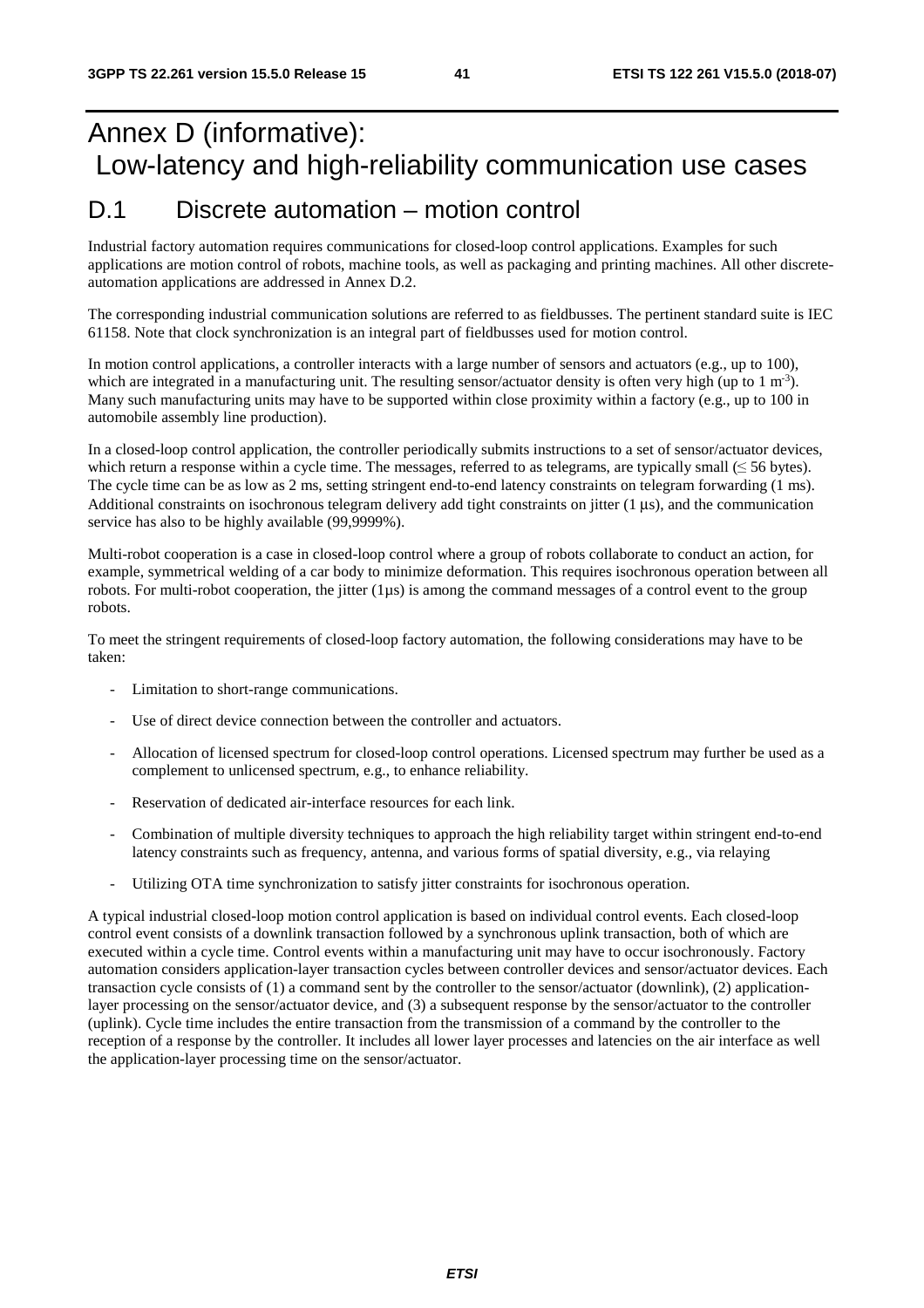

#### **Figure D.1-1: Communication path for isochronous control cycles within factory units. Step 1 (red): controller requests sensor data (or an actuator to conduct actuation) from the sensor/actuator (S/A). Step 2 (blue): sensor sends measurement information (or acknowledges actuation) to controller.**

Figure D.1-1 depicts how communication may occur in factory automation. In this use case, communication is confined to local controller-to-sensor/actuator interaction within each manufacturing unit. Repeaters may provide spatial diversity to enhance reliability.

### D.1.1 Service area and connection density

The maximum service volume in motion control is currently set by hoisting solutions, i.e. cranes, and by the manipulation of large machine components, e.g. propeller blades of wind-energy generators. Cranes can be rather wide and quite high above the shop floor, even within a factory hall. In addition, they typically travel along an entire factory hall.

An approximate dimension of the service area is 100 x 100 x 30 m (see table 7.2.2-1).

Note that production cells are commonly much smaller  $(< 10 \times 10 \times 3 \text{ m})$ . There are typically about 10 motion-control connections in a production cell, which results in a connection density of up to  $10^5 \text{ km}^2$ .

## D.1.2 Security

Network access and authorization in an industrial factory deployment is typically provided and managed by the factory owner with its ID management, authentication, confidentiality and integrity.

Note that motion control telegrams usually are not encrypted due to stringent cycle time requirements.

A comprehensive security framework for factories has been described in IEC 62443.

## D.2 Discrete automation

Discrete automation encompasses all types of production that result in discrete products: cars, chocolate bars, etc. Automation that addresses the control of flows and chemical reactions is referred to as process automation (see clause D.3). Discrete automation requires communications for supervisory and open-loop control applications, as well as process monitoring and tracking operations inside an industrial plant. In these applications, a large number of sensors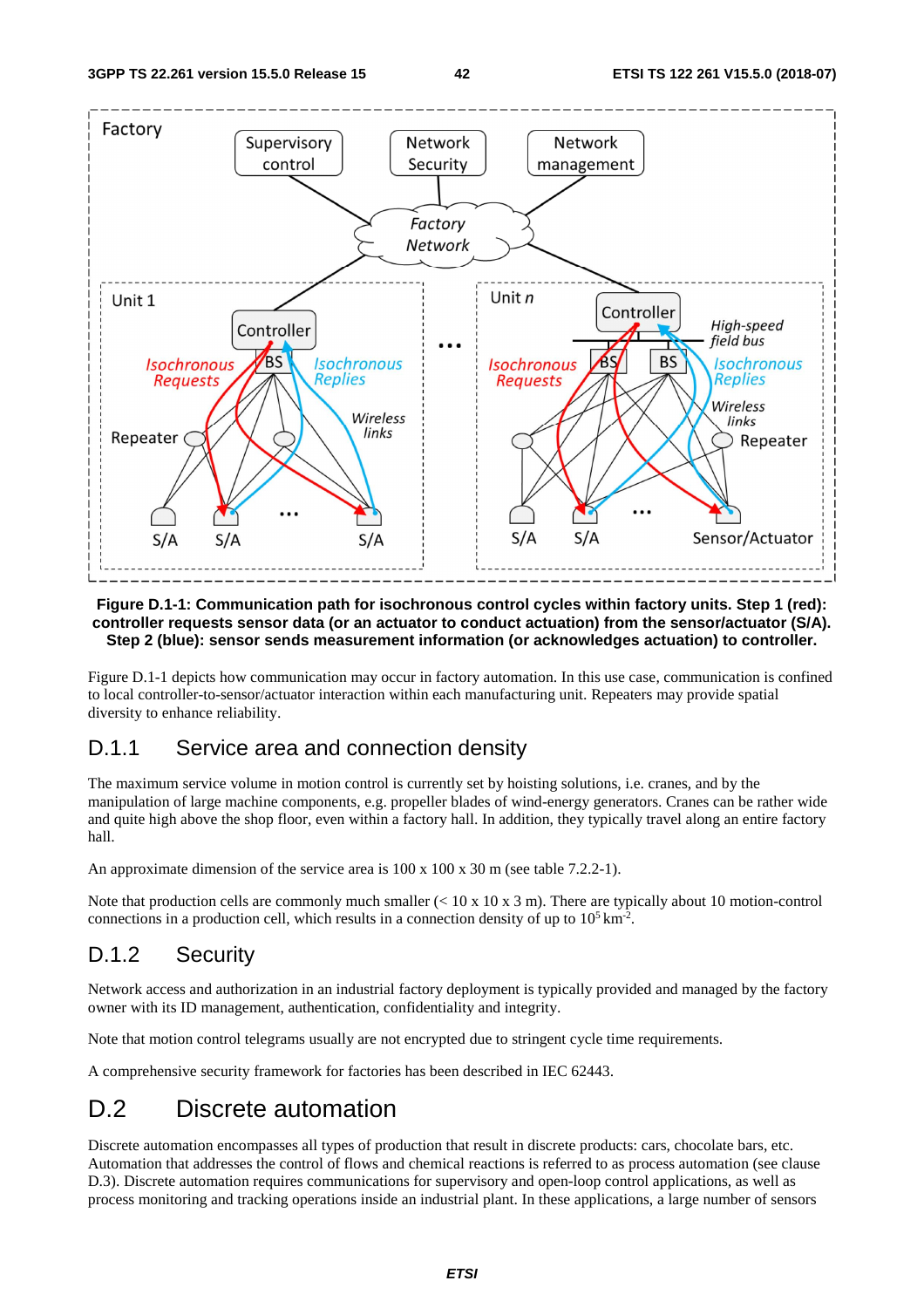#### **3GPP TS 22.261 version 15.5.0 Release 15 43 ETSI TS 122 261 V15.5.0 (2018-07)**

distributed over the plant forward measurement data to process controllers on a periodic or event-driven base. Traditionally, wireline field bus technologies have been used to interconnect sensors and control equipment. Due to the sizable extension of a plant (up to10  $km<sup>2</sup>$ ), the large number of sensors, rotary joints, and the high deployment complexity of wired infrastructure, wireless solutions have made inroads into industrial process automation.

This use case requires support of a large number of sensor devices per plant as well as high communication service availability (99,99%). Furthermore, power consumption is relevant since some sensor devices are battery-powered with a targeted battery lifetime of several years while providing measurement updates every few seconds. Range also becomes a critical factor due to the low transmit power levels of the sensors, the large size of the plant and the high reliability requirements on transport. End-to-end latency requirements typically range between 10 ms and 1 s. User experienced data rates can be rather low since each transaction typically comprises less than 256 bytes. However, there has been a shift from field busses featuring somewhat modest data rates ( $\sim 2$  Mbps) to those with higher data rates ( $\sim 10$ Mbps) due to the increasing number of distributed applications and also "data-hungry" applications. An example for the latter is the visual control of production processes. For this application, the user experienced data rate is typically around 10 Mbps and the transmitted packets are much larger.

The existing wireless technologies rely on unlicensed bands. Communication is therefore vulnerable to interference caused by other technologies (e.g., WLAN). With the stringent requirements on transport reliability, such interference is detrimental to proper operation.

The use of licensed spectrum could overcome the vulnerability to same-band interference and therefore enable higher reliability. Utilization of licensed spectrum can be confined to those events where high interference bursts in unlicensed bands jeopardizes reliability and end-to-end latency constraints. This allows sharing the licensed spectrum between process automation and conventional mobile services.

Multi-hop topologies can provide range extension and mesh topologies can increase reliability through path redundancy. Clock synchronization will be highly beneficial since it enables more power-efficient sensor operation and mesh forwarding.

The corresponding industrial communication solutions are referred to as fieldbusses. The related standard suite is IEC 61158.

A typical discrete automation application supports downstream and upstream data flows between process controllers and sensors/actuators. The communication consists of individual transactions. The process controller resides in the plant network. This network interconnects via base stations to the wireless (mesh-) network which hosts the sensor/actuator devices. Typically, each transaction uses less than 256 bytes. An example of a controller-initiated transaction service flow is:

- 1. The process controller requests sensor data (or an actuator to conduct actuation). The request is forwarded via the plant network and the wireless network to the sensors/actuators.
- 2. The sensors/actuators process the request and send a replay in upstream direction to the controller. This reply may contain an acknowledgement or a measurement reading.

An example of a sensor/actuator device initiated transaction service flow:

- 1. The sensor sends a measurement reading to the process controller. The request is forwarded via the wireless (mesh) network and the plant network.
- 2. The process controller may send an acknowledgement in opposite direction.

For both controller- and sensor/actuator-initiated service flows, upstream and downstream transactions may occur asynchronously.

Figure D.2-1 depicts how communication may occur in discrete automation. In this use case, communication runs between process controller and sensor/actuator device via the plant network and the wireless (mesh) network. The wireless (mesh) network may also support access for handheld devices for supervisory control or process monitoring purposes.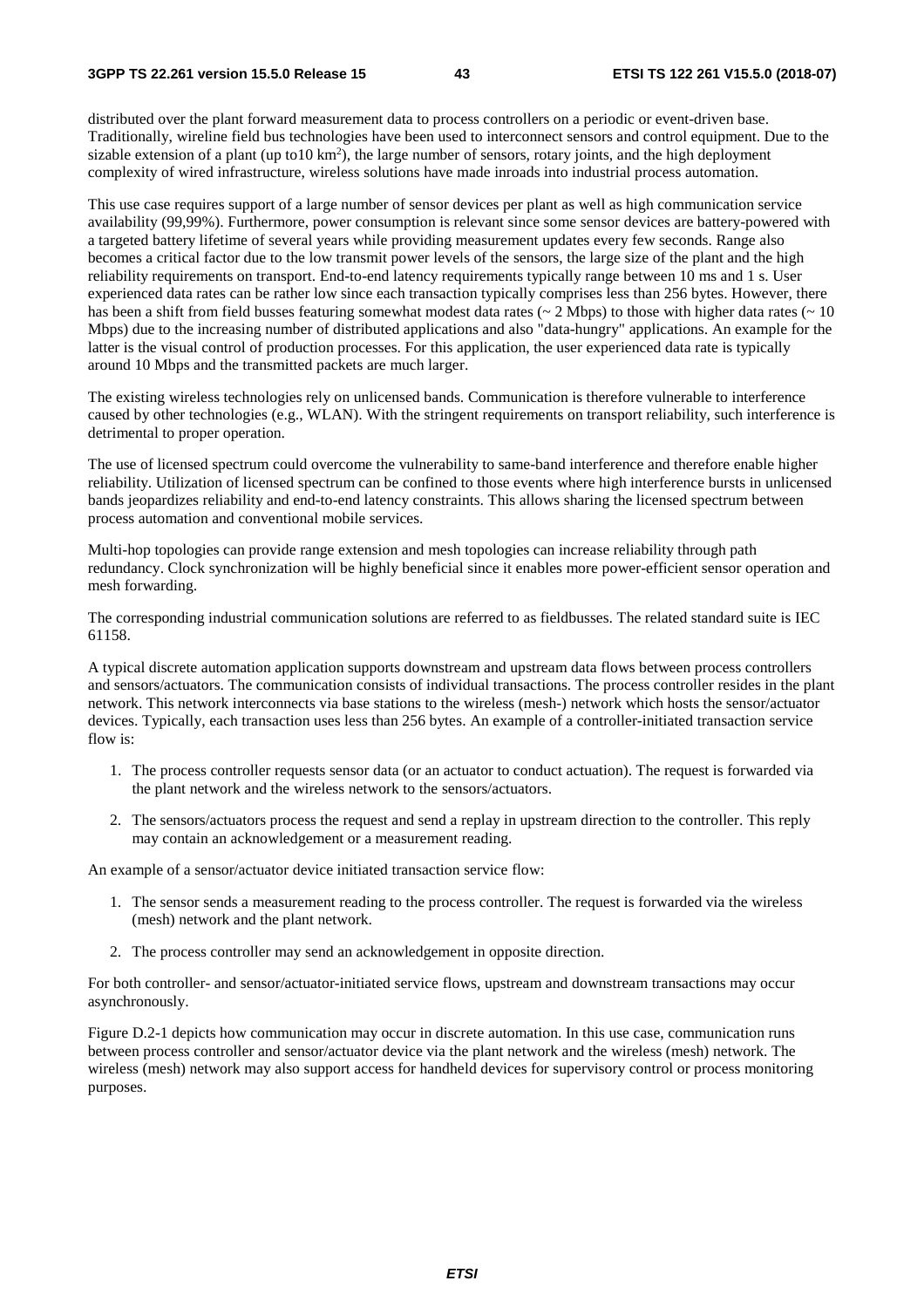

**Figure D.2-1: Communication path for service flows between process controllers and sensor/actuator devices. Left-hand side: Step 1 (red) – the sensor/actuator (S/A) sends measurement report autonomously, Step 2 (blue) controller acknowledges. Right-hand side: Step 1 (red) - controller requests sensor data (or an actuator to conduct actuation), Step 2 (blue): S/A sends measurement information (or acknowledges actuation) to controller.** 

## D.2.1 Service area and connection density

Factory halls can be rather large and even quite high. We set the upper limit at 1000 x 1000 x 30 m. Note that the connection density might vary quite a bit throughout factory halls. It is, for instance much higher along an assembly line than in an overflow buffer. Also, the density usually increases towards the factory floor. Typically, there is at least one connection per 10 m<sup>2</sup>, which results in a connection density of up to  $10^5 \text{ km}^2$ .

## D.2.2 Security

Network access and authorization in an industrial factory deployment is typically provided and managed by the factory owner with its ID management, authentication, confidentiality and integrity.

A comprehensive security framework for factories has been described in IEC 62443.

## D.3 Process automation

Process automation has much in common with discrete automation (see Annex D.2). Instead of discrete products (cars, chocolate bars, etc.), process automation addresses the production of bulk products such as petrol and reactive gases. In contrast to discrete automation, motion control is of limited or no importance. Typical end-to-end latencies are 50 ms. User experienced data rates, communication service availability, and connection density vary noticeably between applications. Below we describe one emerging use case (remote control via mobile computational units, see Annex D.3.1) and a contemporary use case (monitoring, see Annex D.3.2).

Note that discrete automation fieldbusses (see Annex D.2) are also used in process automation.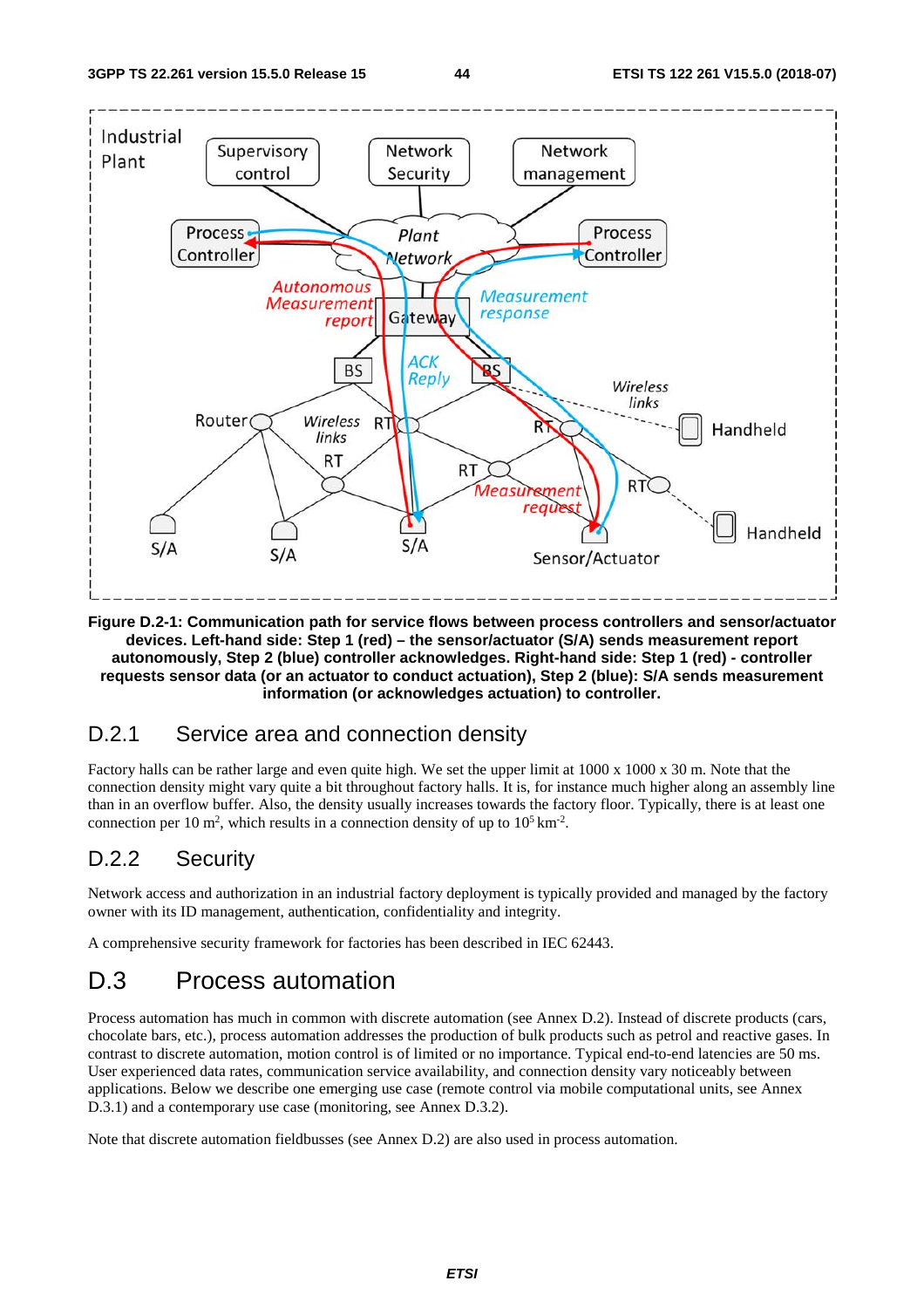## D.3.1 Remote control

Some of the interactions within a plant are conducted by automated control applications similar to those described in Annex D.2. Here too, sensor output is requested in a cyclic fashion, and actuator commands are sent via the communication network between a controller and the actuator. Furthermore, there is an emerging need for the control of the plant from personnel on location. Typically, monitoring and managing of distributed control systems takes place in a dedicated control room.

Staff deployment to the plant itself occurs, for instance, during construction and commissioning of a plant and in the start-up phase of the processes. In this scenario, the locally deployed staff taps into the same real-time data as provided to the control room. These remote applications require high data rates (~ 100 Mps) since the staff on location needs to view inaccessible locations with high definition (e.g. emergency valves) and since their colleagues in the control room benefit from high-definition footage from body cameras (HD or even 4K).

For both kinds of applications, a very high communication service availability is needed (99,9999%). Typically, only a few control loops are fully automated and only handful of control personnel is deployed on location, so that the connection density is rather modest  $({\sim 1000 \text{ km}^{-2}})$ .

### D.3.2 Monitoring

The monitoring of states, e.g. the level of the liquid of process reactors, is a paramount task. Due to the ever changing states, measurement data is either pulled or pushed from the sensors in a cyclic manner. Some sensors are more conveniently accessed via wireless links, and monitoring via handheld terminals of these sensors during, e.g., maintenance is also on the rise. This kind of application entails rather modest user experienced data rates  $($   $\sim$  1 Mps), and since this kind of data is "only" indicator for, e.g., what process should be stopped in order to avoid an overflow, and not for automated control loops, the requirement on communication service availability is comparably low (99,9%). Note that emergency valves and such typically are operated locally and do not rely on communication networks. However, many sensors are deployed in chemical plants etc., so that connection density can readily reach 10 000 km<sup>-2</sup>.

### D.3.3 Service area

While, for instance, chemical plants and refineries readily can span over several square kilometres, the dedicated control rooms are typically only responsible for a subset of that area. Such subsets are often referred to as plant, and their typical size is 300 x 300 x 50 m.

## D.4 Electricity distribution

### D.4.1 Medium voltage

An energy-automation domain that hitherto has only seen very little application of mobile-network technology is the backhaul network, i.e. the part of the distribution grid between primary substations (high voltage  $\rightarrow$  medium voltage) and secondary substations (medium voltage  $\rightarrow$  low voltage). In figure D.4.1-1 we depict a medium-voltage ring together with energy-automation use cases that either are already deployed or are anticipated within the near future.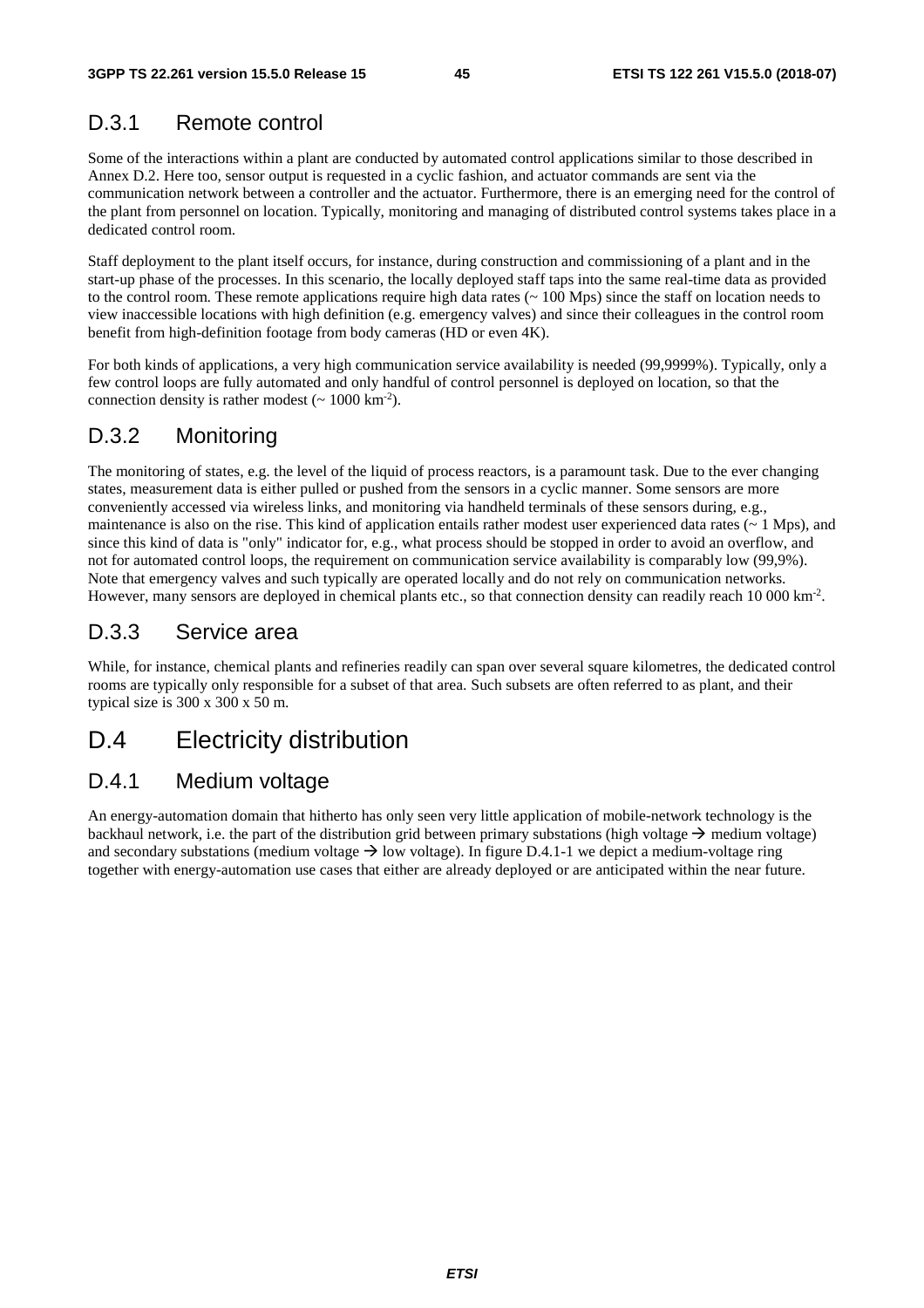

#### **Figure D.4.1-1: Functional, topological sketch of a medium-voltage ring. AMI: advanced metering infrastructure; CB: circuit breaker; DMS: distribution management system; FISR: fault isolation and system restoration; HEM: home energy manager; PQ: power quality; RMU: ring main unit.**

The primary substation and the secondary substations are supervised and controlled by a distribution-management system (DMS). If energy-automation devices in the medium-voltage power line ring need to communicate with each other and /or the DMS, a wireless backhaul network needs to be present (orange "cloud" in Figure D.4.1-1).

A majority of applications in electricity distribution adhere to the communication standard IEC 60870-5-104, however, its modern "cousin", IEC 61850, experiences rapidly increasing popularity. The communication requirements for IEC 61850 applications can be found in EC 61850-90-4. Communication in wide-area networks is described in IEC 61850- 90-12.

Usually, power line ring structures have to be open in order to avoid a power-imbalance in the ring (green dot in the Figure). Examples for energy-automation that already is implemented in medium-voltage grids (albeit in low numbers) are power-quality measurements and the measurement of secondary-substation parameters (temperature, power load, etc.) [13]. Other use cases are demand response and the control of distributed, renewable energy resources (e.g., photovoltaics).

A use case that could also be realised in the future is fault isolation and system restoration (FISR). FISR automates the management of faults in the distribution grid. It supports the localization of the fault, the isolation of the fault, and the restoration of the energy delivery. For this kind of automation the pertinent sensors and actuators broadcast telegrams about their states (e.g. "emergency closer idle") and about actions (e.g. "activating closer") into the backhaul network. This information is used by the ring main units (RMUs) as input for their decision algorithms. We illustrate this use of automation telegrams for an automated FISR event in figure D.4.1-1. Let us assume the distribution lines are cut at the location indicated by the bolt of lightning in the Figure. In that case, the RMUs between the bolt and the green load switch (open) will be without power. The RMUs next to the "bolt" automatically open their load switches after having sensed the loss of electric connectivity between them. They both broadcast these actions into the backhaul network. Typically these telegrams are repeated many times while the time between adjacent telegrams increases exponentially. This communication patterns leads to sudden, distributed surges in the consumed communication bandwidth. After the RMUs next to the "bolt" have open their switch, the RMU that so far has kept the power line ring open (green dot in figure D.4.1-1) close the load switch. This event too is broadcasted into the backhaul network. The typical maximum end-to-end latency for this kind of broadcast is 25 ms with a peak experienced data rate of 10 Mbps. Note that the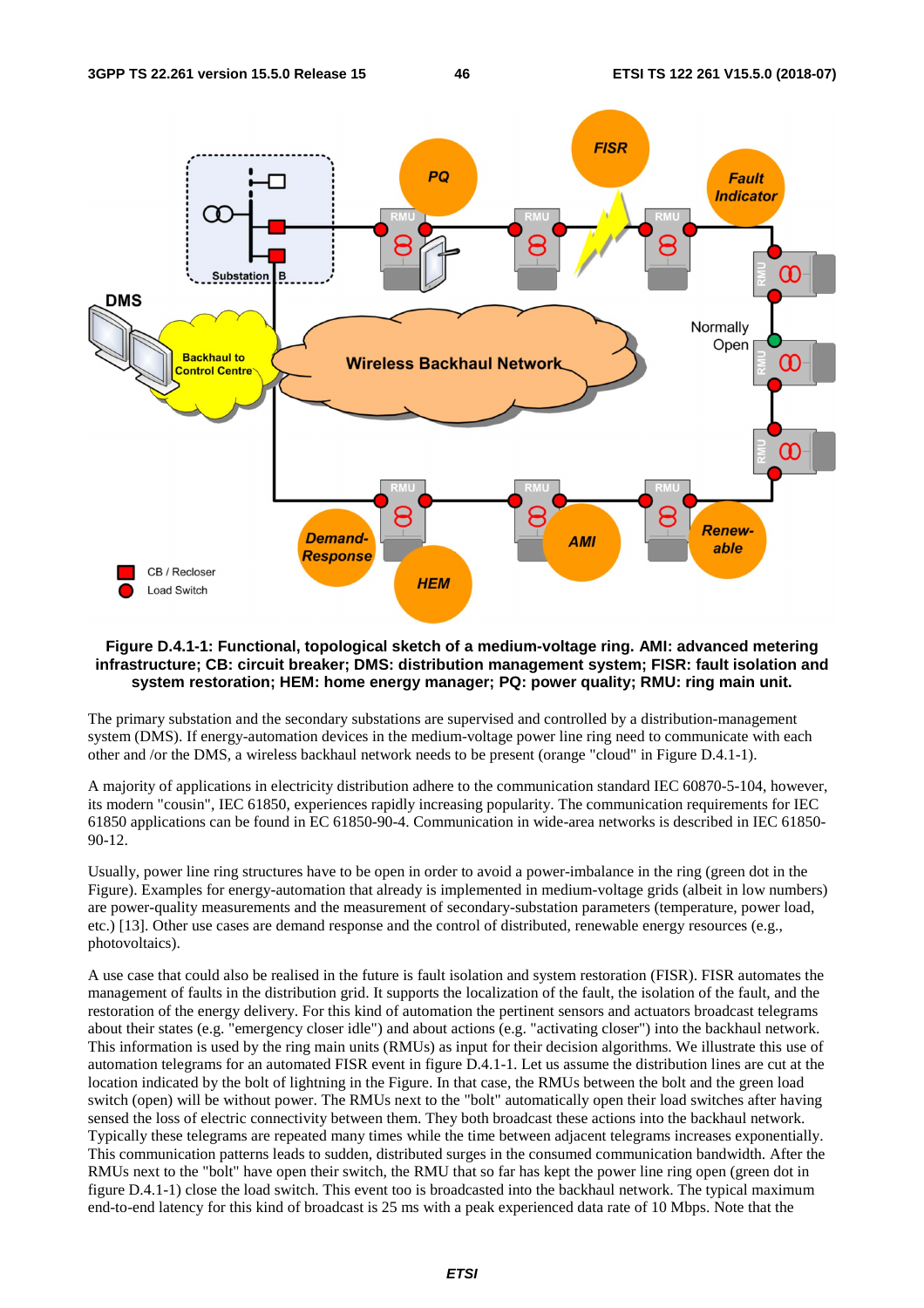distribution system typically subscribes to telegrams from all RMUs in order to keep abreast with the happenings in the distribution grid.

Automatic fault handling in the distribution grid shortens outage time and offloads the operators in the distribution control centre for more complicated situations. Therefore automated FISR may help to improve performance indexes like System Average Interruption Duration Index and System Average Interruption Frequency Index.

Automation telegrams are typically distributed via domain multicast. As explained above, the related communication pattern can be "bursty", i.e. only few automation telegrams are sent when the distribution network operates nominally  $(\sim$ 1 kbps), but, for instance, a disruption in the power line triggers a short-lived avalanche of telegrams from related applications in the ring ( $\geq 1$  Mbps).

#### D.4.1.1 Service area and connection density

Service coverage is only required along the medium-voltage line. In Europe, the line often forms a loop (see figure D.4.1-1), while deployments in other countries, e.g. the USA, tend to extend linearly over distances up to  $\sim$  100 km. The vertical dimension of the poles in a medium voltages line is typically less than 40 m. Especially in urban areas, the number of ring main units can be rather large ( $> 10 \text{ km}^{-2}$ ), and the number of connections to each ring main unit is expected to increase swiftly once economical, suitable wireless connectivity becomes available. We predict connection densities of up to 1.000 km-2.

#### D.4.1.2 Security

Due to its central role in virtually every country on earth, electricity distribution is heavily regulated. Security assessment for, e.g., deployments in North America, need to adhere to the NERC CIP suite [14]. Technical implementations are described in standard suites such as IEC 62351.

## D.4.2 Energy distribution – high voltage

In order to avoid region- or even nation-wide power outages, wide-area power system protection is on the rise. "When a major power system disturbance occurs, protection and control actions are required to stop the power system degradation, restore the system to a normal state and minimize the impact of the disturbance. The present control actions are not designed for a fast-developing disturbance and may be too slow. Local protection systems are not able to consider the overall system, which may be affected by the disturbance. Wide area disturbance protection is a concept of using system-wide information and sending selected local information to a remote location to counteract propagation of the major disturbances in the power system." [15]. Protection actions include, "among others, changes in demand (e.g. load shedding), changes in generation or system configuration to maintain system stability or integrity and specific actions to maintain or restore acceptable voltage levels." [16]. One specific application is phasor measurement for the stabilisation of the alternating-current phase in a transport network. For this, the voltage phase is measured locally and sent to a remote control centre. There, this information is processed and automated actions are triggered. One can be the submission of telegrams to power plants, instructing them to either accelerate or deaccelerate their power generators in order to keep the voltage phase in the transport network stable. A comprehensive overview of this topic can be found elsewhere in the literature [17].

This kind of automation requires very low end-to-end latencies (5 ms) [16] and—due to its critical importance for the operation of society―a very high communication service availability (99,9999%).

#### D.4.2.1 Service area and connection density

As is the case for medium-voltage distribution networks (see Annex D.4.1), connectivity in high-voltage automation has to be provided mainly along the power line. The distances to be covered can be substantial (hundreds of kilometres in rural settings), while shorter links are prevalent in metropolitan areas. The number of connections in wide-area power system protection is rather low; but—due to the sliver-shaped service area—the connection density can be rather high (1000 km<sup>-2</sup>).<br> **D.4.2.2** Security  $(1000 \text{ km}^{-2})$ .

#### D.4.2.2 Security

Due to its central role in virtually every country on earth, electricity distribution is heavily regulated. Security assessment for, e.g., deployments in North America, need to adhere to the NERC CIP suite [14]. Technical implementations are described in standard suites such as IEC 62351.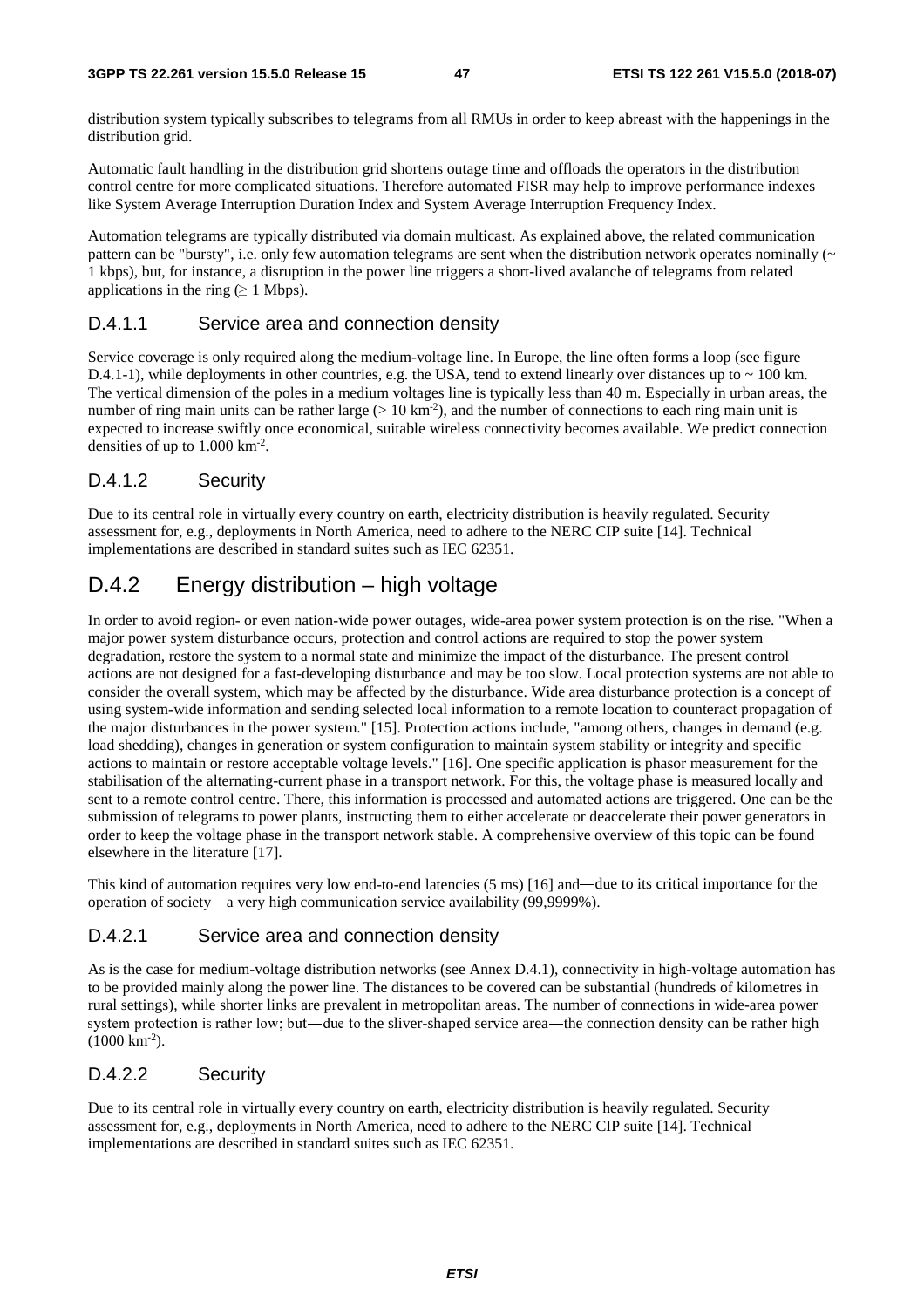## D.5 Intelligent transport systems – infrastructure backhaul

Intelligent Transport Systems (ITS) embrace a wide variety of communications-related applications that are intended to increase travel safety, minimize environmental impact, improve traffic management, and maximize the benefits of transportation to both commercial users and the general public. Over recent years, the emphasis in intelligent vehicle research has turned to co-operative systems in which the traffic participants (vehicles, bicycles, pedestrians, etc.) communicate with each other and/or with the infrastructure.

Cooperative ITS is the term used to describe technology that allows vehicles to become connected to each other, and to the infrastructure and other parts of the transport network. In addition to what drivers can immediately see around them, and what vehicle sensors can detect, all parts of the transport system will increasingly be able to share information to improve decision making. Thus, this technology can improve road safety through avoiding collisions, but also assist in reducing congestion and improving traffic flows, and reduce environmental impacts. Once the basic technology is in place as a platform, an array of applications can be developed.

Cooperative ITS can greatly increase the quality and reliability of information available about vehicles, their location and the road environment. In the future, cars will know the location of road works and the switching phases of traffic lights ahead, and they will be able to react accordingly. This will make for safer and more convenient travel and faster arrival at the destination. On-board driver assistance, coupled with two-way communication between vehicles and between cars and road infrastructure, can help drivers to better control their vehicle and hence have positive effects in terms of safety and traffic efficiency. An important role in this plays the so-called road-side units (RSUs). Vehicles can also function as sensors reporting weather and road conditions including incidents. In this way cars can be used as information sources for high-quality information services.

RSUs are connected to the traffic control centre for management and control purposes. They broadcast e.g. traffic light information (RSU  $\rightarrow$  vehicle) and traffic information from the traffic-control centre (TCC) via the RSU to the vehicles (TCC  $\rightarrow$  RSU  $\rightarrow$  vehicle); and collect vehicle probe data for the traffic control centre (vehicle  $\rightarrow$  RSU  $\rightarrow$  TCC). For reliable distribution of data, low-latency and high-capacity connections between RSUs (e.g. traffic lights, traffic signs, etc.) and the TCC is required. This type of application comes with rather tight end-to-end latency requirements for the communication service between RSU and TCC (10 ms) since relayed data needs to be processed in the TCC and, if needed, the results need to be forwarded to neighbouring RSUs. Also, the availability of the communication service has to be very high (99,9999%) in order to compete with existing wired technology and in order to justify the costly deployment and maintenance of RSUs. Furthermore, due to considerably large aggregation areas (see Annex D.5.1), considerable amounts of data need to be backhauled to the TCC (up to 10 Mbps per RSU).

## D.5.1 Service area and connection density

It is relatively hard to provide estimates for the service area dimension. One reason is that it depends on the placement of the base station relative to the RSUs. Also, the RSUs can, in principle, act as relay nodes for each other. The service area dimension stated in table 7.2.2-1 indicates the size of the typical data collection area of an RSU (2 km along a road), from which the minimum spacing of RSUs can be inferred. The connection density can be quite high in case data is relayed between RSUs, i.e. along the road (1000 km-2).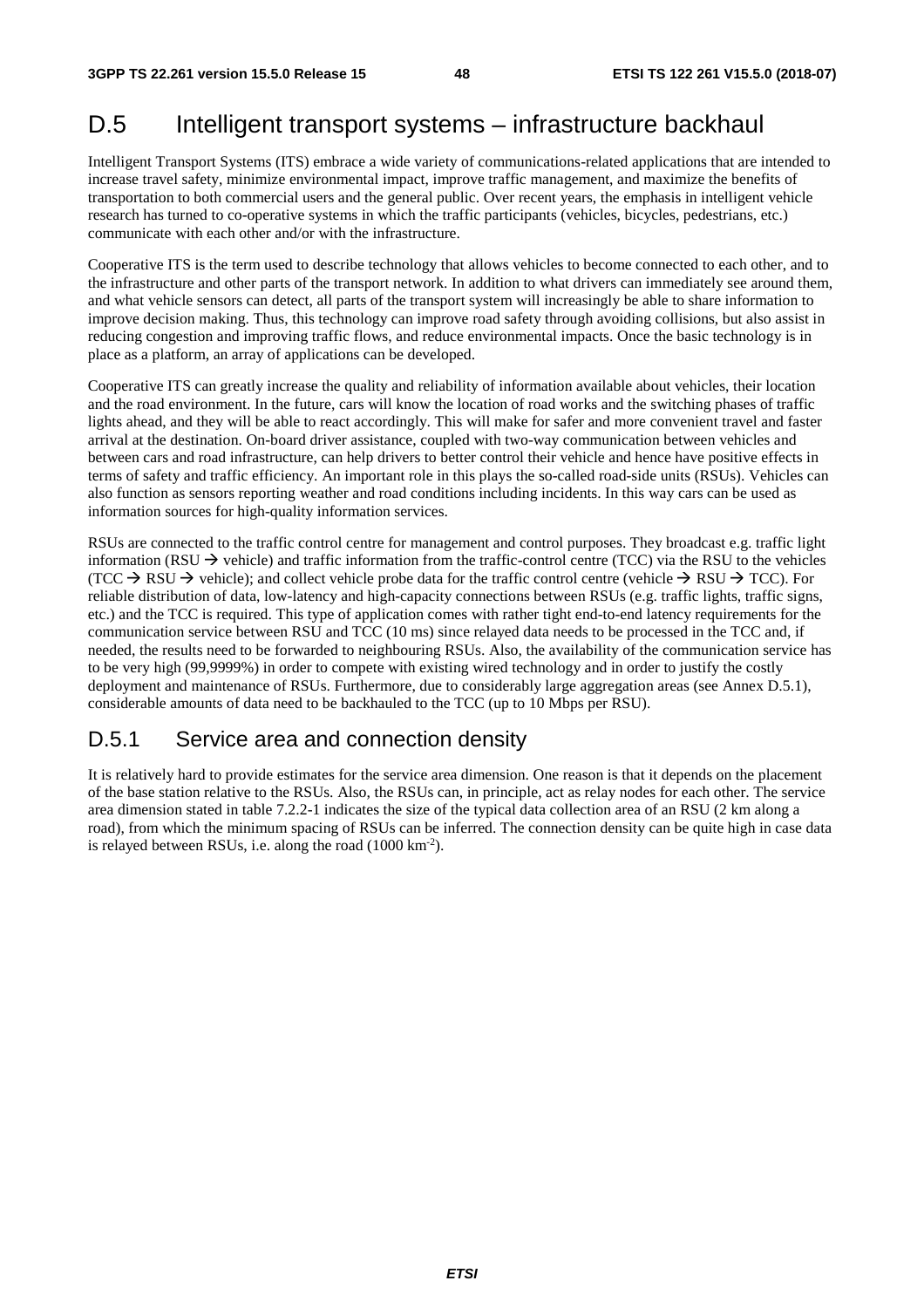## Annex E (informative): Higher-accuracy positioning use cases E.1 Mobile objects on factory floor

If a factory floor contains mobile objects such as forklifts or parts to be assembled moving along on suspension tracks, it is important to know their position in order to avoid collisions. The position needs to be acquired quickly within 500 ms, it might be longer for slow-moving objects. In any case, the position accuracy is very high (0,5 m). Furthermore, the higher-accuracy network positioning service requires a high availability (99,99%) but can survive with a missed measurement (survival time of 1 s).

The factory floor unit to be served is usually up to 500 x 500 x 30 m. It can be assumed that there are only few fastmoving objects (e.g. forklifts) but many slow-moving objects (parts to be assembled on suspension tracks) on the factory floor.

Often, the position is transmitted to neighbouring (mobile) objects and a control and monitoring centre.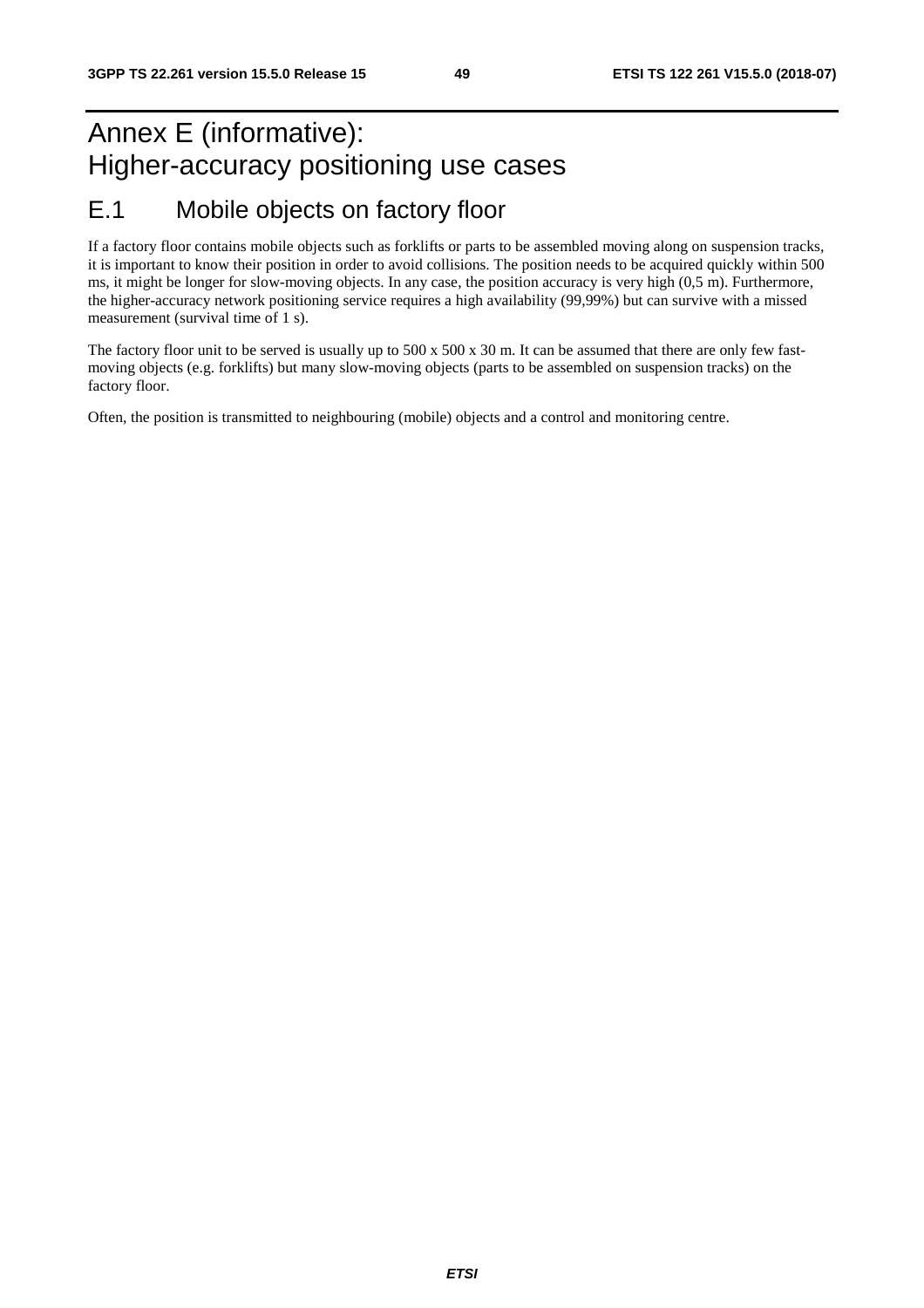## Annex F (informative): Change history

| <b>Change history</b> |                |             |           |     |                |                                                                                                                                                                                                                                                                                                                                                                                                                                                                                                                                                                                                                                                                           |                       |  |
|-----------------------|----------------|-------------|-----------|-----|----------------|---------------------------------------------------------------------------------------------------------------------------------------------------------------------------------------------------------------------------------------------------------------------------------------------------------------------------------------------------------------------------------------------------------------------------------------------------------------------------------------------------------------------------------------------------------------------------------------------------------------------------------------------------------------------------|-----------------------|--|
| Date                  | <b>Meeting</b> | <b>TDoc</b> | <b>CR</b> | Rev | <b>Cat</b>     | Subject/Comment                                                                                                                                                                                                                                                                                                                                                                                                                                                                                                                                                                                                                                                           | <b>New</b><br>version |  |
| 2016-12               | SA#75          | SP-170156   |           |     |                | Skeleton                                                                                                                                                                                                                                                                                                                                                                                                                                                                                                                                                                                                                                                                  | 0.1.0                 |  |
| 2017-03               | SA#75          | SP-170156   |           |     | $\blacksquare$ | Agreements in SA1#75: S1-162342, S1-162305, S1-162480, S1-<br>162345, S1-162481, S1-162471, S1-162313, S1-162347, S1-<br>162486, S1-162349, S1-162546, S1-162322, S1-162323, S1-<br>162450, S1-162547, S1-162548, S1-162549, S1-162492, S1-<br>162550, S1-162520, S1-162485, S1-162517, S1-162551, S1-<br>162505. And rapporteur's clean-up.                                                                                                                                                                                                                                                                                                                              | 0.1.1                 |  |
|                       |                |             |           |     |                | Agreements in SA1#76: S1-163412, S1-163445, S1-163446, S1-<br>163256, S1-163070, S1-163415, S1-163258, S1-163293, S1-<br>163260, S1-163416, S1-163296, S1-163264, S1-163265, S1-<br>163266, S1-163267, S1-163268, S1-163297, S1-163298, S1-<br>163417, S1-163418, S1-163299, S1-163274, S1-163275, S1-<br>163277, S1-163278, S1-163280, S1-163448, S1-163421, S1-<br>163029, S1-163112, S1-163285, S1-163286, S1-163287, S1-<br>163422, S1-163289, S1-163382, S1-163132, and rapporteur's clean-<br>up.                                                                                                                                                                   | 0.2.0                 |  |
| 2017-03               | SA#75          | SP-170156   |           |     | $\blacksquare$ | MCC Clean-up for presentation to SA for information                                                                                                                                                                                                                                                                                                                                                                                                                                                                                                                                                                                                                       | 1.0.0                 |  |
| 2017-03               | SA#75          | SP-170156   |           |     |                | Agreements in SA1#76bis: S1-170198, S1-170199, S1-170335, S1-<br>170201, S1-170008, S1-170207, S1-170106, S1-170338, S1-<br>170092, S1-170339, S1-170212, S1-170340, S1-170341, S1-<br>170014, S1-170217, S1-170218, S1-170219, S1-170131, S1-<br>170342, S1-170314, S1-170224, S1-170206, S1-170090, S1-<br>170225, S1-170226, S1-170343, S1-170228, S1-170229, S1-<br>170230, S1-170232, S1-170122, S1-170042, S1-170234, S1-<br>170345, S1-170364, S1-170236, S1-170347, S1-170220, S1-<br>170239, S1-170243, S1-170209, S1-170365, S1-170245, S1-<br>170048, and rapporteur's clean-up.                                                                               | 1.1.0                 |  |
| 2017-02               | SA1#77         |             |           |     |                | Agreements in SA1#77: S1-171400, S1-171401, S1-171430, S1-<br>171141, S1-171252, S1-171253, S1-171256, S1-171257, S1-<br>171258, S1-171143, S1-171259, S1-171431, S1-171149, S1-<br>171261, S1-171144, S1-171263, S1-171297, S1-171290, S1-<br>171266, S1-171154, S1-171267, S1-171268, S1-171269, S1-<br>171073, S1-171291, S1-171150, S1-171272, S1-171151, S1-<br>171152, S1-171273, S1-171188, S1-171153, S1-171155, S1-<br>171283, S1-171274, S1-171277, S1-171278, S1-171393, S1-<br>171399, S1-171156, S1-171060, S1-171069, S1-171180, S1-<br>171284, S1-171285, S1-171140, S1-171286, S1-171288, S1-<br>171398, S1-171292, S1-171435, and rapporteur's clean-up. | 1.2.0                 |  |
| 2017-03               | SA#75          | SP-170156   |           |     | $\blacksquare$ | Presentation for approval                                                                                                                                                                                                                                                                                                                                                                                                                                                                                                                                                                                                                                                 | 2.0.0                 |  |
| 2017-03               | SA#75          |             |           |     |                | Raised to v.15.0.0 following SA's approval                                                                                                                                                                                                                                                                                                                                                                                                                                                                                                                                                                                                                                | 15.0.0                |  |

| <b>Change history</b> |                     |                     |             |           |                |                 |     |                                                                                        |        |            |               |
|-----------------------|---------------------|---------------------|-------------|-----------|----------------|-----------------|-----|----------------------------------------------------------------------------------------|--------|------------|---------------|
| <b>TSG SA#</b>        | <b>SA Doc.</b>      | SA <sub>1</sub> Doc | <b>Spec</b> | <b>CR</b> | <b>Rev Rel</b> |                 | Cat | <b>Subject/Comment</b>                                                                 | Old    | <b>New</b> | WI            |
| <b>SP-76</b>          | SP-170443           | S1-172288           | 22.261      | 0017      | 3              | <b>Rel-15</b>   | B   | Addition of requirement on<br>charging for the tenant of the<br>slice                  | 15.0.0 | 15.1.0     | <b>SMARTE</b> |
| <b>SP-76</b>          | SP-170443           | S1-172286           | 22.261      | 0016      | 3              | <b>Rel-15</b>   | B   | Addition of requirement on<br>maintaining user experience<br>when UE performs handover | 15.0.0 | 15.1.0     | <b>SMARTE</b> |
| <b>SP-76</b>          | SP-170443 S1-172270 |                     | 22.261      | 0022      | 2              | $Rel-15$ $F$    |     | Alignment of network slicing<br>requirements                                           | 15.0.0 | 15.1.0     | <b>SMARTE</b> |
| <b>SP-76</b>          | SP-170443           | S1-172283           | 22.261      | 0011      | 3              | $Rel-15$ $F$    |     | Clarification on removal of<br>network function                                        | 15.0.0 | 15.1.0     | <b>SMARTE</b> |
| <b>SP-76</b>          | SP-170443 S1-172279 |                     | 22.261      | 0021      | 3              | <b>Rel-15 F</b> |     | Clarifications on network slicing                                                      | 15.0.0 | 15.1.0     | <b>SMARTE</b> |
| <b>SP-76</b>          | SP-170443           | S1-172257           | 22.261      | 0020      |                | $Rel-15$ $F$    |     | Clean-up of requirements on<br>network slice scaling                                   | 15.0.0 | 15.1.0     | <b>SMARTE</b> |
| <b>SP-76</b>          | SP-170443 S1-172262 |                     | 22.261      | 0025      |                | <b>Rel-15</b>   | F   | Correction on '8 securtiy'                                                             | 15.0.0 | 15.1.0     | <b>SMARTE</b> |
| <b>SP-76</b>          | SP-170443           | S1-172012           | 22.261      | 0001      |                | $Rel-15$ F      |     | CR to 22.261 Correction of the<br>references for eV2X TS                               | 15.0.0 | 15.1.0     | <b>SMARTE</b> |
| <b>SP-76</b>          | SP-170443           | S1-172285           | 22.261      | 0015      | 4              | $Rel-15$ $F$    |     | <b>Efficient User Plane</b>                                                            | 15.0.0 | 15.1.0     | <b>SMARTE</b> |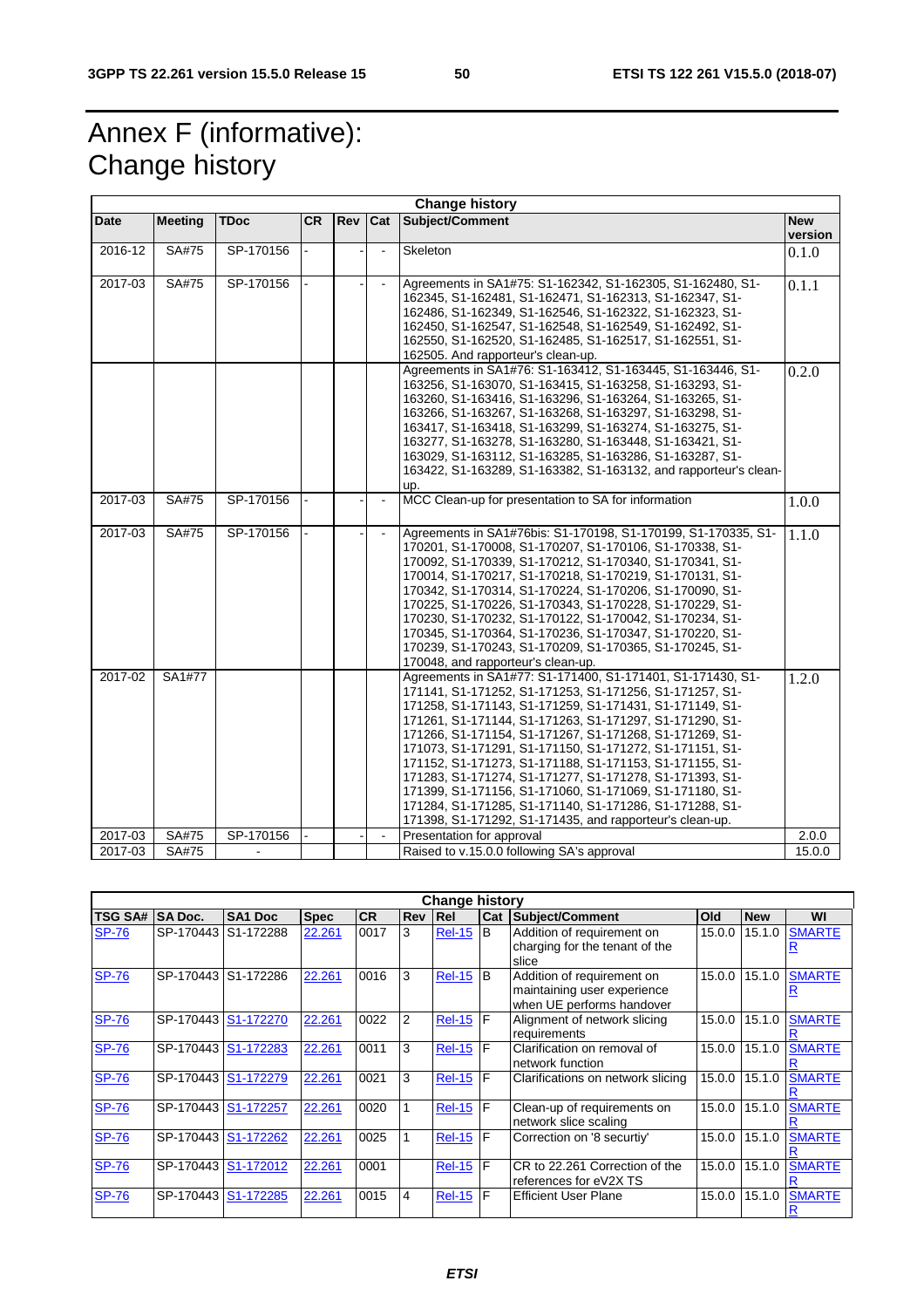| <b>SP-76</b> | SP-170443 S1-172280 |                     | 22.261 | 0012 | 3              | <b>Rel-15 C</b> |                | Exposure of QoE capability                                                                                                                | 15.0.0        | 15.1.0 | <b>SMARTE</b>             |
|--------------|---------------------|---------------------|--------|------|----------------|-----------------|----------------|-------------------------------------------------------------------------------------------------------------------------------------------|---------------|--------|---------------------------|
| <b>SP-76</b> | SP-170443           | S1-172256           | 22.261 | 0023 | $\mathbf{1}$   | <b>Rel-15</b>   | C              | Maintaining a session whose<br>priority changes in real time                                                                              | 15.0.0        | 15.1.0 | <b>SMARTE</b>             |
| <b>SP-76</b> | SP-170443           | S1-172261           | 22.261 | 0027 | $\mathbf{1}$   | <b>Rel-15</b>   | $\sf B$        | parallel transfer of multiple<br>multicast/broadcast user<br>services to a UE                                                             | 15.0.0        | 15.1.0 | <b>SMARTE</b><br>R        |
| <b>SP-76</b> | SP-170443 S1-172277 |                     | 22.261 | 0002 | 3              | <b>Rel-15</b>   | $\overline{F}$ | Replacement of 5G-RAN with<br>NG-RAN                                                                                                      | 15.0.0        | 15.1.0 | <b>SMARTE</b>             |
| <b>SP-76</b> | SP-170443           | S1-172278           | 22.261 | 0006 | 2              | <b>Rel-15</b>   | F              | Update service continuity<br>definition                                                                                                   | 15.0.0        | 15.1.0 | <b>SMARTE</b>             |
| <b>SP-76</b> | SP-170443           | S1-172404           | 22.261 | 0007 | 4              | $Rel-15$        | $\mathsf{C}$   | Updates to network slice<br>assignment in TS 22.261                                                                                       | 15.0.0        | 15.1.0 | <b>SMARTE</b>             |
| $SP-76$      | SP-170443 S1-172287 |                     | 22.261 | 0031 | $\mathbf{1}$   | $Rel-15$ $F$    |                | Complete UE requirements on<br>secure platform aspects                                                                                    | 15.0.0        | 15.1.0 | <b>SMARTE</b><br>R        |
| <b>SP-77</b> | SP-170692           | S1-173472           | 22.261 | 0034 | $\mathbf{1}$   | $Rel-15$        | D              | Critical communication cleanup                                                                                                            | 15.1.0        | 15.2.0 | <b>SMARTE</b><br>R        |
| <b>SP-77</b> |                     | SP-170692 S1-173458 | 22.261 | 0035 | $\mathbf{1}$   | $Rel-15$ F      |                | Correction on security<br>requirement for relayed data<br>protection                                                                      | 15.1.0        | 15.2.0 | <b>SMARTE</b><br>R        |
| <b>SP-77</b> | SP-170692           | S1-173460           | 22.261 | 0036 | $\mathbf{1}$   | $Rel-15$ $F$    |                | Correction on regulatory<br>requirement for all access<br>technologies                                                                    | 15.1.0        | 15.2.0 | SMARTE<br>R               |
| <b>SP-77</b> | SP-170692 S1-173462 |                     | 22.261 | 0037 | $\mathbf{1}$   | $Rel-15$ $F$    |                | Update eV2X TS number                                                                                                                     | 15.1.0        | 15.2.0 | <b>SMARTE</b><br>R        |
| $SP-77$      | SP-170692 S1-173548 |                     | 22.261 | 0040 | 5              | $Rel-15$        | C              | Clarification on access control<br>requirement                                                                                            | 15.1.0        | 15.2.0 | <b>SMARTE</b><br>R        |
| <b>SP-77</b> | SP-170692 S1-173545 |                     | 22.261 | 0050 |                | $Rel-15$        | A              | Critical communication cleanup                                                                                                            | 15.1.0        | 15.2.0 | <b>SMARTE</b><br>R        |
| <b>SP-78</b> | SP-170987           | S1-174619           | 22.261 | 0062 | 6              | <b>Rel-15</b>   | $\overline{c}$ | Clarification of unified access<br>control requirements                                                                                   | 15.2.0        | 15.3.0 | <b>SMARTE</b><br>R        |
| $SP-79$      | SP-180129           | S1-180597           | 22.261 | 0078 | 2              | <b>Rel-15</b>   | F              | Clarification of 5GC<br>requirements                                                                                                      | 15.3.0        | 15.4.0 | <b>SMARTE</b>             |
| $SP-79$      | SP-180129           | S1-180625           | 22.261 | 0070 | 4              | <b>Rel-15</b>   | $\mathsf F$    | Release 15 alignment on the<br><b>KPIs for URLLC</b>                                                                                      | 15.3.0        | 15.4.0 | <b>TEI15</b>              |
| $SP-79$      | SP-180130           | S1-180495           | 22.261 | 0076 | $\mathbf{1}$   | <b>Rel-15</b>   | F              | Alignment of normative and<br>descriptive clauses for Unified<br><b>Access Control regarding</b><br>operator defined Access<br>Identities | 15.3.0        | 15.4.0 | <b>SMARTE</b><br><u>R</u> |
| SP-79        | SP-180130           | S1-180526           | 22.261 | 0087 |                | <b>Rel-15</b>   | $\mathsf F$    | Clarification of access Identity in 15.3.0<br>unified access control                                                                      |               | 15.4.0 | <b>SMARTE</b><br>R        |
| $SP-79$      | SP-180130           | S1-180528           | 22.261 | 0083 | $\overline{2}$ | <b>Rel-15</b>   | $\mathsf F$    | Clarification of Messaging in<br>Unified Access Control (UAC)                                                                             | 15.3.0        | 15.4.0 | <b>SMARTE</b>             |
| $SP-79$      | SP-180131           | S1-180193           | 22.261 | 0084 |                | <b>Rel-15</b>   | F              | Clarification of latency<br>requirements                                                                                                  | 15.3.0        | 15.4.0 | <b>SMARTE</b>             |
| $SP-79$      | SP-180212 fromS1-   | 180610              | 22.261 | 0054 | 9              | <b>Rel-15</b>   | $\overline{F}$ | Support legacy USIM in 5G                                                                                                                 | 15.3.0        | 15.4.0 | <b>SMARTE</b>             |
| <b>SP-79</b> |                     |                     |        |      |                |                 |                | MCC corrected " as specified in<br>TR 38.913" into "as described in<br>TR 38.913".                                                        | 15.3.0 15.4.0 |        |                           |
| <b>SP-80</b> | SP-180304           | S1-181361           | 22.261 | 0102 | 1              | <b>Rel-15</b>   | $\mathsf F$    | Clarifications on communication<br>service availability and reliability                                                                   | 15.4.0        |        | 15.5.0 SMARTE             |
| <b>SP-80</b> | SP-180304           | S1-181388           | 22.261 | 0094 | 1              | $Rel-15$        | F              | Positioning Part align with Rel-<br>15 5G NR Specification                                                                                | 15.4.0        | 15.5.0 | <b>SMARTE</b><br>R        |
| <b>SP-80</b> | SP-180304           | S1-181394           | 22.261 | 0099 | $\mathbf{1}$   | <b>Rel-15</b>   | $\mathsf F$    | Release 15 alignment on the 5G<br>requirements                                                                                            | 15.4.0        | 15.5.0 | <b>SMARTE</b><br>R        |
| <b>SP-80</b> | SP-180304           | S1-181654           | 22.261 | 0100 | $\overline{3}$ | $Rel-15$        | F              | Release 15 further alignment on<br>the URLLC KPIs                                                                                         | 15.4.0        | 15.5.0 | <b>SMARTE</b><br>R        |
| $SP-80$      | SP-180610           |                     | 22.261 | 0091 | $\overline{7}$ | $Rel-15$ $F$    |                | 22.261 CR0091R7: Clarification<br>on secure storage and<br>processing of subscription<br>credentials                                      | 15.4.0        | 15.5.0 | SMARTE<br>R               |